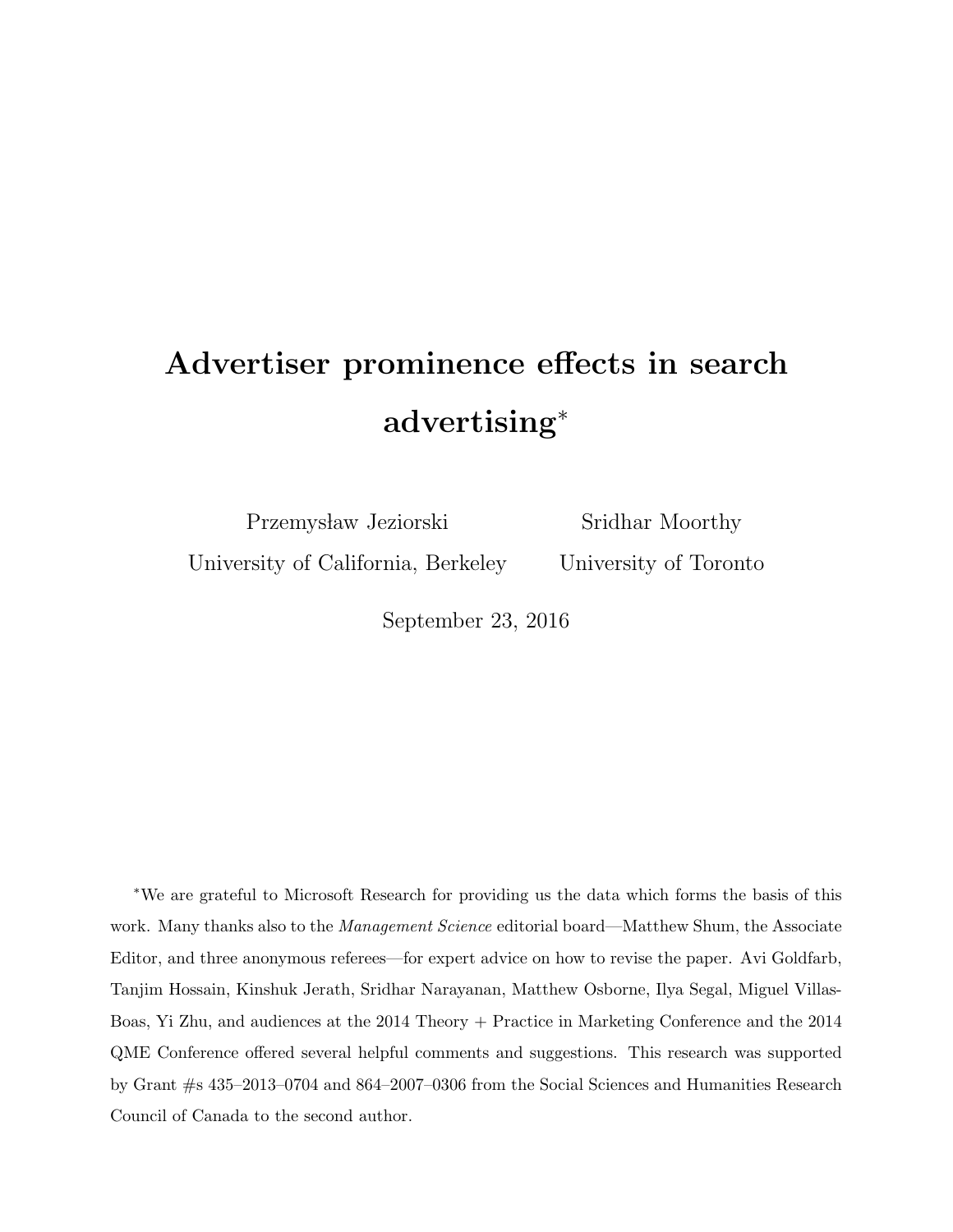#### Abstract

Search advertising is the ordered list of advertisements that appears when a user searches for something in an online search engine. By construction, these ads differ in prominence: ads higher up the list are more prominent than ads lower down the list. However, search ads also differ in prominence in another way: prominence of advertiser. This paper examines how these two types of prominence interact in determining the click-through-rate of these ads. Using individual-level click-stream data from Microsoft's Live Search platform, and measures of advertiser prominence from Alexa.com, we find that ad position and advertiser prominence are substitutes. Specifically, in searches for camera brands, a retailer not in the Top-100 of Alexa rankings has a 30–50% higher click-through-rate (CTR) in position one than in position two, whereas a retailer in the Top-100 of Alexa rankings has only a 0–13% higher CTR for the same position improvement. Qualitatively similar results are obtained for several other search strings. These findings demonstrate, first, that advertiser brand matters even for search ads, and, second, the way it matters, is the opposite of what is usually assumed in the theoretical literature on search advertising.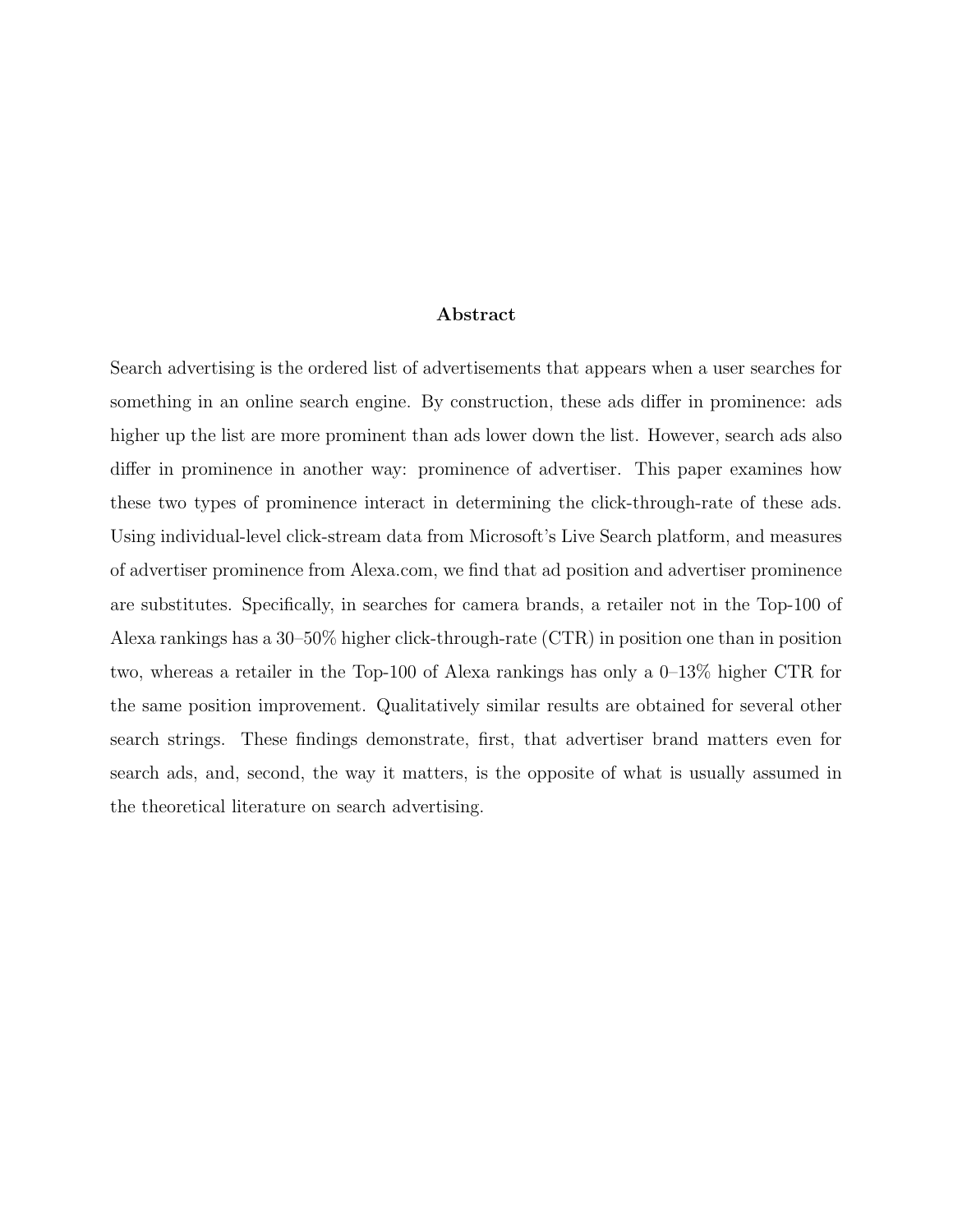### 1 Introduction

Paid search advertising is the advertising that occurs when a consumer searches for something in an online search engine such as Bing or Google. The search ads, also called sponsored links, appear at the top and right-hand side of the results page in an ordered list (as in Figure [1\)](#page-3-0). Unlike traditional advertising, search advertising space is sold on a pay-for-performance basis: advertisers pay the search engine for clicks, not for exposure. Ad positions are usually auctioned off in a generalized second-price auction [\(Aggarwal et al. 2006,](#page-36-0) [Edelman et al.](#page-37-0) [2007,](#page-37-0) [Varian 2007\)](#page-39-0). This generally leads to a higher cost-per-click (CPC) for higher ad positions. However, since higher ad positions also yield higher click-through-rates (CTR) the so-called "position effect"[\(Brooks 2006,](#page-36-1) [Animesh et al. 2011,](#page-36-2) [Rutz et al. 2012,](#page-39-1) [Narayanan](#page-38-0) and Kalyanam  $2015$  $2015$  $2015$ <sup>1</sup>—advertisers face a tradeoff in deciding whether to bid more in the quest for higher positions or bid less in order to increase margin per click. Ad platforms face a mechanism design problem: how to assign advertisers to advertising slots and how to price those slots in order to maximize revenue. Both of these decisions depend heavily on the nature of the position effect for different advertisers.

The theoretical literature on search advertising, focusing on the optimal mechanism design aspects of the generalized second-price auction [\(Edelman et al. 2007,](#page-37-0) [Varian 2007\)](#page-39-0), assumes that CTR decreases from top to bottom, independent of advertiser identity. More common is the assumption that CTR depends on ad position and advertiser identity, multiplicatively. That is,  $CTR_{jk} = \alpha_j \beta_k$ , where  $\alpha_j$  is an ad position-specific factor and  $\beta_k$  is an advertiser-specific factor [\(Aggarwal et al. 2006,](#page-36-0) [Katona and Sarvary 2010,](#page-38-1) [Pin and Key](#page-38-2) [2011,](#page-38-2) [Nekipelov 2014\)](#page-38-3). Empirical studies, however, suggest that CTR may have a more complicated relationship with ad position and advertiser identity. For instance, [Narayanan](#page-38-0) [and Kalyanam](#page-38-0) [\(2015\)](#page-38-0) show that higher ad positions lead to smaller CTR-improvements for bigger advertisers, and for a given advertiser, when they are assigned higher "quality scores" by the search engine. Disaggregate analyses reveal even more nuanced patterns. [Jeziorski](#page-38-4)

<span id="page-2-0"></span><sup>&</sup>lt;sup>1</sup>[What drives the position effect is the subject of a separate literature. Perhaps ads in higher positions are](#page-38-4) [more likely to be noticed than ads in lower positions \(Richardson et al. 2007, Buscher et al. 2010, Arkhangelsky](#page-38-4) [et al. 2013, Ursu 2015\), or perhaps consumers read meaning into ad position, viewing ads in higher positions](#page-38-4) [to be better prospects than ads in lower positions \(Animesh et al. 2010, Chen and He 2011, Ursu 2015\).](#page-38-4)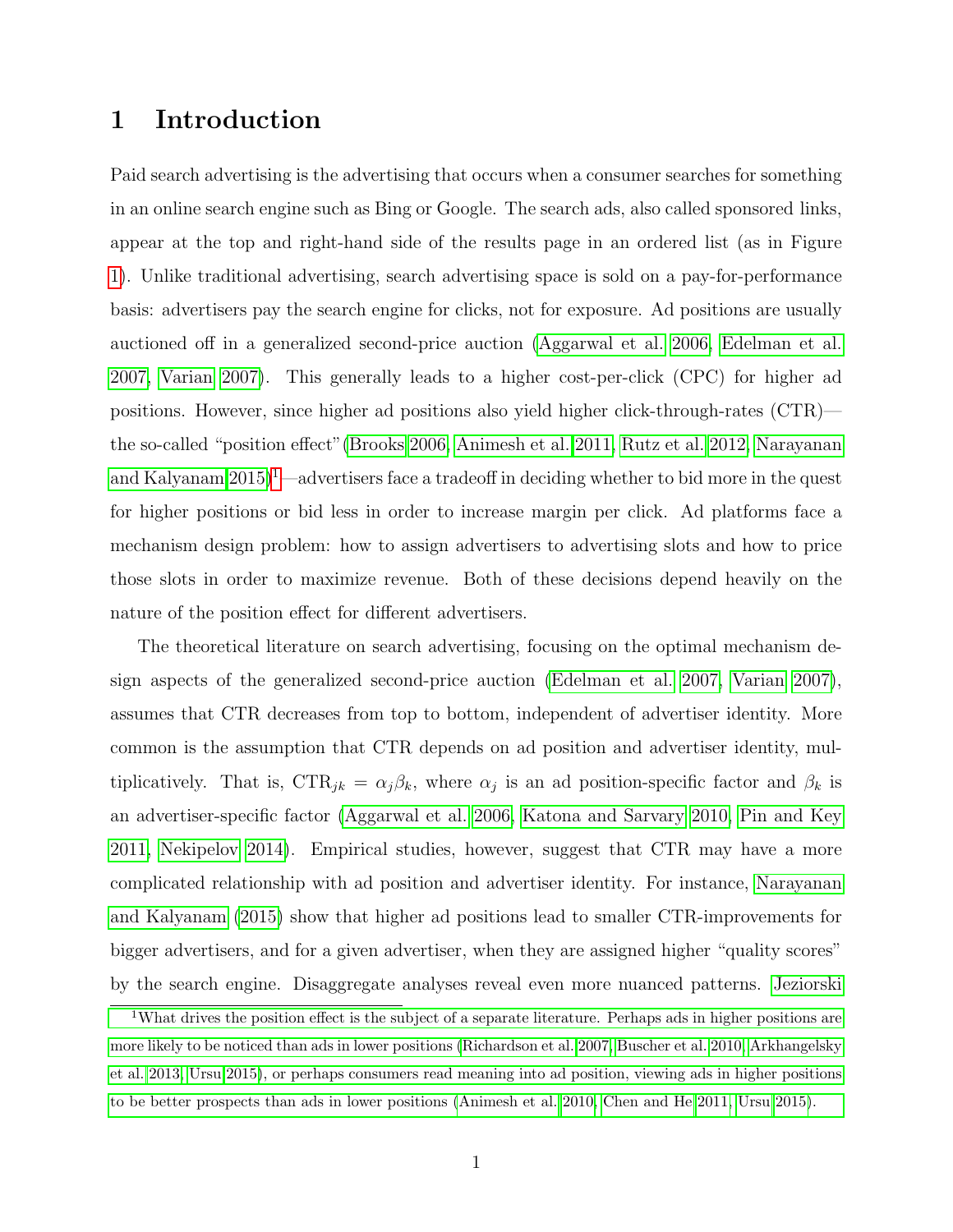<span id="page-3-0"></span>



[and Segal](#page-38-4) [\(2015\)](#page-38-4) show that the CTR of particular advertisers in particular positions depends on who else is advertising and in what positions.

In this paper, we draw attention to advertiser prominence as another advertiser-specific factor that could challenge the assumptions of the theoretical models. As Figure 1 suggests, search ads differ not only in position but also in advertiser prominence. For example, a user looking at this display might recognize the retailers Amazon and Best Buy, but perhaps not the others.[2](#page-3-1) With ads varying both in position and advertiser prominence, a natural question to ask is, what role does each type of prominence play in consumers' clicking decisions? How

<span id="page-3-1"></span><sup>&</sup>lt;sup>2</sup>Traffic data from Alexa.com are consistent with this intuition. On a recent search at this website, Amazon had the 4th-highest U.S. traffic among all websites, followed by Best Buy at 49, B&H at 291, and 42nd Street Photo at 21,373.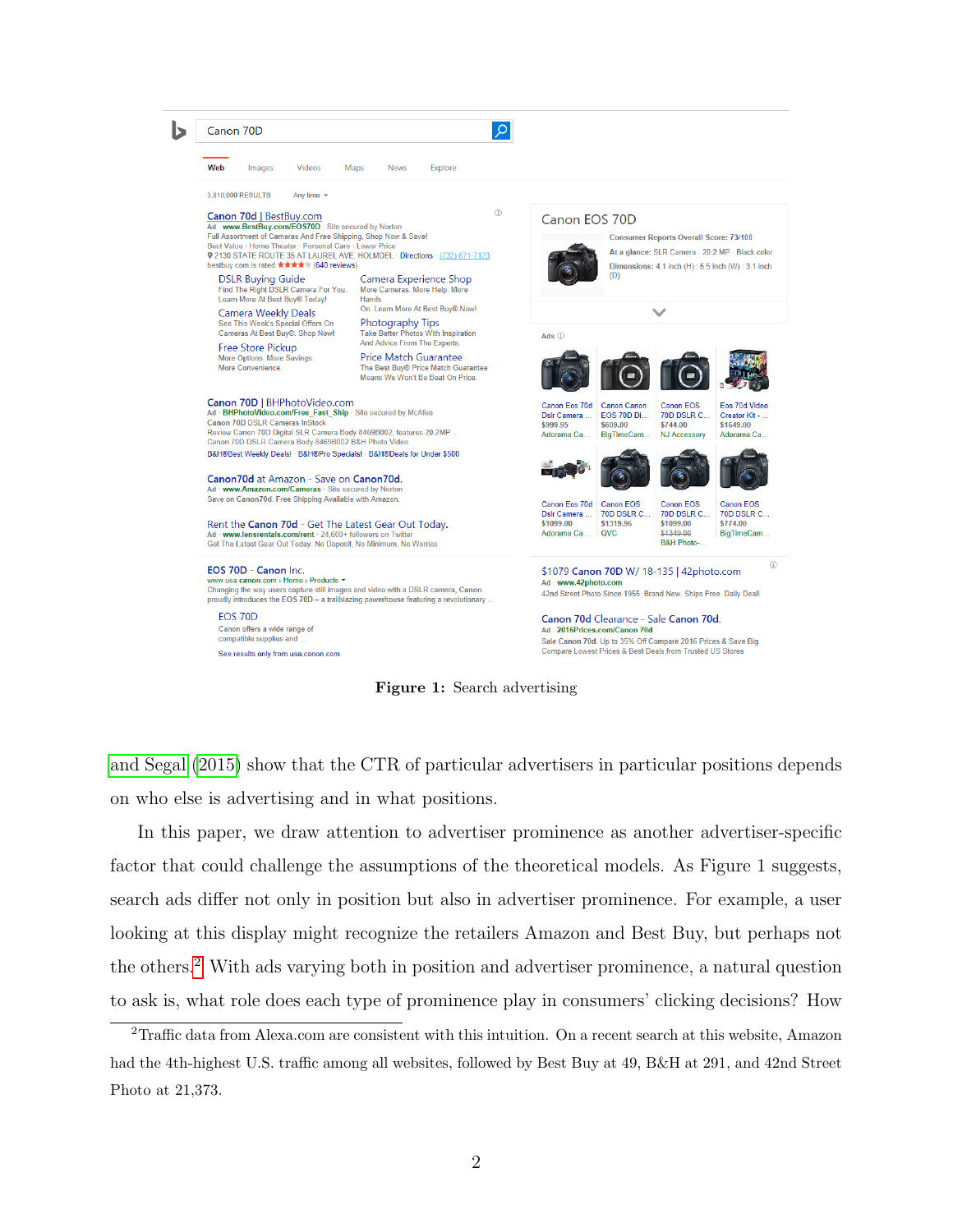will the two forms of ad prominence interact in determining CTR? Specifically, how will the marginal CTR of ad position change with advertiser prominence: who benefits more from moving up a slot, an advertiser with low prominence or an advertiser with high prominence? These questions are relevant to academics and practitioners alike, for they have implications for auction design and ad budgeting. More fundamentally, they speak to whether search advertising follows the same rules as traditional advertising or whether it is in a special category altogether.

We examine the interaction between ad position prominence and advertiser prominence by bringing together two data sets: (i) individual-level responses to search ads on Microsoft's Live Search platform, and (ii) contemporaneous measures of advertiser prominence from Alexa.com, a company that ranks advertisers by their website traffic. The click-stream data were provided to us by Microsoft Research as part of their *Beyond Search* initiative.<sup>[3](#page-4-0)</sup> It is a curated sub-sample of search impressions from Live Search for the period August-November 2007. Two features of the data are noteworthy. First, ad positions show significant variation over short periods of time, even minutes. Much of this variation is due to the random perturbation of bids by Microsoft's ad-delivery platform while allocating advertisers to slots. Second, according to Microsoft Research, our sample does not contain individually targeted advertising, i.e., advertisers in the data were not adjusting their bids based on user characteristics such as sex, geographic location or demographics. These features of the data allow us, and others who have used this data before, e.g., [Gomes et al.](#page-38-5) [\(2009\)](#page-38-5) and [Jeziorski and Segal](#page-38-4) [\(2015\)](#page-38-4), to use within-advertiser position variation to identify advertiserlevel position effects and correlate them with the measures of prominence from Alexa.

Our main analysis focuses on the ads served to users who searched for particular brands of cameras (e.g., Nikon). Since product brand searches usually reveal a transactional intent for the brand in question, advertisers to these searches tend to be retailers. Retailers also happen to be the largest single category of search advertisers;<sup>[4](#page-4-1)</sup> hence our results are applicable to a large portion of the search-advertising market.

<span id="page-4-0"></span> $3$ [https://blogs.msdn.microsoft.com/msdnat/2007/09/11/request-for-proposal-beyond-search](https://blogs.msdn.microsoft.com/msdnat/2007/09/11/request-for-proposal-beyond-search-semantic-computing-and-internet-economics)[semantic-computing-and-internet-economics](https://blogs.msdn.microsoft.com/msdnat/2007/09/11/request-for-proposal-beyond-search-semantic-computing-and-internet-economics).

<span id="page-4-1"></span><sup>4</sup> Interactive Advertising Bureau, 2015 Full-Year Results; see [http://www.iab.com/wp-content/](http://www.iab.com/wp-content/uploads/2016/04/IAB_Internet_Advertising_Revenue_FY_2015.pdf) [uploads/2016/04/IAB\\_Internet\\_Advertising\\_Revenue\\_FY\\_2015.pdf](http://www.iab.com/wp-content/uploads/2016/04/IAB_Internet_Advertising_Revenue_FY_2015.pdf).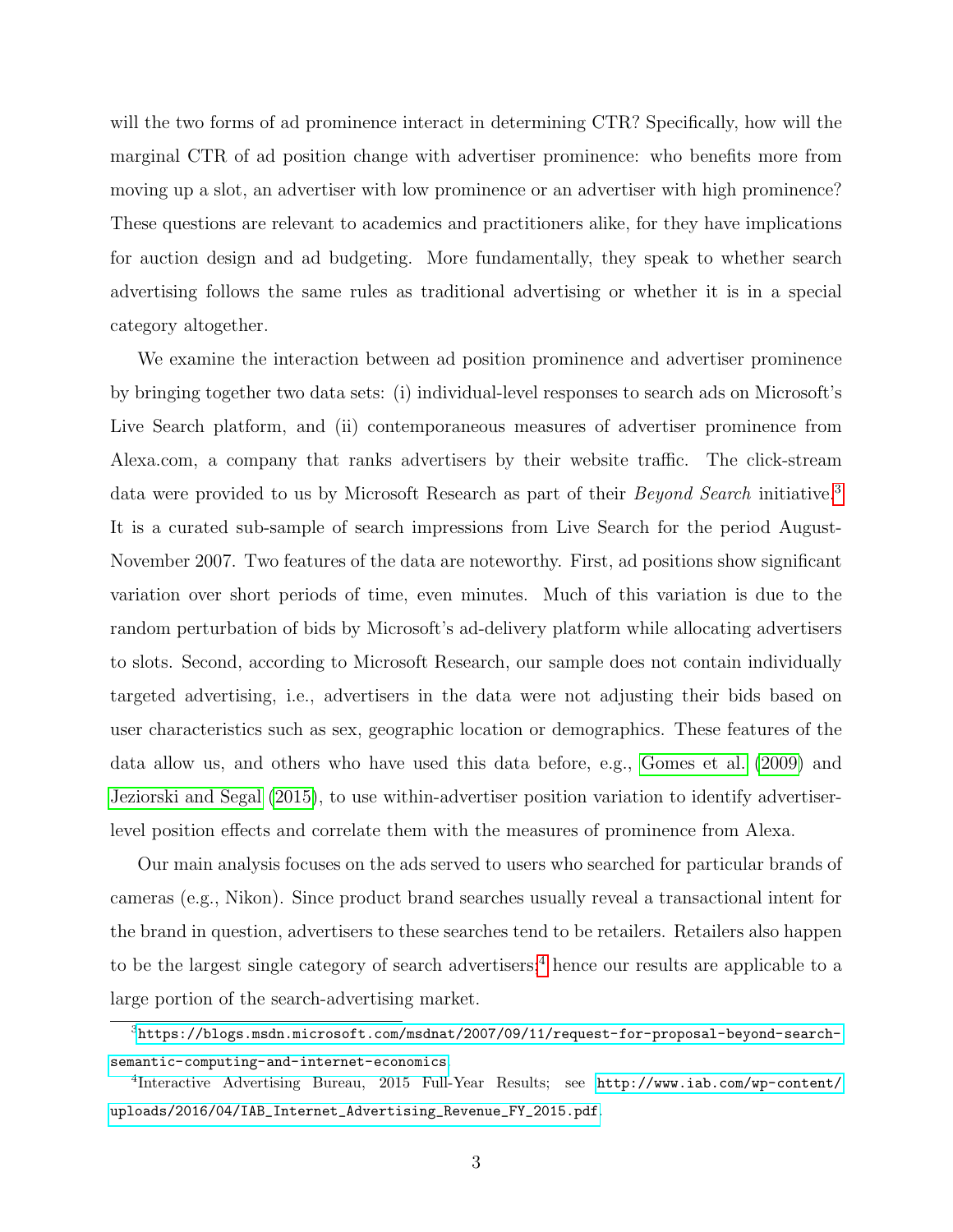To preview our results, first, we find evidence of non-sequential clicking behavior. In nearly two-thirds of our impressions with clicks, a click on the *j*th ad is generally not the *j*th click. Furthermore, in nearly a third of the impressions with two or more clicks, the consumer changes direction, i.e., proceeds upward after proceeding downward. These observations suggest that advertiser identity might play a role in people's clicking behavior. We find that ad position prominence and advertiser prominence are substitutes in consumers' clicking behavior; the marginal-CTR value of position is greater for less prominent advertisers than for more prominent advertisers. For instance, in the Nikon keyword, CTR increases by approximately 2 percentage points when an advertiser not in the Top-100 of Alexa rankings goes from the second position to the first position, whereas for a Top-100 Alexa advertiser, the same position improvement yields a statistically negligible CTR-effect. Results for the other camera brands, Canon and Olympus, are similar, as are the results for non-camera brands such as Nike and Puma, as well as for non-brand keywords like "textbook."

Our results contradict the independence assumption of [Edelman et al.](#page-37-0) [\(2007\)](#page-37-0) and [Varian](#page-39-0) [\(2007\)](#page-39-0). They also contradict the multiplicative assumption of [Aggarwal et al.](#page-36-0) [\(2006\)](#page-36-0), [Katona](#page-38-1) [and Sarvary](#page-38-1) [\(2010\)](#page-38-1), [Pin and Key](#page-38-2) [\(2011\)](#page-38-2), and [Nekipelov](#page-38-3) [\(2014\)](#page-38-3). For this model says that, to the extent advertiser prominence matters for CTR, those effects must be embedded in  $\beta_k$ , which, as a result, must be (i) positive, and (ii) larger for more prominent advertisers. However, then,  $CTR_{jk} - CTR_{j+1,k}$  must increase in advertiser prominence, whereas we find that it is decreasing. In particular, our results show that CTR-elasticity of ad position is decreasing in advertiser prominence, which has implications for how advertisers should bid and how the position auction itself should be designed.

The observation that less prominent advertisers benefit more from ad position echoes findings of a similar nature reported in the literature. For example, [Jerath et al.](#page-38-6) [\(2011\)](#page-38-6) find that particular advertisers in lower positions may get higher CTRs than advertisers above them. [Narayanan and Kalyanam](#page-38-0) [\(2015\)](#page-38-0) observe that the two smallest advertisers in their 3-firm data set have stronger position effects than the third. They also find that advertisers experience larger position effects in keywords where they receive lower quality scores from the search engine than in keywords where they receive higher quality scores. In contrast, (i) our analysis is keyword by keyword, (ii) our advertising data includes all advertisers who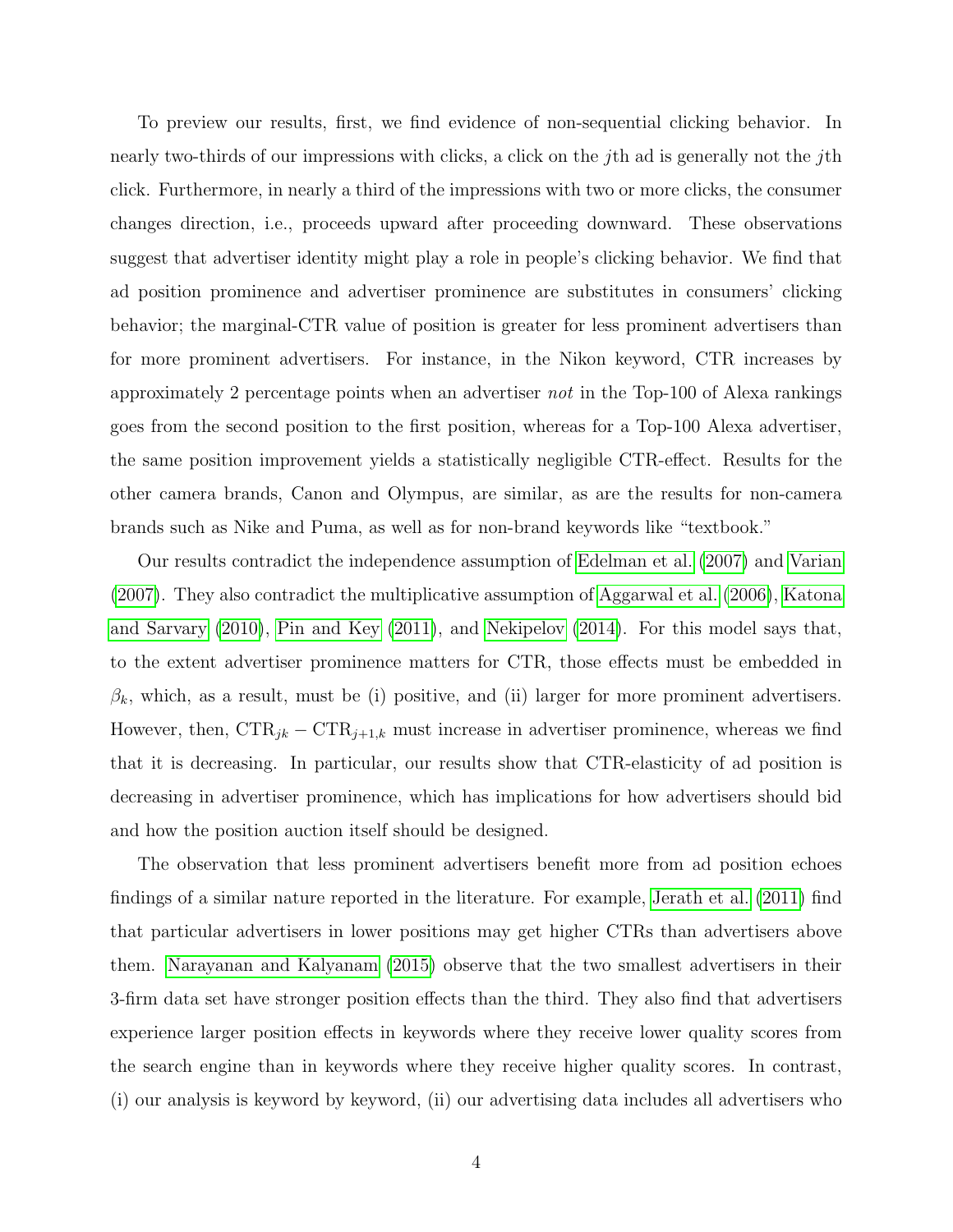advertise to a keyword, and (iii) our advertiser prominence measure is Alexa rank, which is not only publicly observable, but also exhibits wide variation in our data.

Our results also complement [Blake et al.'s](#page-36-5) [\(2015\)](#page-36-5) finding, on the basis of field experiments at eBay, that "the effectiveness of SEM [search engine marketing] is small for a wellknown company like eBay ... because users would have found the advertisers' sites anyway." Specifically, they find that for keywords containing the eBay brand, search advertising did not generate incremental clicks and sales. For keywords not containing eBay's brand, also, search advertising did not lead to incremental sales, but in this case there was a statistically significant increase in the number of new registered users and in sales to infrequent buyers (but not to frequent buyers). This suggests that advertiser prominence and effectiveness of search advertising are related, because the eBay brand is likely to be more salient among frequent users. [Blake et al.](#page-36-5) [\(2015\)](#page-36-5) focus is on the effectiveness of search advertising as a whole for a prominent advertiser like eBay. By contrast, our focus is within search advertising; we examine multiple advertisers to determine if consumers respond differently to different ad positions depending on the advertiser's overall prominence. So, whereas [Blake et al.](#page-36-5) [\(2015\)](#page-36-5) end up concluding that search ads and organic links are substitutes, we end up concluding that search ad position and advertiser prominence are substitutes.

[Goldman and Rao](#page-37-3) [\(2014\)](#page-37-3) have concurrently obtained results similar to ours using past experiments at Bing as the basis for identifying variation in advertiser position. They, too, document heterogeneity in position effects across different advertisers. In particular, they find that advertisers not featured in the keyword benefit more from higher positions, than the advertiser featured in the keyword. For keywords in which no advertiser is featured, less well-known (per Alexa rank) and "higher quality"[5](#page-6-0) advertisers benefit more from higher position. In obtaining these results, [Goldman and Rao](#page-37-3) [\(2014\)](#page-37-3) pool over many keywords, whereas we treat each keyword separately, which allows the interaction between prominence and position effect to be keyword specific. Furthermore, our branded keywords are productbrand keywords, not advertiser-brand keywords.

<span id="page-6-0"></span><sup>5</sup>By "higher quality" Goldman and Rao mean advertisers whose websites have lower "bounce" rates.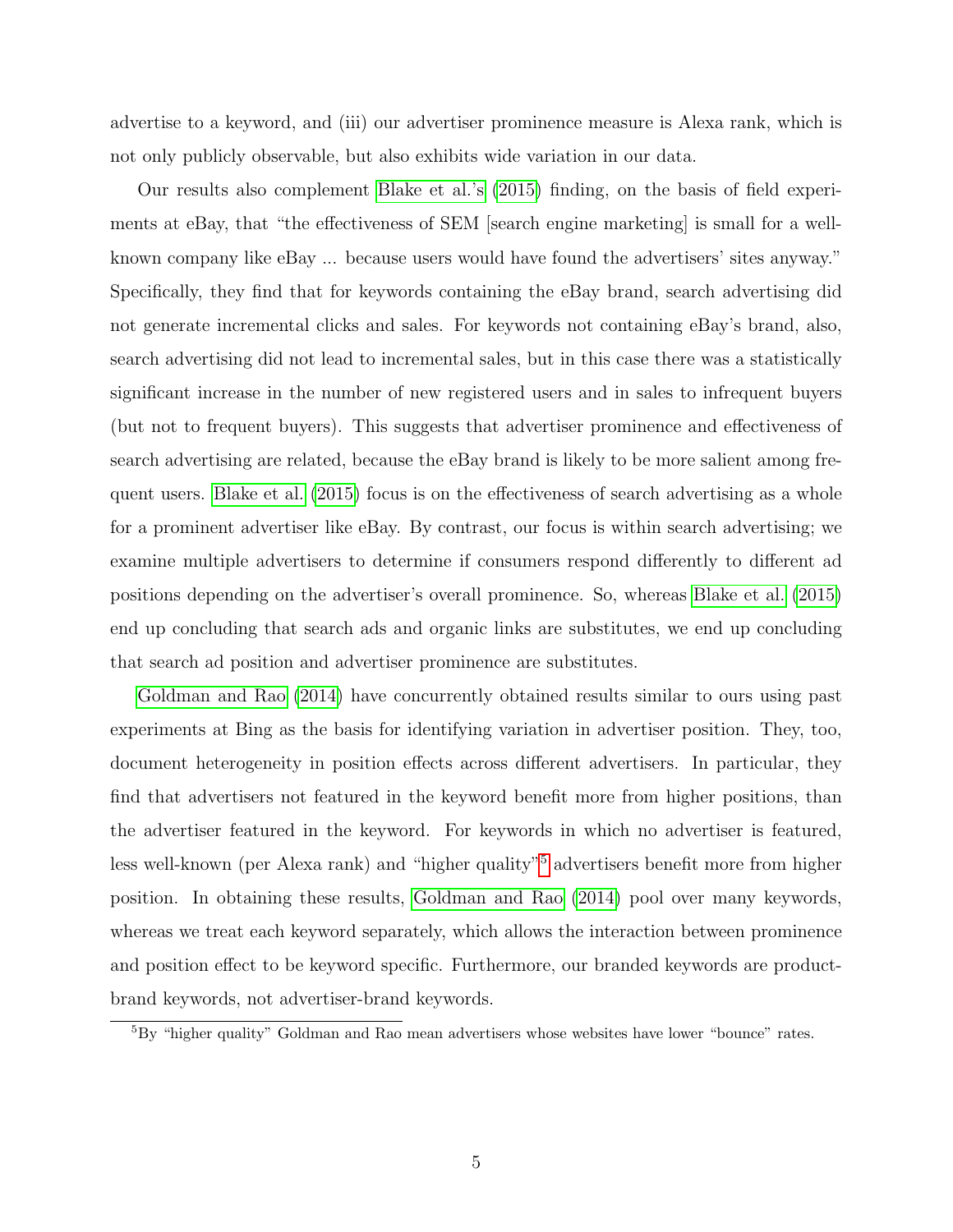# 2 Data and institutional details

When a user submits a search query (a "search string") with commercial value to a search engine, a list of ads appears, what we call an "impression."[6](#page-7-0) Sponsored links appear at the top and right-hand side of the so-called organic links—the unpaid links the search engine itself produces based on its proprietary algorithms. Each search ad is a brief paragraph of text perhaps two or three lines—of which the most notable part is the advertiser's (clickable) web address (see Figure 1). Advertisers bid for advertising slots associated with particular keyword(s) by submitting the price per click they are willing to pay. The search engine weights the bids with proprietary quality scores and runs a generalized second-price auction [\(Edelman et al. 2007,](#page-37-0) [Varian 2007\)](#page-39-0), the outcome of which is an ordering of ads and a priceper-click for each advertising slot. The search engine is compensated only if a consumer clicks on a sponsored ad.[7](#page-7-1)

Our search ads data come from Live Search, Microsoft's search platform from 2006 to 2009 (before it morphed into Bing). In 2007, the time of our data, Live Search had about  $10\%$  of all online search queries; in comparison, Google had  $51\%$  and Yahoo had  $22\%.$ <sup>[8](#page-7-2)</sup> In paid-search advertising, Microsoft's market share was even smaller. Until May 2006, Live Search's ad auctions were being conducted by Yahoo; in May 2006, Microsoft switched to its own ad delivery platform, adCenter.

In 2008, as part of its *Beyond Search* initiative, Microsoft Research made available to a limited set of academics a curated subsample of 20 million search impressions. The impressions were sampled from the ones that appeared in a roughly three-month period: 10 August-1 November 2007. The sampling scheme involved selecting an impression at random from the log and then including all the other impressions displayed to the same user during the same session. As already noted, the sampled impressions did not contain any user-targeted advertising.<sup>[9](#page-7-3)</sup> Impressions that were part of longer user sessions had a propor-

<span id="page-7-0"></span> $6$ Note that our definition of an impression is different from [Goldman and Rao's](#page-37-3)  $(2014)$ . They define impressions as "ad appearances"; we define it as "ad list appearances."

<span id="page-7-2"></span><span id="page-7-1"></span><sup>7</sup>See [Pin and Key](#page-38-2) [\(2011\)](#page-38-2) and [Nekipelov](#page-38-3) [\(2014\)](#page-38-3) for more institutional details about search advertising.

<span id="page-7-3"></span><sup>8</sup>Dow Jones News Service, 9 May 2007.

<sup>9</sup>This is a statement about our sample, not about Microsoft's ad-targeting capabilities in general. According to <https://www.clickz.com/better-targeting-with-adcenter/47836/> and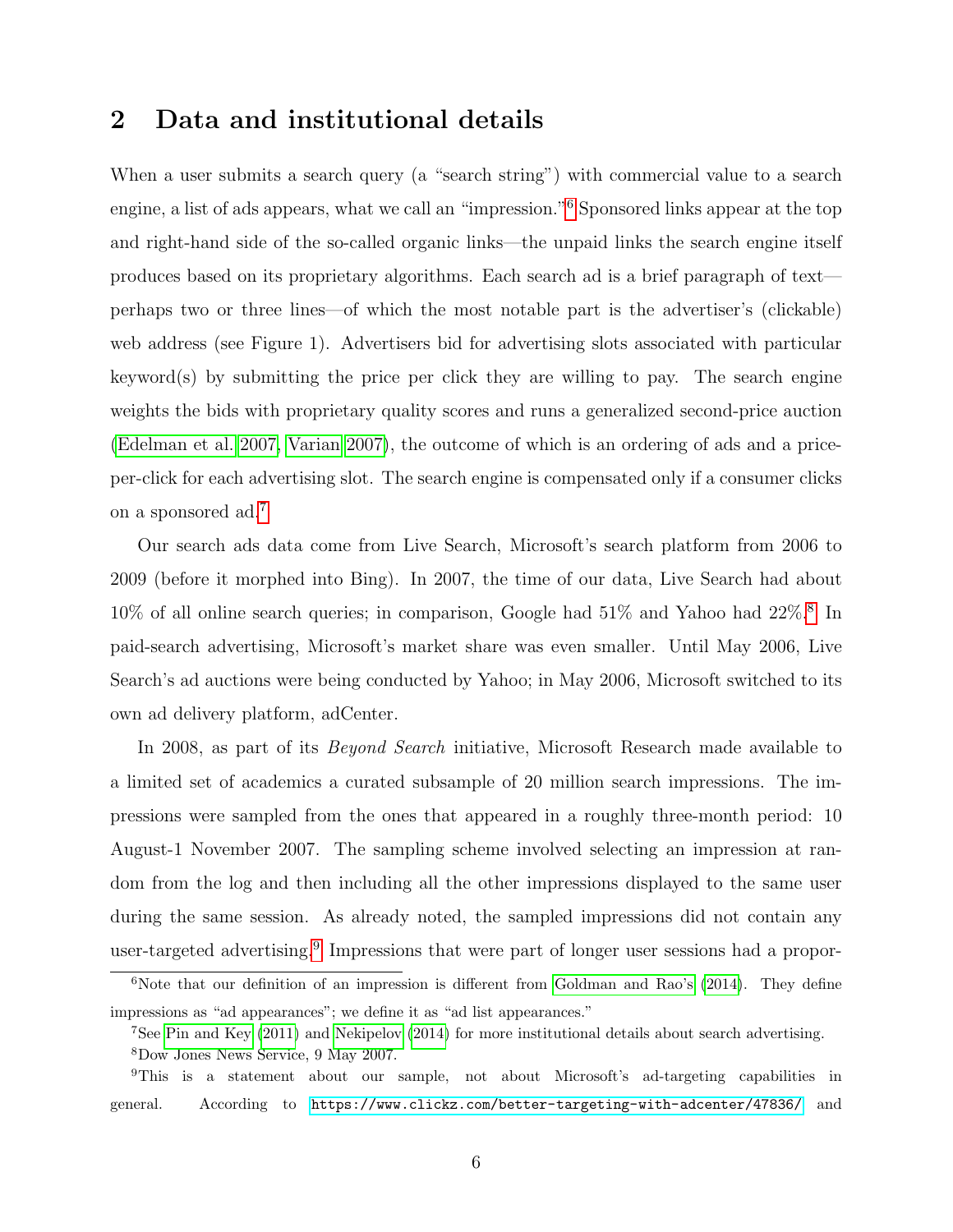tionally higher probability of being in the data set than impressions from shorter sessions. However, since the vast majority of the sessions contained only one impression, associated with a particular user's search, we believe sample selection caused by including longer user sessions is negligible. The average length of a session was about ten minutes. Search impressions and user activity are well documented in the data. For each impression we have the search string that originated the impression, the list of sponsored links, order of sponsored links, identity of advertisers, and time stamps of all clicks on sponsored links in a session.

This data set is fairly unique for the search advertising literature. Other than [Gomes et al.](#page-38-5) [\(2009\)](#page-38-5) and [Jeziorski and Segal](#page-38-4) [\(2015\)](#page-38-4) who use the same data source as us, and [Goldman](#page-37-3) [and Rao](#page-37-3) [\(2014\)](#page-37-3), we are not aware of any empirical study that uses impression-level data, with *all* advertisers in every impression accounted for. By contrast, [Ghose and Yang](#page-37-4)  $(2009)$ , [Yang and Ghose](#page-39-4) [\(2010\)](#page-39-4), [Agarwal et al.](#page-36-6) [\(2011\)](#page-36-6), and [Animesh et al.](#page-36-2) [\(2011\)](#page-36-2) have data from a single advertiser only, and [Narayanan and Kalyanam](#page-38-0) [\(2015\)](#page-38-0) have data from four advertisers (that eventually merged into one firm), which gets reduced to three when they conduct between-advertiser analyses. Clearly, in order to examine the role of advertiser prominence in consumers' clicking decisions, we need a data set with multiple advertisers varying in prominence. And to examine the role of ad position, we need rich variation in ad positions, not only across advertisers, but also within advertisers, across impressions. Our impressionlevel data has this variation as we will discuss later. By contrast, [Ghose and Yang](#page-37-4) [\(2009\)](#page-37-4) and [Yang and Ghose](#page-39-4) [\(2010\)](#page-39-4) use weekly average data, and [Animesh et al.](#page-36-2) [\(2011\)](#page-36-2) and [Narayanan](#page-38-0) [and Kalyanam](#page-38-0) [\(2015\)](#page-38-0) use daily average data, aggregating over many impressions in the process.

For our main analysis, we focus on three camera-brand keywords: "Canon," "Nikon," and "Olympus." We chose these brands because they (a) generate a large number of impressions in our data set, and (b) are inherently specific enough to elicit the same set of advertisers in a large proportion of their impressions—for any manifestation of the keyword <https://www.seroundtable.com/archives/002904.html>, in 2007 Microsoft could target the limited subset of users who voluntarily shared their personal data with Microsoft while setting up accounts on various Microsoft properties such as MSN, Hotmail, etc. We thank an anonymous referee for these and other references listed in the online appendix.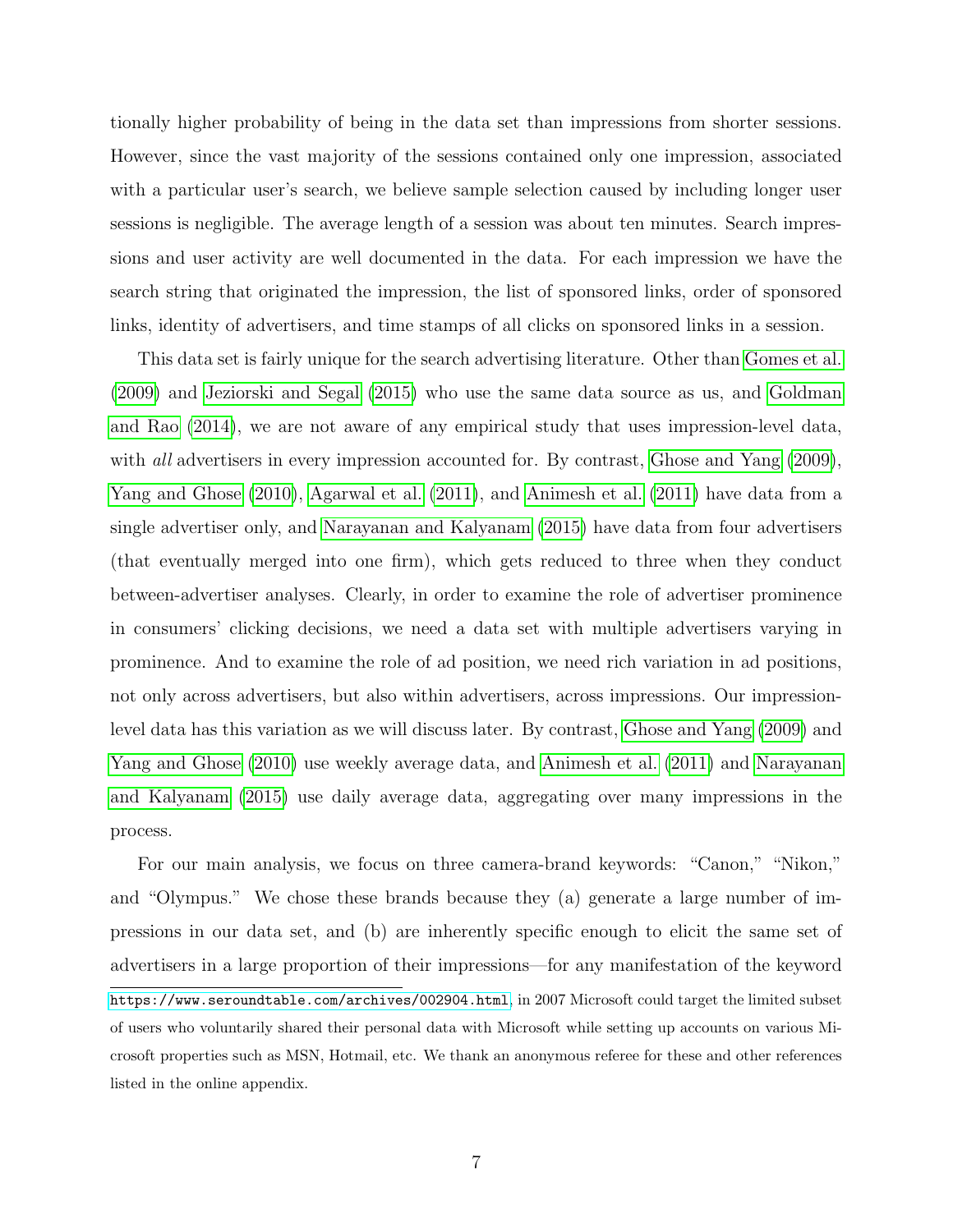(e.g., "Nikon," "Nikon camera," "Nikon D40," etc.) and any match specification ("broad match" or "exact match").<sup>[10](#page-9-0)</sup> Such keywords tend to be well-known product brands that participate in a fairly narrow set of related product categories; advertisers advertising to them tend to be retailers.[11](#page-9-1) For example, Canon, Nikon and Olympus are makers of photographic equipment—cameras, lenses, and photographic accessories. Retailers who sell any one of these photographic categories, tend to sell all of them.<sup>[12](#page-9-2)</sup>

Besides our main analysis on the three camera brands, we examine a set of brands that participate in a broader set of categories—Nike, Adidas, Puma, Sony, Yamaha, and Maytag—and two non-branded keywords, "textbooks" and "e-books," that are really product categories (of which the second is broader than the first). Our final sample consists of 28, 153 search impressions for the three camera brands and 252, 138 search impressions for all the other keywords combined.

We supplement the Microsoft data with data from Alexa.com. Alexa is a company that ranks websites by their traffic using a global traffic panel, which, according to its website, "is a sample of millions of Internet users using one of over 25,000 different browser extensions," and "sites that have chosen to install the Alexa script on their site and certify their metrics" (<www.alexa.com/about>). Its rank "is a measure of how a website is doing relative to all other

<span id="page-9-1"></span> $11$ Our definition of branded keywords is thus quite different from [Blake et al.'s](#page-36-5) [\(2015\)](#page-36-5), who use the term to refer to keywords where the advertiser brand itself is featured, such as "toasters Macy's" or simply "Macy's." A user searching for "Macy's"—without additional specification—could be searching for a wide variety of products, from toasters to mattresses. While Macy's would probably be interested in advertising to this user regardless, a retailer such as Craig's Beds in New York City would probably prefer to advertise to "mattresses Macy's" but not to "Macy's."

<span id="page-9-2"></span> $12$ Digital camera brand keywords were chosen to facilitate our focus on the relationship between advertiser prominence and position, as opposed to the relationship between organic and sponsored links. While the advertisers to these keywords are retailers, the top organic results pertain to manufacturers or camera-review sites, such as dpreview.com. The relationship between organic and sponsored links is analyzed by [Yang and](#page-39-4) [Ghose](#page-39-4) [\(2010\)](#page-39-4), [Blake et al.](#page-36-5) [\(2015\)](#page-36-5), and [Simonov et al.](#page-39-5) [\(2015\)](#page-39-5).

<span id="page-9-0"></span><sup>&</sup>lt;sup>10</sup>These terms refer to how the advertiser would like its keyword to be interpreted by the search engine when generating ads. For example, an advertiser buying the "Nikon D40" keyword under an "exact match" specification seeks to advertise only when that specific keyword is searched; by contrast, when this advertiser purchases "Nikon D40" under a "broad match" specification, then the advertiser's intent is to advertise to searches for "Nikon D40 camera," "Nikon camera," "Nikon flash," "D40 lens," etc.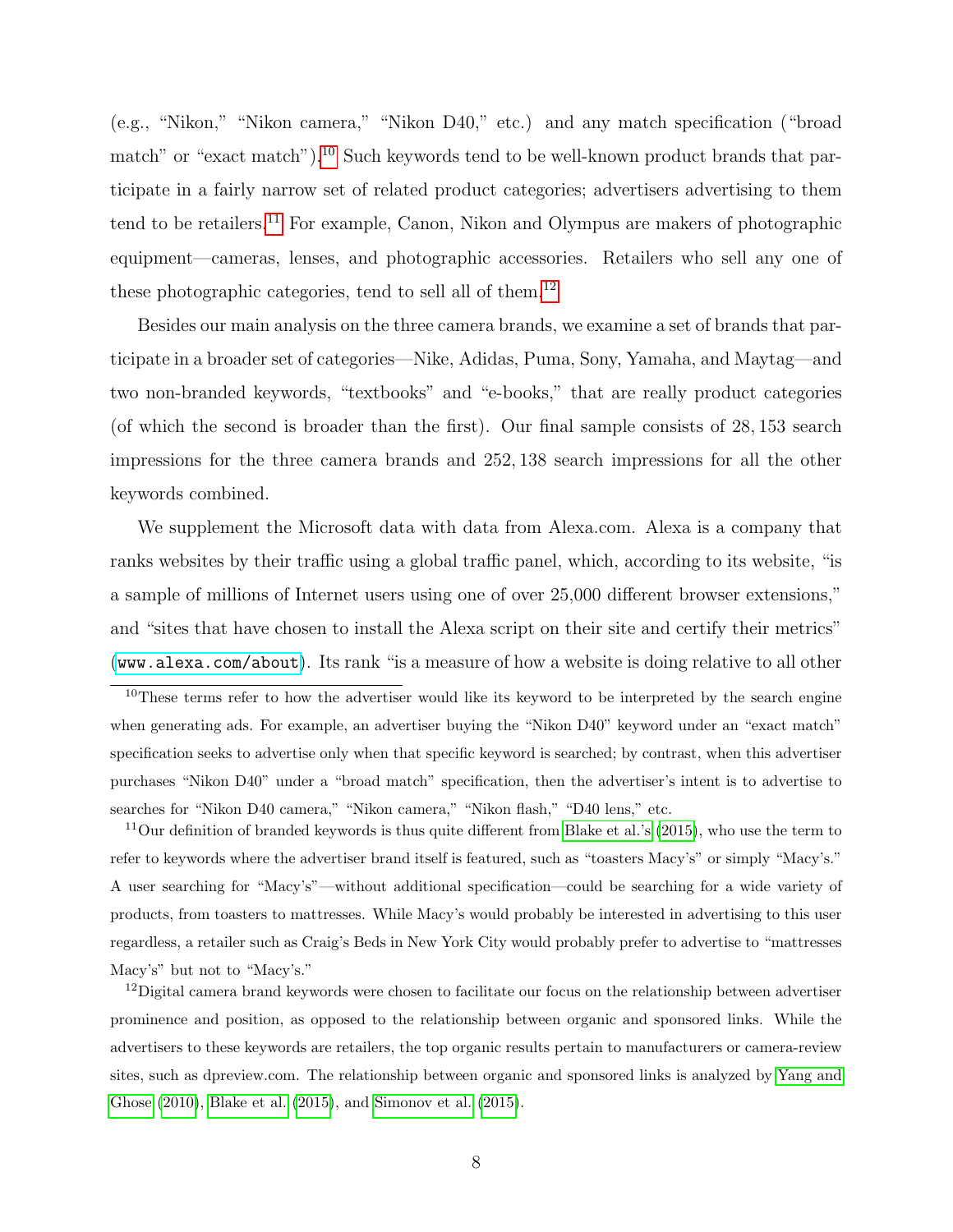sites on the web over the past 3 months. The rank is calculated using a combination of the estimated average daily unique visitors to the site and the estimated number of pageviews on the site over the past 3 months." We used Alexa's API to download daily rankings of each of our advertisers during our sample period. The variance in daily rankings is negligible; we therefore use the 3-month average rank of each advertiser as a measure of its prominence, with lower ranks signifying greater prominence.<sup>[13](#page-10-0)</sup>

# 3 Basic features of the data

Table [1](#page-11-0) presents the key statistics of search impressions for the camera brand keywords and other keywords. 13% of camera brand impressions have at least one click on a search ad and  $2.2\%$  of those impressions have two or more clicks on search ads.<sup>[14](#page-10-1)</sup> 63\% of the impressions with at least one click are impressions with non-sequential clicks.<sup>[15](#page-10-2)</sup> In other words, most ad impressions for camera brands do not involve clicking from top to bottom. Furthermore, in 28% of the impressions with at least two clicks, users click on a higher ad after clicking on a lower ad. This pattern contradicts the so-called cascade models of clicking behavior [\(Craswell](#page-37-5) [et al. 2008\)](#page-37-5). The last four rows of Table [1](#page-11-0) show decreasing CTR as we go down the ad list. The decrease is rather steep, with fourth and lower slots receiving less than one-fifth of the CTR of the top slot. "Other keywords" behave more or less similarly to the camera brands, the most notable difference being that the proportion of non-sequential clicks is significantly smaller.

Corresponding descriptive statistics about the advertisers advertising to camera brand searches are presented in Table [2.](#page-12-0) (Advertiser statistics for other keywords are omitted for

<span id="page-10-0"></span><sup>13</sup>For other studies using Alexa ranks and similar measures of advertiser prominence see [Goldberg and](#page-37-6) [Hartwick](#page-37-6) [\(1990\)](#page-37-6), [Brynjolfsson and Smith](#page-37-7) [\(2000\)](#page-37-7), [Pham and Johar](#page-38-7) [\(2001\)](#page-38-7), [Animesh et al.](#page-36-4) [\(2010\)](#page-36-4), [Goldman](#page-37-3) [and Rao](#page-37-3) [\(2014\)](#page-37-3), and [Agarwal et al.](#page-36-7) [\(2015\)](#page-36-7).

<span id="page-10-1"></span><sup>14</sup>The first of these numbers is higher than the typical CTRs reported in the literature because it is the CTR for an impression, not for a particular advertiser. Our advertiser-specific CTRs, in Table 3, are in line with what has been reported before [\(Animesh et al. 2011,](#page-36-2) [Narayanan and Kalyanam 2015\)](#page-38-0).

<span id="page-10-2"></span><sup>15</sup>As noted earlier, non-sequential clicks are those for which click position does not equal ad position. For example, a consumer whose first click is on the second ad has made a non-sequential click, as has a consumer whose second click is on the first ad. Non-sequential clicks always involve "jumps" over some ads.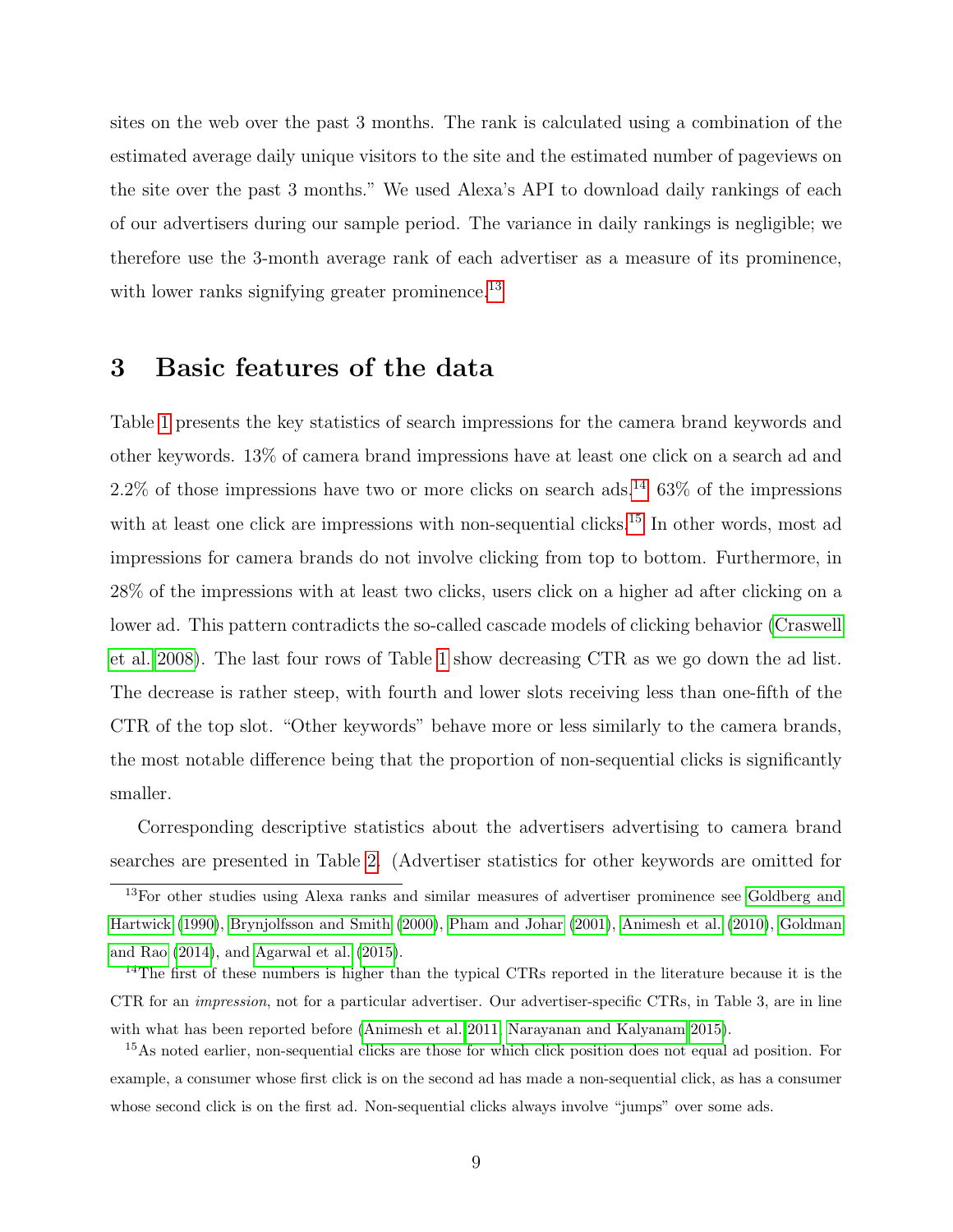<span id="page-11-0"></span>

|                                                                                      | Camera brands | Other keywords |
|--------------------------------------------------------------------------------------|---------------|----------------|
| Impressions                                                                          | 28,153        | 252,138        |
| Impressions with no clicks                                                           | 87.04\%       | 91.73%         |
| Impressions with 1 click                                                             | 10.75\%       | $7.33\%$       |
| Impressions with 2 or more clicks                                                    | $2.69\%$      | 1.28\%         |
| Impressions with non-sequential clicks<br>(out of impressions with at least 1 click) | 62.54\%       | 45.29%         |
| Impressions with out-of-order clicks<br>(out of impressions with at least 2 clicks)  | 28.25%        | 27.49\%        |
| CTR of the top slot                                                                  | $5.65\%$      | 4.91\%         |
| CTR of the second slot                                                               | 3.86\%        | 2.76\%         |
| CTR of the third slot                                                                | $2.69\%$      | 1.97%          |
| CTR of fourth and lower slots                                                        | $1.07\%$      | $0.74\%$       |

Table 1: Descriptive statistics

brevity.) In this table we show the top-4 advertisers with the most clicks for each brand; the rest are pooled into a catch-all "other advertisers" group. The CTR column shows the CTRs of these advertisers, sorted by total number of clicks. The sorting is brand-specific. Thus, the advertiser with the most clicks for Canon has a CTR of 14%, but this same advertiser, when advertising to Nikon, is the third-most clicked advertiser for that keyword, and gets a CTR of 11.5% there; in turn, the most-clicked advertiser for Nikon has a CTR of 5.9% there, but doesn't figure in the top-4 for any of the other keywords. Even though the top-4 advertisers are not necessarily the same across camera brands, they often overlap, because retailers selling any one of these camera brands is likely to be selling all of them. Since our analysis does not pool impressions across camera brands, we treat each brand's advertisers as distinct. Note that the CTRs in Table [2](#page-12-0) are not monotonic. This is because some advertisers figure in more impressions than others and hence generate more clicks even with lower CTRs.

The Alexa rank column in Table [2](#page-12-0) shows the average Alexa world-ranks of the four mostclicked advertisers and "other advertisers." In general, the 4-most-clicked advertisers have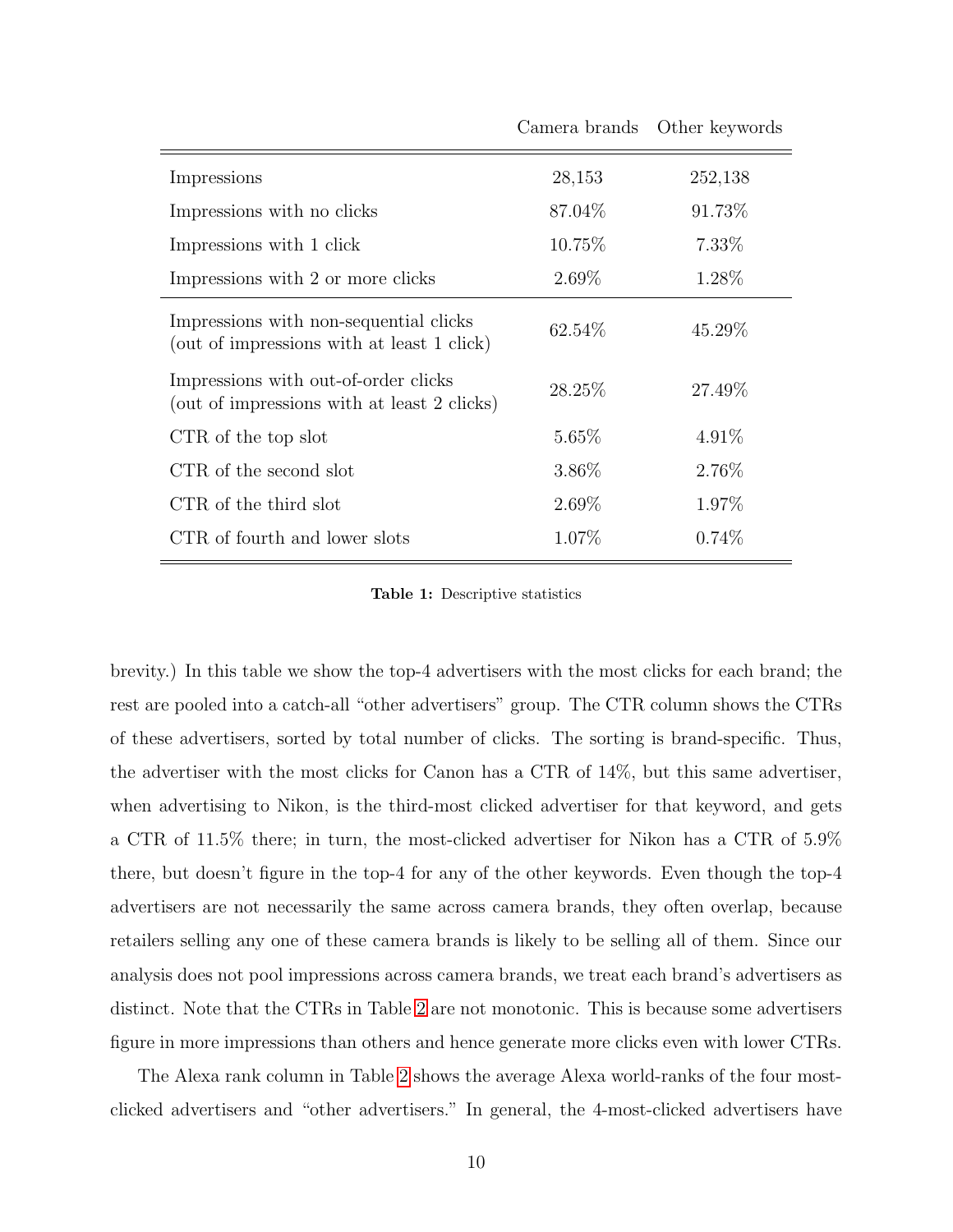<span id="page-12-0"></span>

|                                                     | Keyword | <b>CTR</b> | Alexa rank |
|-----------------------------------------------------|---------|------------|------------|
| 1st-most clicked advertiser                         | Nikon   | 5.9%       | 14,650     |
| 2nd-most clicked advertiser                         | Nikon   | 10.7%      | 515        |
| 3rd-most clicked advertiser                         | Nikon   | 11.5%      | 66,379     |
| 4th-most clicked advertiser                         | Nikon   | 3.1%       | 24         |
| Other advertisers                                   | Nikon   | 2.6%       | 314, 537   |
| % of "other advertisers"<br>ranked in Alexa Top-100 | Nikon   |            | 7%         |
| 1st-most clicked advertiser                         | Canon   | 14.0%      | 66,379     |
| 2nd-most clicked advertiser                         | Canon   | $2.6\%$    | 24         |
| 3rd-most clicked advertiser                         | Canon   | 2.4%       | 98         |
| 4th-most clicked advertiser                         | Canon   | 3.4%       | 540        |
| Other advertisers                                   | Canon   | 2.4%       | 255, 582   |
| % of "other advertisers"<br>ranked in Alexa Top-100 | Canon   |            | $6\%$      |
| 1st-most clicked advertiser                         | Olympus | $3.0\%$    | 24         |
| 2nd-most clicked advertiser                         | Olympus | 4.9%       | 1117       |
| 3rd-most clicked advertiser                         | Olympus | 4.4%       | 16,455     |
| 4th-most clicked advertiser                         | Olympus | 4.1%       | 540        |
| Other advertisers                                   | Olympus | 2.3%       | 253, 532   |
| % of "other advertisers"<br>ranked in Alexa Top-100 | Olympus |            | 9%         |

Table presents CTRs and Alexa ranks of the top 4 most-clicked advertisers for each keyword; as the Alexa ranks indicate, these advertisers are not necessarily the same across keywords. Higher Alexa ranks correspond to less prominent advertisers.

Table 2: Click-through-rates and Alexa (world) ranks of advertisers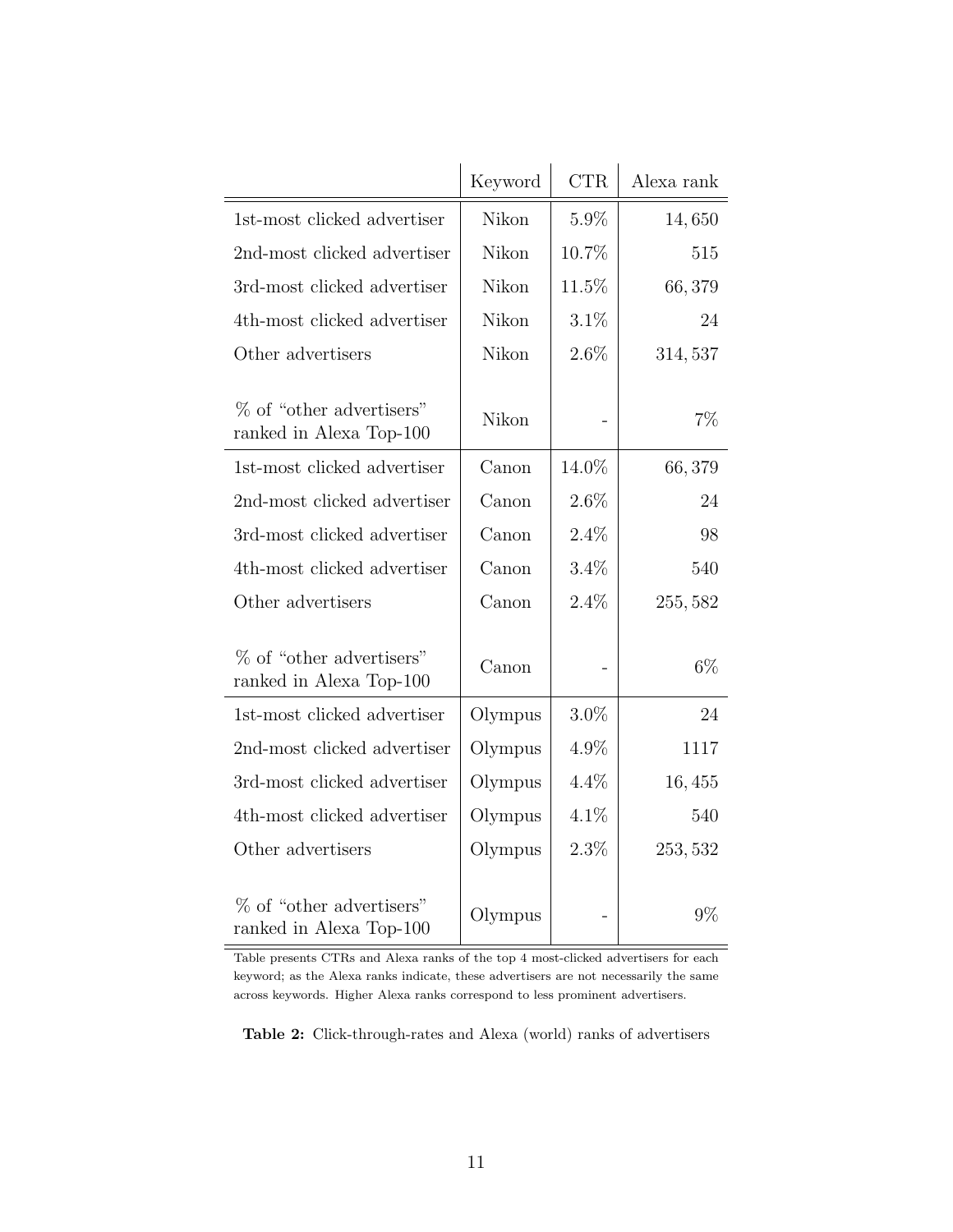lower Alexa ranks, i.e., are more prominent, than "other advertisers." However, amongst the 4-most-clicked advertisers are several non-prominent advertisers, such as the most-clicked advertiser for Canon. Additionally, note that 6–9 percent of the low-clicked "other advertisers" are ranked in the Top-100 at Alexa, which places them amongst the most recognizable advertisers on the Internet.

<span id="page-13-0"></span>

Figure 2: Position variation of the most clicked advertiser.

In stark contrast to the stability in advertisers' Alexa ranks, is the pronounced instability in their ad positions. Figure [2](#page-13-0) shows the ad position of the most-clicked advertiser for each camera brand, clicked-impression to clicked-impression, over the three months of our data. These graphs demonstrate that there is significant variation in the position of the most clicked ad over very short periods of time—even minutes. The coefficient of variation of ad position is greater than 40% for the average advertiser with at least ten impressions. Others working with Microsoft data have reported similar levels of ad position variation [\(Pin and Key 2011,](#page-38-2) [Athey et al. 2014\)](#page-36-8). For example, the latter note that "for the search phrases we consider, the most commonly observed advertisements have a standard deviation of their position number ranging from about one third of a position, to about 2 positions."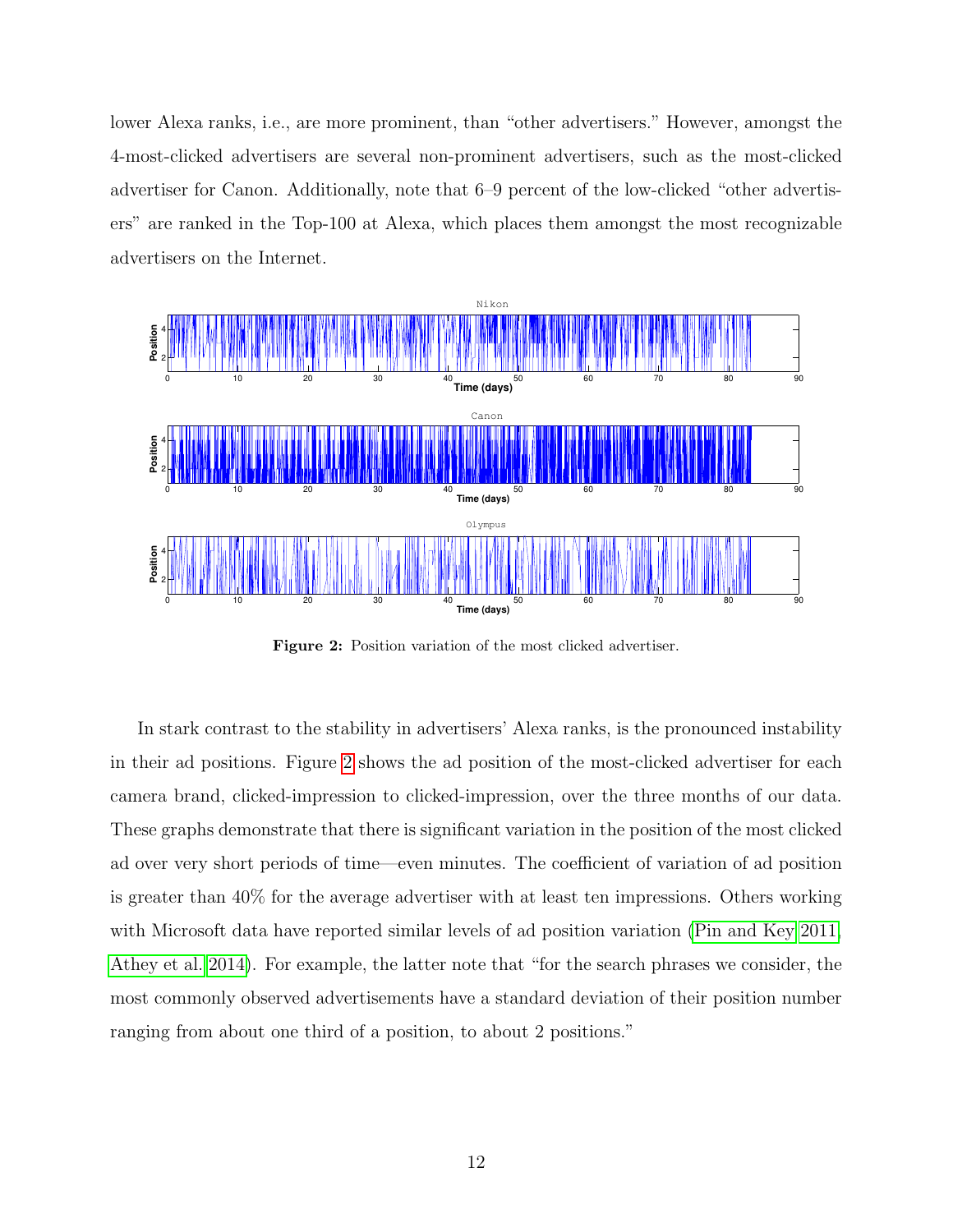### <span id="page-14-2"></span>4 Results

A. Empirical model. The variation in ad positions within advertisers, and the crosssectional variation in Alexa ranks across advertisers, provides the basis of our empirical strategy for disentangling the effects of ad position and advertiser prominence.

We estimate a series of linear probability models for each keyword in which the dependent variable is a click, and the explanatory variables include advertiser fixed effects, ad position fixed effects, and interactions between ad position and advertiser prominence. That is, we estimate several variants of the following model:

<span id="page-14-1"></span>
$$
Pr(Click_{ijk}) = \alpha_j + \beta_k + \gamma \times j \times Alexa_k + \epsilon_{ijk},
$$
\n(1)

where i indexes impressions, j denotes ad positions, and  $k$  identifies advertisers. Since we run these regressions for each keyword, parameters  $\alpha_j$ ,  $\beta_k$  and  $\gamma$  are allowed to vary across keywords in an unrestricted way.

Advertiser prominence is proxied by Alexa ranks, in three different ways: (i) as a dummy variable identifying Top-100 Alexa-ranked advertisers (Alexa rank  $\leq 100 = 1$ , Alexa rank  $>$  $100 = 0$ ), (ii) a dummy variable identifying Top-500 Alexa-ranked advertisers<sup>[16](#page-14-0)</sup> (Alexa rank  $\leq 500 = 1$ , Alexa rank  $> 500 = 0$ , and (iii) as the continuous variable,  $1/(\text{Alexa rank})$ .

Equation [\(1\)](#page-14-1) is not to be interpreted as a structural equation, but rather as a reduced-form specification. Its purpose is to assess how position effects vary across advertisers with different levels of prominence; it is not meant to provide a specification test of the multiplicative model (as in [Jeziorski and Segal 2015\)](#page-38-4). The main advantage of the reduced-form approach is that it allows us to control better for the unobserved heterogeneity of advertisers by using more fixed effects without making specific structural assumptions.

**B. Identification.** Identification in our model rests on the assumption that within-advertiser variation in ad positions in the data is exogenous. In turn, it relies on two assumptions about our data set: (i) that no user targeting is present, i.e., advertisers' positions (within each

<span id="page-14-0"></span> $1618\%$  of the advertisers for the digital camera keywords are Top-100 Alexa ranked and 10% of the advertisers are Top-500 Alexa ranked, but not Top-100 Alexa ranked. These percentages are similar across keywords. Moving from the Top-100 to Top-500 Alexa ranking adds a few prominent brick-and-mortar retailers.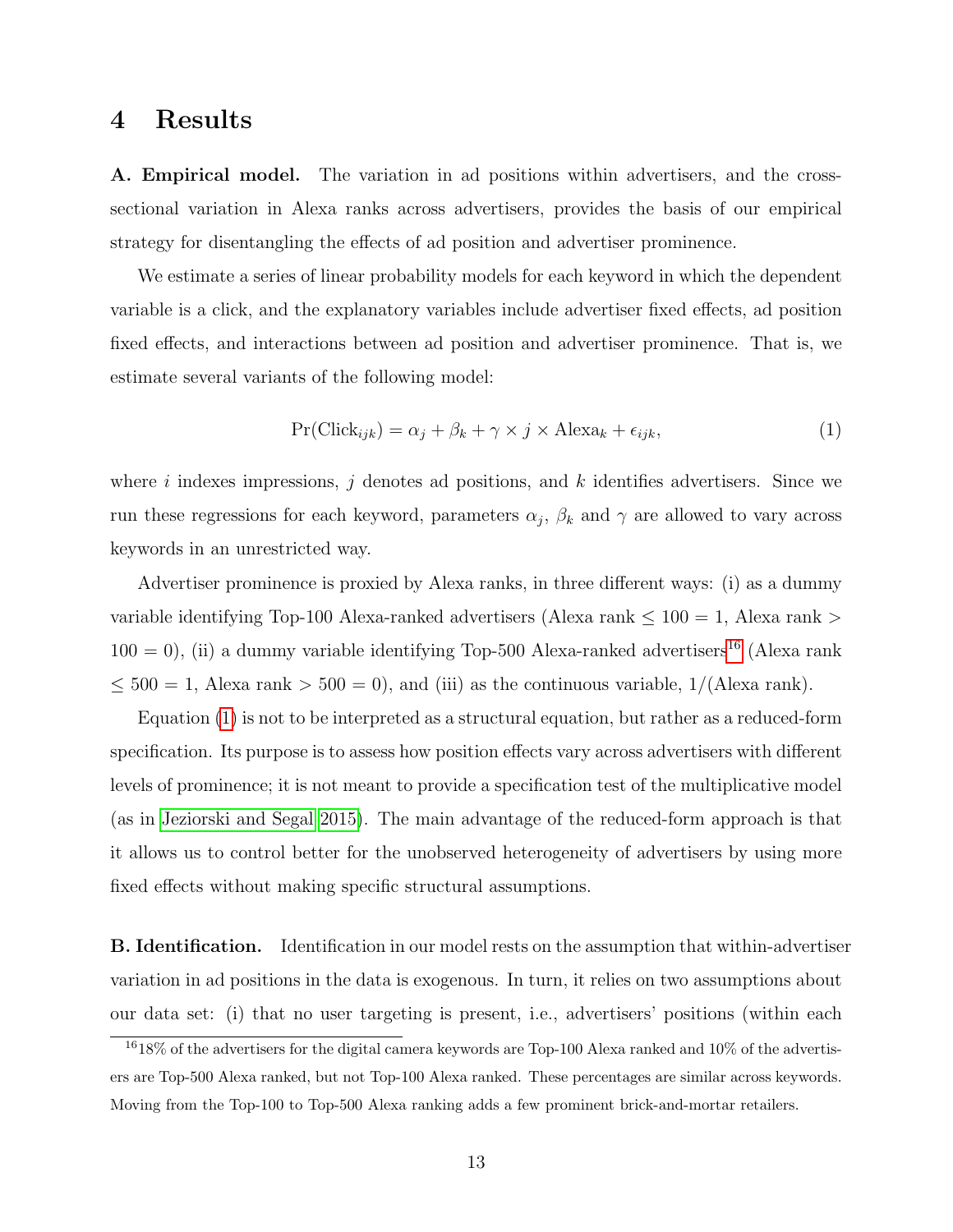keyword) do not vary based on user characteristics, and (ii) that short-run changes in advertiser characteristics, unobserved by the econometrician but observed by the user, are not synchronized with changes in advertiser positions.

As noted earlier, according to representations made by Microsoft Research, the former assumption is true. Lacking data on user characteristics, we cannot test this assumption further.[17](#page-15-0) As for the second assumption, we discuss why it might be true below; later, in Section [5,](#page-22-0) we test the robustness of our results with respect to this assumption. Notwithstanding all this, if either of these assumptions is not satisfied, our results may no longer be interpreted as causal.

What drives the within-advertiser variation in ad position in our data? We believe in large measure this is due to the way Microsoft's adCenter administers the auction. As [Gomes et al.](#page-38-5) [\(2009\)](#page-38-5), who use the same data as us, state:

... a significant source of variation is due to the allocation procedure itself. Microsoft AdCenter applies a randomization procedure that perturbs submitted bids and (nondeterministically) changes the slot allocations. This makes the variation exogenous.

When advertisers submit bids for a keyword, they intend to obtain a certain position. However, the position that they actually obtain is a noisy realization of their intention. In other words,

$$
j_{ki} = j'_{ki} + \epsilon'_{ik},\tag{2}
$$

where  $j_{ki}$  is advertiser k's actual ad position in impression i,  $j'_{ki}$  is advertiser k's intended ad position in impression i, and  $\epsilon'_{ik}$  is a mean-zero random variable, independent of  $j'_{ki}$ , representing the noise introduced by the auction mechanism.<sup>[18](#page-15-1)</sup>

<span id="page-15-1"></span><sup>18</sup>Intended ad position, one might reasonably assume, is a function of advertiser characteristics—both short-term and long-term—as it is in all forms of advertising. In TV and print advertising as well, different

<span id="page-15-0"></span><sup>&</sup>lt;sup>17</sup>We conducted a test for geo-targeting by examining location-based keywords, such as "Chicago" and "Seattle," under the presumption that location-based keywords have less heterogeneity in the location of the user. We report the results in the online appendix. As noted there, our interaction effects continue to appear, but the estimates are noisier due to lower CTR in these keywords. We note that besides news outlets, employment agencies, and local retailers, some of the advertisers in these keywords are tourist agencies who might be interested in geo-targeting.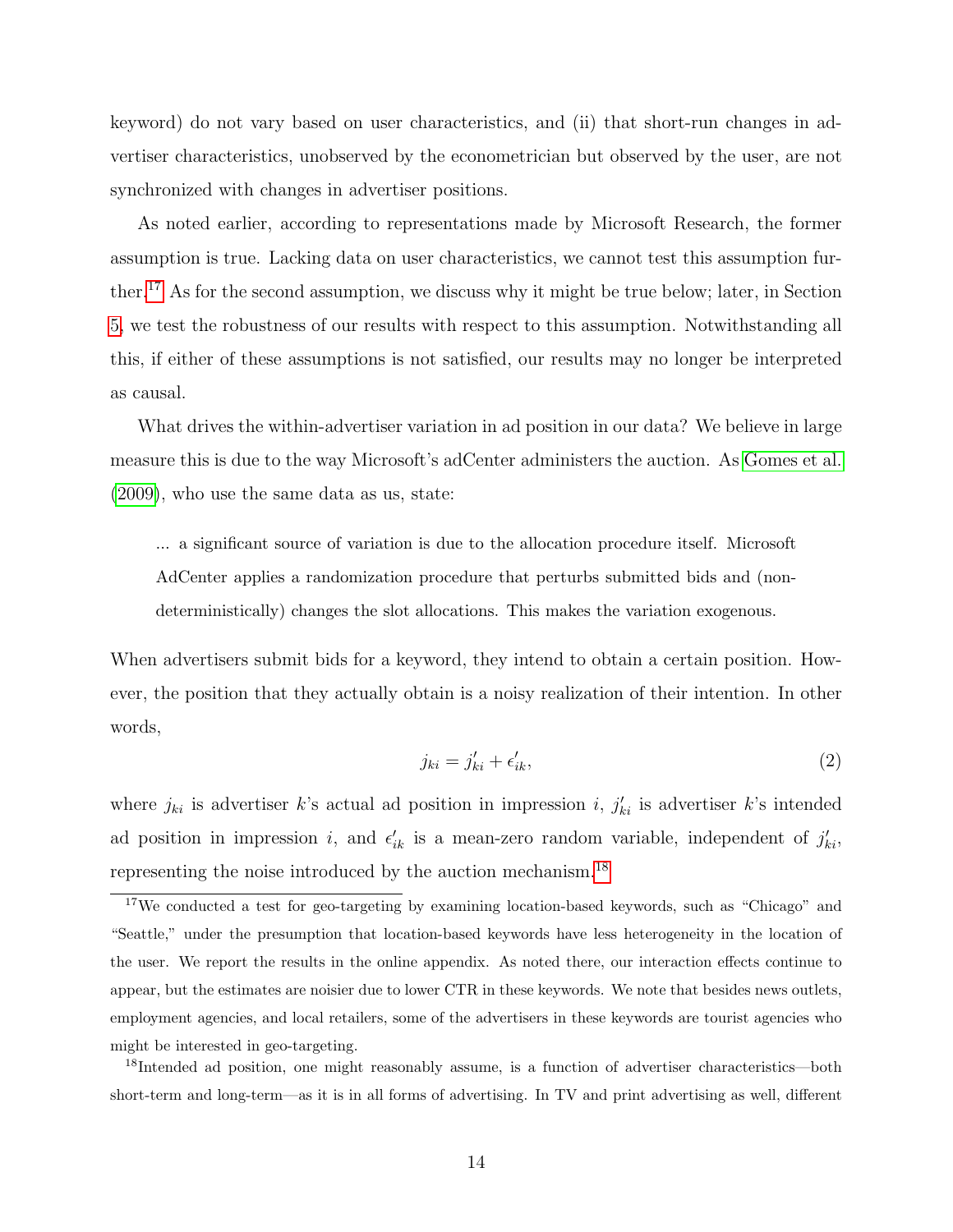Microsoft-induced noise is not the only reason advertisers can't realize their intentions. Basic parameters of the position auction are themselves uncertain. No advertiser knows, for instance, how many others will be bidding in a particular auction, nor the identities of those advertisers. Moreover, they do not know what quality scores the search engine will assign them in the current auction, nor their competitors' quality scores, both of which play an important role in determining ad position. [Pin and Key](#page-38-2) [\(2011,](#page-38-2) p. 70) suggest that these unobserved-by-the-advertiser variations drive the variations in ad positions within advertisers:

... most ads enter many auctions with the same bid, facing multiple opponents whose identities differ from one auction to the other, and with highly irregular weights at-tributed to the bids.<sup>[19](#page-16-0)</sup>

Similarly, [Athey and Nekipelov](#page-36-9) [\(2010\)](#page-36-9) state:

In practice quality scores do vary from query to query, queries arrive more quickly than advertisers can change their bids, and advertisers cannot perfectly predict changes in quality scores [...] Although bids can be changed in real time, the system that runs the real-time auction is updated only periodically based on the state at the time of the update, so that if bids are adjusted in rapid succession, some values of the bids might never be applied.

In 2007, the time of our data, changes to the submitted bids required a manual intervention by the advertiser. Advertisers chose bids over a series of auctions, not auction by auction. Thus, synchronizing changes in ad position to very short-term changes in advertiser characteristics was difficult. We elaborate on this more in Section [5.](#page-22-0)

advertisers seek different ad placements, and the same advertiser may seek different ad placements at different times. However, the big difference between traditional advertising and search advertising is that in the former intended ad position is generally equal to actual ad position: TV and print advertisers purchase specific ad placements directly, based on posted or negotiated prices.

<span id="page-16-0"></span> $19$ In their study the typical advertiser's quality score has a coefficient of variation of  $40\%$ —almost exactly the coefficient of variation we observe for position.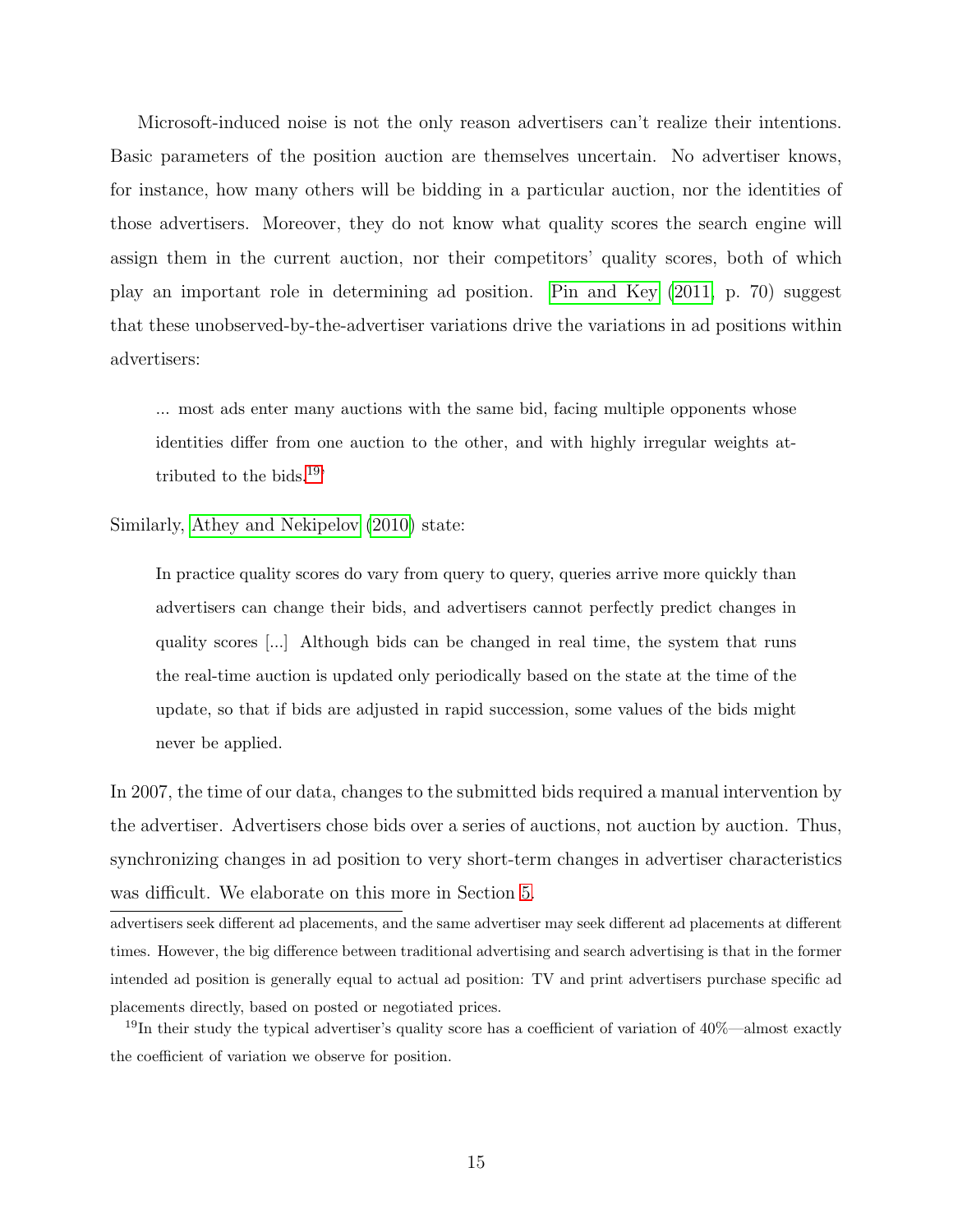C. Camera keywords. Tables [3](#page-17-0)[-5](#page-19-0) show the results of various regressions of type [\(1\)](#page-14-1) for the camera keywords.

The top panel of each table confirms the presence of strong ad position effects. Being in the top ad position increases CTR by an average of 4- to 6-percentage points depending on the camera brand (relative to ad positions 6 and lower). The position effect is not statistically significant beyond position 3 for Nikon, and beyond position 4 for Olympus.

<span id="page-17-0"></span>

|                                          |                      | Top-100 Alexa dummy  | Top-500 Alexa dummy   |                      | Reciprocal of Alexa   |
|------------------------------------------|----------------------|----------------------|-----------------------|----------------------|-----------------------|
| Dep. Var.                                | Click                | Click                | Click                 | Click                | Click                 |
| Pos. $1$                                 | $0.053**$<br>(0.004) | $0.051**$<br>(0.004) | $0.055***$<br>(0.004) | $0.051**$<br>(0.004) | $0.051**$<br>(0.004)  |
| Pos. $2$                                 | $0.031**$<br>(0.003) | $0.031**$<br>(0.003) | $0.030**$<br>(0.003)  | $0.032**$<br>(0.003) | $0.032**$<br>(0.003)  |
| Pos. $3$                                 | $0.016**$<br>(0.003) | $0.017**$<br>(0.003) | $0.016**$<br>(0.003)  | $0.017**$<br>(0.003) | $0.017**$<br>(0.003)  |
| Pos. 4                                   | $-0.002$<br>(0.002)  | $-0.002$<br>(0.002)  | $-0.001$<br>(0.002)   | $-0.002$<br>(0.002)  | $-0.002$<br>(0.002)   |
| Pos. 5                                   | 0.003<br>(0.002)     | 0.003<br>(0.002)     | 0.003<br>(0.002)      | 0.003<br>(0.002)     | 0.003<br>(0.002)      |
| Pos. $1 \times Top$ Alexa                | $-0.020*$<br>(0.010) |                      | $-0.023**$<br>(0.008) |                      |                       |
| Pos. $2 \times Top$ Alexa                | 0.010<br>(0.010)     |                      | 0.010<br>(0.008)      | -                    |                       |
| Pos. $3 \times Top$ Alexa                | 0.013<br>(0.008)     |                      | 0.006<br>(0.006)      |                      |                       |
| Pos. $1-3\times$ Top Alexa               |                      | 0.002<br>(0.006)     |                       | $-0.001$<br>(0.004)  |                       |
| Pos. $1 \times (\text{Alexa rank})^{-1}$ |                      |                      |                       |                      | $-0.0050$<br>(0.0115) |
| ${\rm N}$                                | 39016                | 39016                | 39016                 | 39016                | 39004                 |
| $\mathbb{R}^2$                           | 0.029                | 0.029                | 0.030                 | 0.029                | 0.029                 |

Robust standard errors in parentheses,  $*$   $p$  < 0.1,  $**$   $p$  < 0.05.

Model includes advertiser fixed effects, main effects for ad position (Pos.), and its interaction with advertiser prominence (Top Alexa), represented as Top-100 Alexa rank in columns I-II, as Top-500 Alexa rank in columns III-IV, and as inverse Alexa rank in column V.

Table 3: Linear probability model predicting clicks for the Nikon keyword

The bottom panels of these tables show the interaction between advertiser prominence and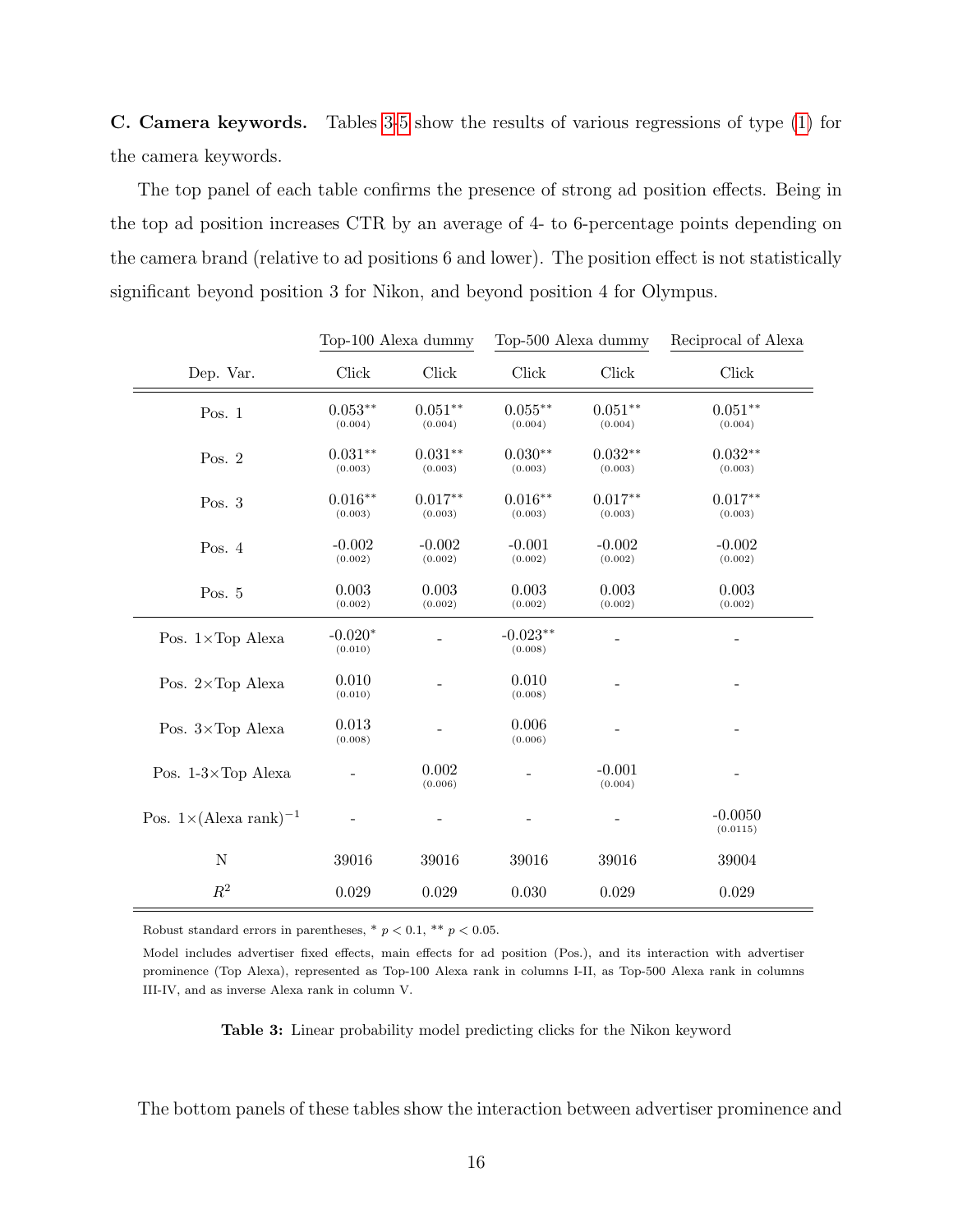<span id="page-18-0"></span>

|                                          | Top-100 Alexa dummy   |                      | Top-500 Alexa dummy   |                      | Reciprocal of Alexa   |
|------------------------------------------|-----------------------|----------------------|-----------------------|----------------------|-----------------------|
| Dep. Var.                                | Click                 | Click                | Click                 | Click                | Click                 |
| Pos. $1$                                 | $0.041**$<br>(0.002)  | $0.039**$<br>(0.002) | $0.041**$<br>(0.002)  | $0.040**$<br>(0.002) | $0.039**$<br>(0.002)  |
| Pos. $2$                                 | $0.028**$<br>(0.002)  | $0.027**$<br>(0.002) | $0.028**$<br>(0.002)  | $0.028**$<br>(0.002) | $0.027**$<br>(0.002)  |
| Pos. $3$                                 | $0.018**$<br>(0.002)  | $0.019**$<br>(0.002) | $0.017**$<br>(0.002)  | $0.019**$<br>(0.002) | $0.019**$<br>(0.002)  |
| Pos. $4$                                 | $0.005**$<br>(0.001)  | $0.005**$<br>(0.001) | $0.005**$<br>(0.001)  | $0.005**$<br>(0.001) | $0.005**$<br>(0.001)  |
| Pos. 5                                   | $0.002*$<br>(0.001)   | $0.002*$<br>(0.001)  | $0.002*$<br>(0.001)   | $0.002*$<br>(0.001)  | $0.002*$<br>(0.001)   |
| Pos. 1×Top Alexa                         | $-0.010**$<br>(0.004) |                      | $-0.008**$<br>(0.004) |                      |                       |
| Pos. 2×Top Alexa                         | $-0.005$<br>(0.004)   |                      | $-0.005$<br>(0.003)   |                      |                       |
| Pos. $3 \times Top$ Alexa                | 0.001<br>(0.004)      |                      | 0.002<br>(0.003)      |                      |                       |
| Pos. $1-3\times$ Top Alexa               |                       | $-0.005*$<br>(0.003) |                       | $-0.003$<br>(0.002)  |                       |
| Pos. $1 \times (\text{Alexa rank})^{-1}$ |                       |                      |                       |                      | $-0.0030$<br>(0.0062) |
| ${\rm N}$                                | 105427                | 105427               | 105427                | 105427               | 101229                |
| $\mathbb{R}^2$                           | 0.022                 | 0.022                | 0.022                 | 0.022                | 0.022                 |

Robust standard errors in parentheses,  $*$   $p$  < 0.1,  $**$   $p$  < 0.05.

Model includes advertiser fixed effects, main effects for ad position (Pos.), and its interaction with advertiser prominence (Top Alexa), represented as Top-100 Alexa rank in columns I-II, as Top-500 Alexa rank in columns III-IV, and as inverse Alexa rank in column V.

Table 4: Linear probability model predicting clicks for the Canon keyword.

ad position. We estimate five specifications and we frequently find a statistically significant impact of advertiser prominence on the size of the position effect. The most robust effect is the decrease of the effect of the top slot (the difference between ad position 1 and ad position 2) for advertisers in Top-100 and in Top-500 of the Alexa classification, relative to less prominent advertisers. Specifically, for the Nikon keyword, being in the top of the Alexa classification completely nullifies the marginal effect of the top slot. In other words, retailers with a Top-100 and Top-500 Alexa ranking obtain the same CTRs in ad positions 1 and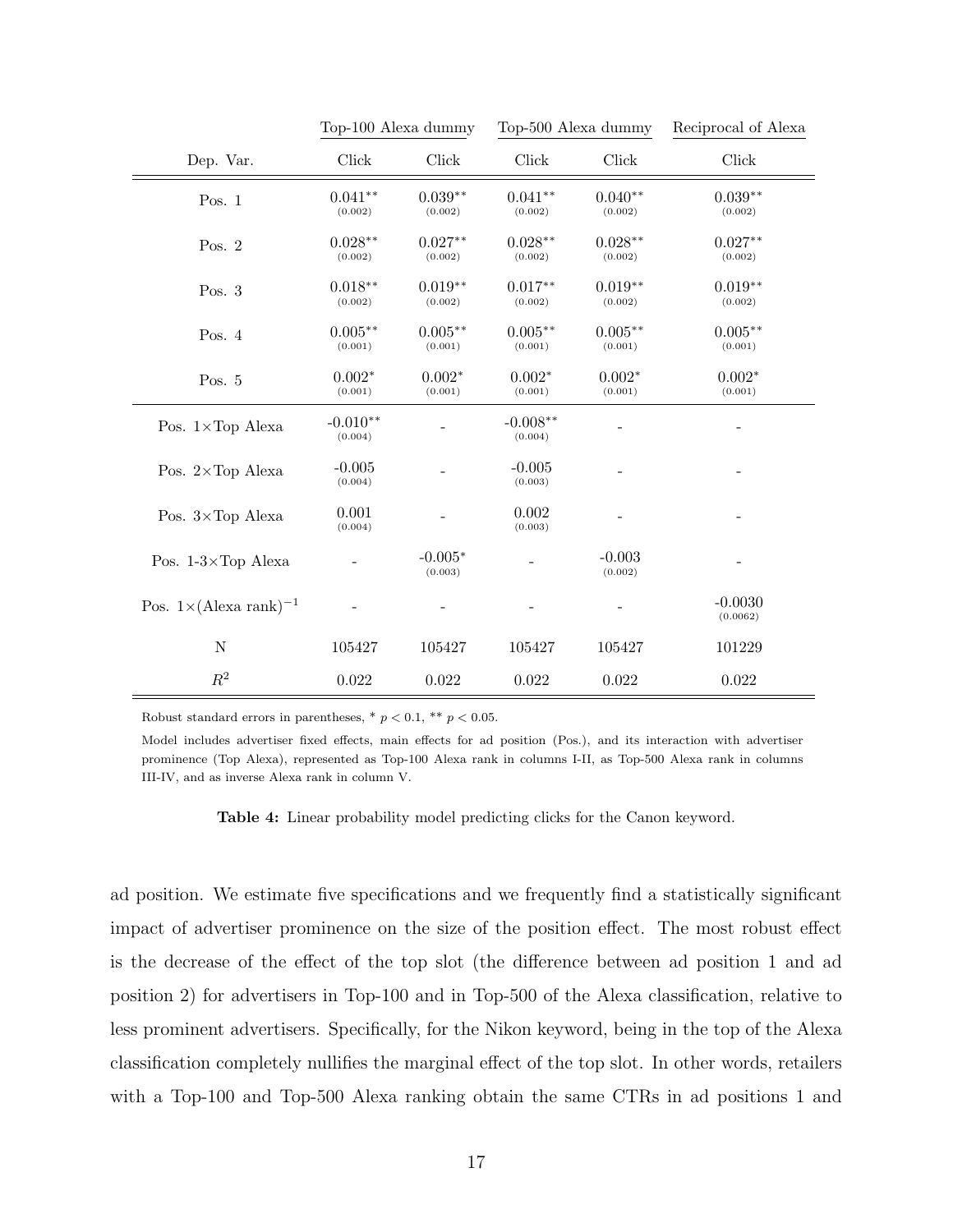<span id="page-19-0"></span>

|                                          | Top-100 Alexa dummy   |                       | Top-500 Alexa dummy    |                      | Reciprocal of Alexa           |
|------------------------------------------|-----------------------|-----------------------|------------------------|----------------------|-------------------------------|
| Dep. Var.                                | Click                 | Click                 | $\operatorname{Click}$ | Click                | Click                         |
| Pos. $1$                                 | $0.044**$<br>(0.005)  | $0.045***$<br>(0.005) | $0.048**$<br>(0.005)   | $0.047**$<br>(0.005) | $0.045^{\ast\ast}$<br>(0.005) |
| Pos. $2$                                 | $0.025***$<br>(0.004) | $0.025***$<br>(0.004) | $0.026**$<br>(0.005)   | $0.027**$<br>(0.004) | $0.025***$<br>(0.004)         |
| Pos. $3$                                 | $0.015**$<br>(0.004)  | $0.014**$<br>(0.004)  | $0.015**$<br>(0.004)   | $0.016**$<br>(0.004) | $0.014**$<br>(0.003)          |
| Pos. $4$                                 | $0.005*$<br>(0.003)   | $0.005*$<br>(0.003)   | $0.005*$<br>(0.003)    | $0.005*$<br>(0.003)  | $0.006**$<br>(0.003)          |
| Pos. 5                                   | 0.003<br>(0.003)      | 0.003<br>(0.003)      | 0.003<br>(0.003)       | 0.003<br>(0.003)     | 0.004<br>(0.003)              |
| Pos. 1×Top Alexa                         | 0.008<br>(0.015)      |                       | $-0.014*$<br>(0.009)   |                      |                               |
| Pos. 2×Top Alexa                         | $-0.006$<br>(0.010)   |                       | $-0.006$<br>(0.008)    |                      |                               |
| Pos. 3×Top Alexa                         | $-0.014**$<br>(0.007) |                       | $-0.006$<br>(0.006)    |                      |                               |
| Pos. $1-3\times$ Top Alexa               |                       | $-0.005$<br>(0.006)   |                        | $-0.009*$<br>(0.005) |                               |
| Pos. $1 \times (\text{Alexa rank})^{-1}$ |                       |                       |                        |                      | $-0.0226**$<br>(0.0100)       |
| ${\rm N}$                                | 18608                 | 18608                 | 18608                  | 18608                | 18177                         |
| $\mathbb{R}^2$                           | 0.018                 | 0.018                 | 0.018                  | 0.018                | 0.018                         |

Robust standard errors in parentheses,  $*$   $p < 0.1$ ,  $**$   $p < 0.05$ .

Model includes advertiser fixed effects, main effects for ad position (Pos.), and its interaction with advertiser prominence (Top Alexa), represented as Top-100 Alexa rank in columns I-II, as Top-500 Alexa rank in columns III-IV, and as inverse Alexa rank in column V.

Table 5: Linear probability model predicting clicks for the Olympus keyword.

2, whereas, retailers not in the Top-100 of Alexa rankings obtain nearly 50% higher CTR in the top position versus position  $2^{20}$  $2^{20}$  $2^{20}$ . The impact of advertiser prominence is similar for the Canon keyword. Here, not Top-100 Alexa retailers enjoy a 1.3-percentage point CTR increase (approximately 33% increase) when moving from position 2 to position 1, whereas,

<span id="page-19-1"></span><sup>&</sup>lt;sup>20</sup>This does not mean that top Alexa-ranked retailers get lower CTRs than non-top Alexa-ranked retailers. As noted earlier, the model includes advertiser fixed effects. Top Alexa-ranked retailers tend to have larger fixed effects than non-top Alexa-ranked retailers.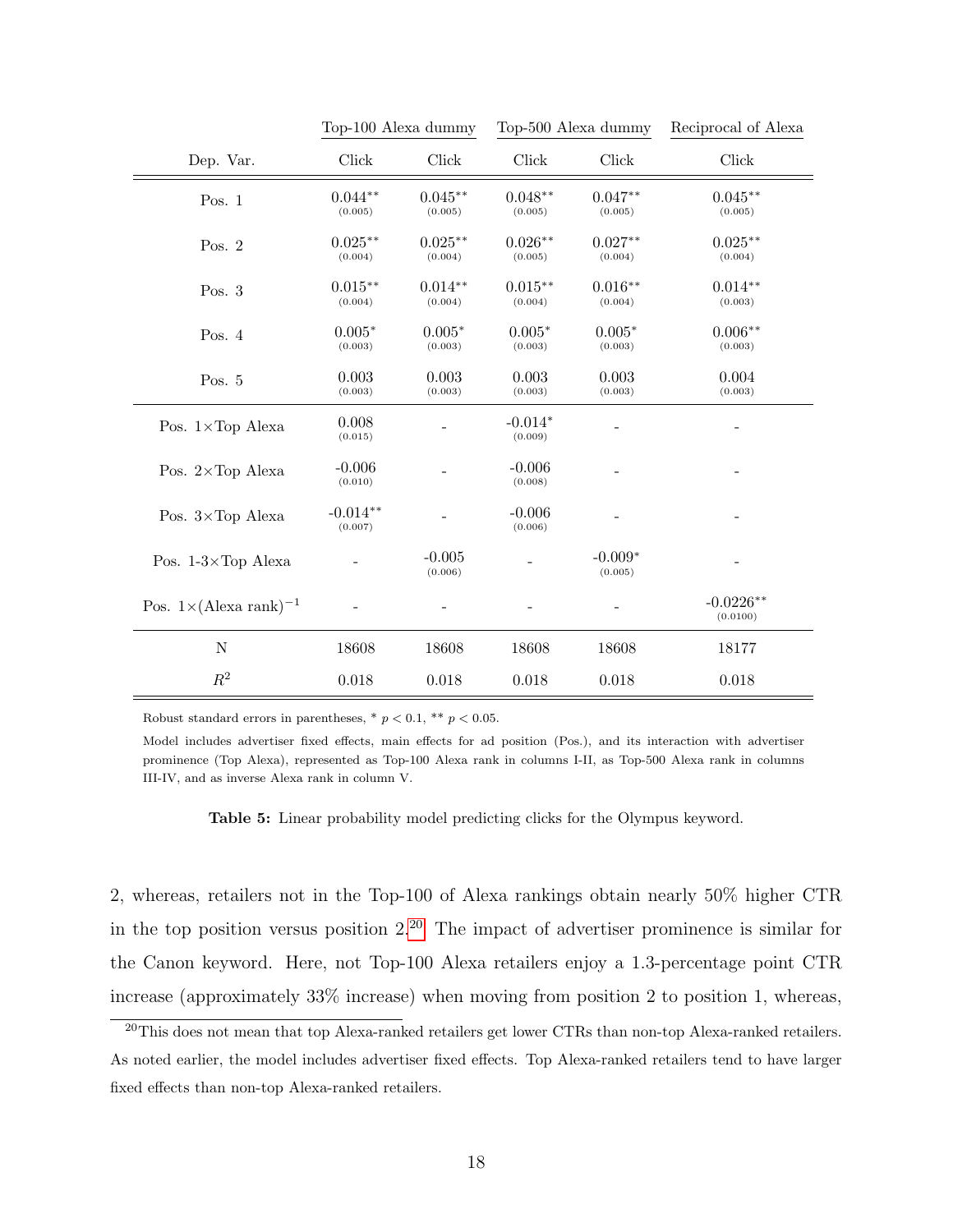Top-100 Alexa retailers enjoy only 0.3-percentage point CTR increase (approximately 8% increase) for the same position improvement. Lastly, for the Olympus keyword, sample sizes are significantly smaller, so it is harder to find statistically significant advertiser prominence effects. Still, even here, being a Top-500 Alexa-ranked advertiser nearly nullifies the marginal effect of the top ad position, and also has a significant negative effect on the CTRs of the top-3 slots, collectively. In particular, Top-500 Alexa retailers suffer a 1-percentage point lower CTR-gap between the top-three slots and lower slots, which is equivalent to nearly nullifying the positive impact of slot 3 and decreasing the positive impacts of slot 1 and 2 by 20% and 33%, respectively.

D. Non-camera keywords. The analysis of non-camera keywords is summarized in Table [6.](#page-21-0) For each keyword, we report the interaction between top ad position and advertiser prominence from two regressions, differing only in the measure of advertiser prominence used. In other words, these regressions replicate column I and column III in Tables [3](#page-17-0)[–5.](#page-19-0) As can be seen, the interaction effects noted above for camera keywords are essentially replicated for non-camera keywords. Despite the greater breath of these keywords, in five of the eight keywords, high-Alexa-ranked advertisers do not benefit from the top ad position as much as lower-Alexa-ranked advertisers. Moreover, the magnitude of the interaction coefficients is very similar to what we observed with cameras.

Interaction between the Alexa dummies and ad position is statistically insignificant for Yamaha, Maytag and "textbooks." This could be because there is, in fact, no interaction between advertiser prominence and ad position for these keywords, but we suspect that the negative result is related to some peculiarities of these keywords. Yamaha is arguably the broadest keyword in our sample because it contains retailers who sell stereo equipment as well as retailers who sell motorcycles. Advertisers who are prominent in one category may not be prominent in another. Consumer behavior will, be guided by what category they had in mind when they searched, which we do not observe generally. This contributes noise, and perhaps even bias, in our estimates. On the other hand, Maytag has the smallest number of clicks in our data; we suspect that the Maytag interaction coefficients would be significant if more data were available. Lastly, "textbooks" is an unusual keyword because it elicits advertising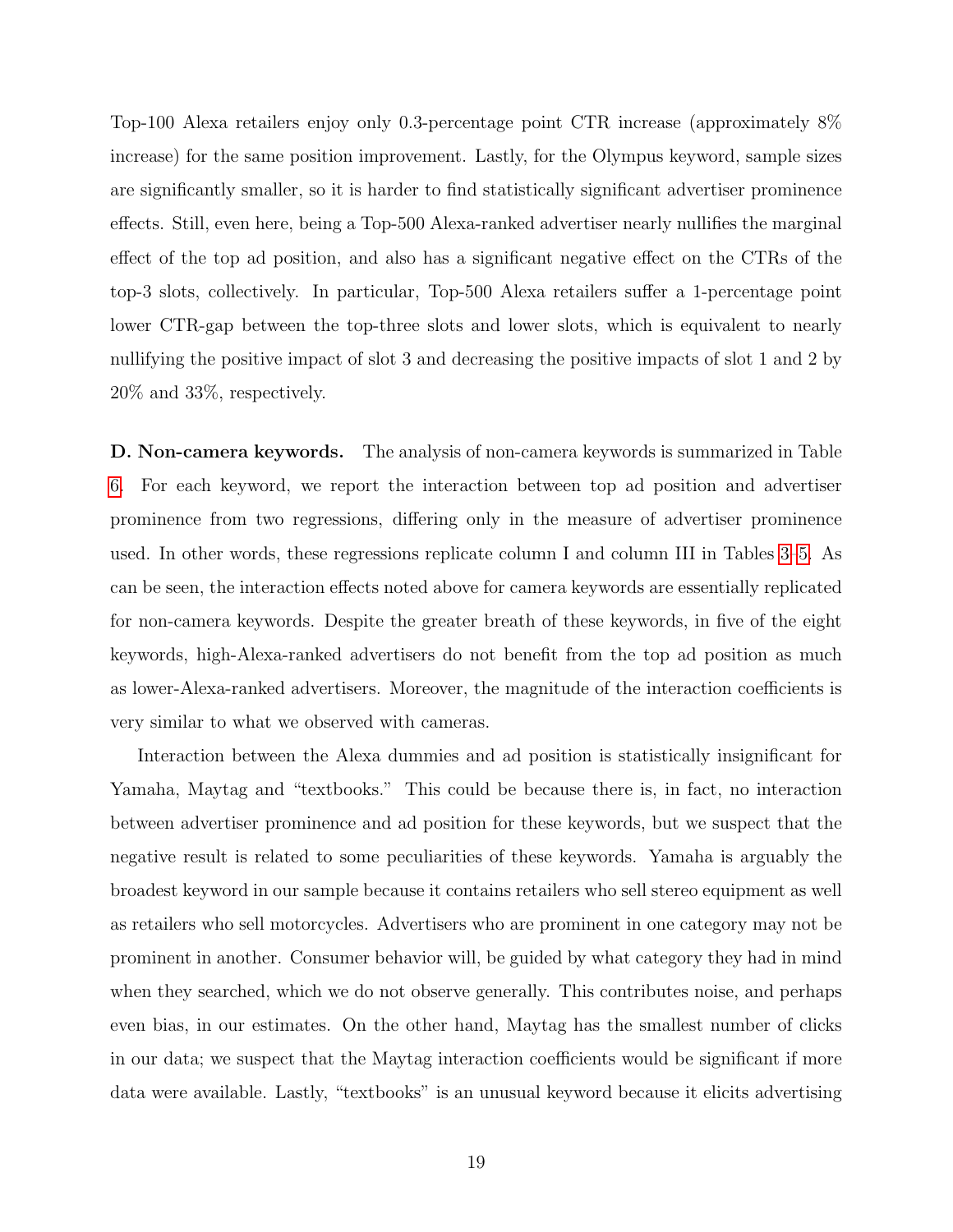<span id="page-21-0"></span>

| Nike             | Position $1 \times$ Top-100 Alexa | $-0.039**$<br>(0.007)  |
|------------------|-----------------------------------|------------------------|
|                  | Position $1 \times$ Top-500 Alexa | $-0.042**$<br>(0.005)  |
| Adidas           | Position $1 \times$ Top-100 Alexa | $-0.011$<br>(0.015)    |
|                  | Position $1 \times$ Top-500 Alexa | $-0.021*$<br>(0.012)   |
| Puma             | Position $1 \times$ Top-100 Alexa | $-0.029*$<br>(0.016)   |
|                  | Position $1 \times$ Top-500 Alexa | $-0.034**$<br>(0.012)  |
| Sony             | Position $1 \times$ Top-100 Alexa | $-0.022**$<br>(0.003)  |
|                  | Position $1 \times$ Top-500 Alexa | $-0.015***$<br>(0.003) |
| Yamaha           | Position $1 \times$ Top-100 Alexa | 0.004<br>(0.005)       |
|                  | Position $1 \times$ Top-500 Alexa | 0.002<br>(0.004)       |
| Maytag           | Position $1 \times$ Top-100 Alexa | $-0.013$<br>(0.012)    |
|                  | Position $1 \times$ Top-500 Alexa | $-0.008$<br>(0.012)    |
| <b>Textbooks</b> | Position $1 \times$ Top-100 Alexa | 0.008<br>(0.011)       |
|                  | Position $1 \times$ Top-500 Alexa | 0.002<br>(0.010)       |
| Ebook            | Position $1 \times$ Top-100 Alexa | $-0.016**$<br>(0.001)  |
|                  | Position $1 \times$ Top-500 Alexa | $-0.015**$<br>(0.001)  |

Each cell is a separate regression replicating columns I and III of Tables [3–](#page-17-0)[5.](#page-19-0) We report only relevant interaction terms.

Table 6: Ad position-advertiser prominence interaction effects for non-camera keywords

from a retailer with an extremely suggestive .com name. This advertiser is essentially a monopolist, harvesting nearly 50% of all clicks. It has a strong position effect despite being not very prominent on Alexa—which is consistent with our other findings. However, due to the large concentration of clicks at this retailer, it is hard to statistically identify the position effects of other retailers, which results in the insignificant Alexa-ad position interaction.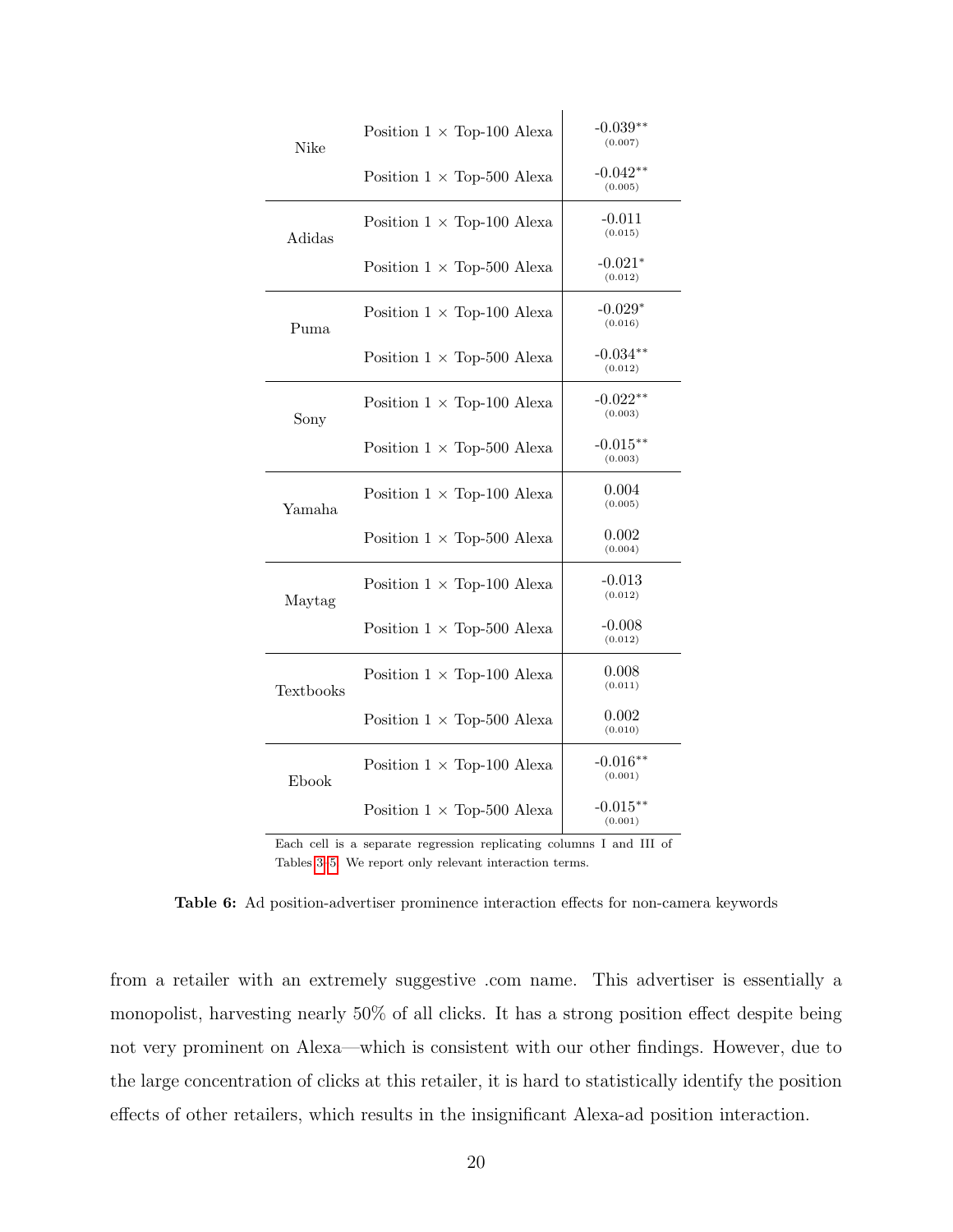In short, Tables 3–6 suggest that across a broad cross-section of search keywords there is a negative interaction between ad position prominence and advertiser prominence. More prominent advertisers seem to gain fewer clicks from higher search ad positions than less prominent advertisers. Before we take these findings as conclusive, however, we should evaluate the robustness of our estimates. This we do next.

## <span id="page-22-0"></span>5 Robustness

The principal concern about our results is that ad positions are not exogenous but rather that they are correlated with unobserved advertiser and user characteristics. In that case, the data-generating process for clicks may not be as stated in (1), but rather

$$
Pr(Click_{ikj_k}) = \alpha_{j_{ki}} + \beta_k + \gamma \times j_{ki} \times Alexa_k + \epsilon_{ikj_{ki}},
$$
\n(3)

where  $j_{ki}$  is the position assigned to advertiser k in impression i by the search platform. Then, to the extent assigned ad positions are correlated with unobserved advertiser and user characteristics affecting the probability of a click, our position and interaction effect estimates might be biased due to endogeneity.

As already noted, according to the information provided to us, all users searching a particular keyword at a given time faced the same distribution of advertisers across slots. Our regressions take into account observed advertiser characteristics via Alexa ranks and unobserved advertiser characteristics via fixed effects. However, advertiser characteristics may be changing over time. For instance, a retailer's inventory in Nikon cameras might be different at different times, which prompts the retailer to be more or less aggressive in its pricing policy with respect to these cameras, which, in turn, prompts it to be more or less aggressive in seeking higher ad positions at different times. This concern, however, depends on two presumptions: (i) that advertisers can fine-tune their positions to reflect changes in their characteristics, $21$  and (ii) that consumers observe private signals about those changes

<span id="page-22-1"></span><sup>21</sup>A correlation between ad position and underlying retail prices can develop even without the retailer seeking higher ad positions under advantageous circumstances if the search engine does the work for him—for instance, by boosting quality scores whenever it detects lower prices at the retailer's landing page. However, for this mechanism, as well, the subsequent argument applies.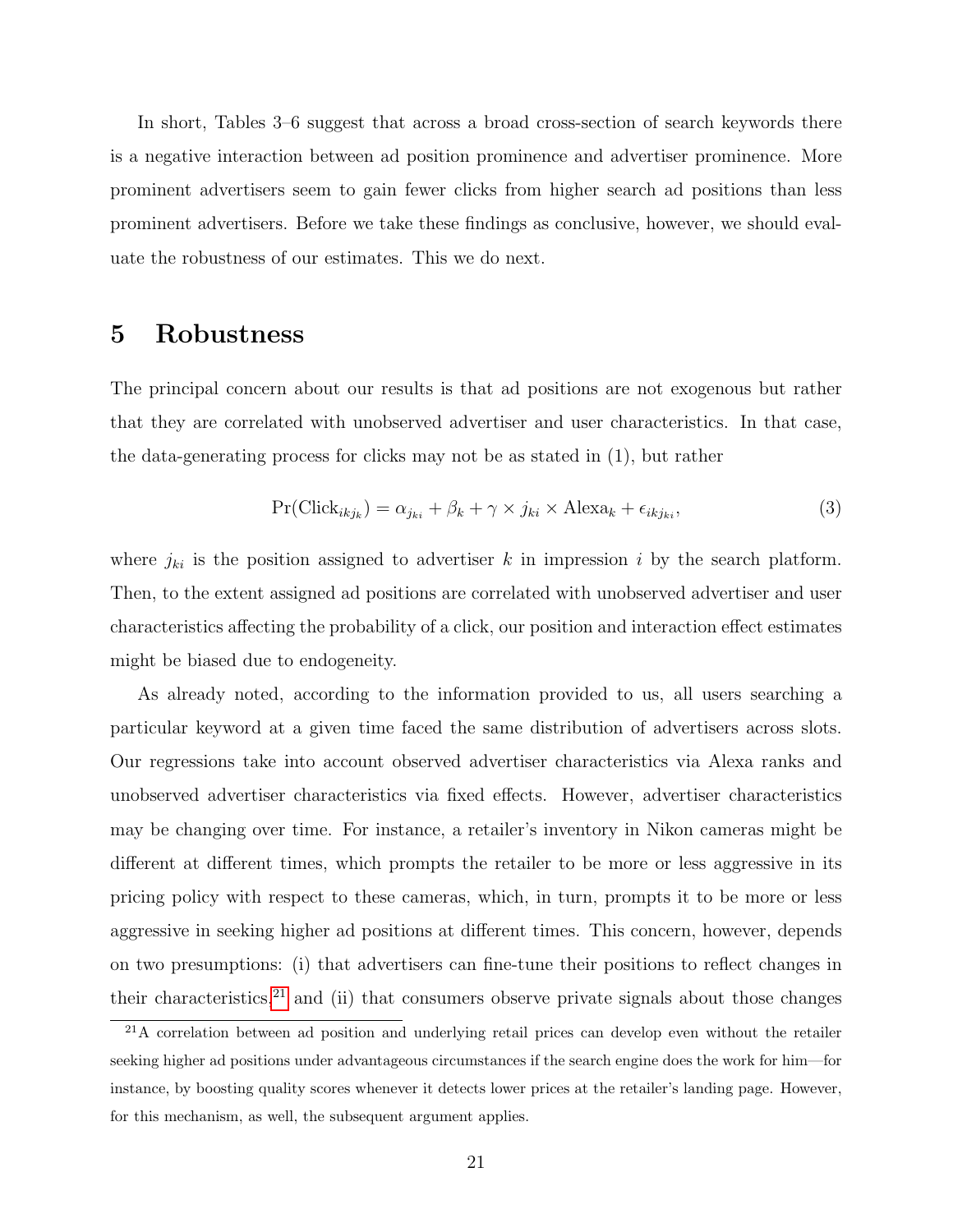(not observed by the econometrician). Importantly, if consumers learn about changes in underlying advertiser characteristics only through ad position, endogeneity is not a concern. As noted in the Introduction, we do not take a position in this paper about how ad position affects CTR. It could be because consumers pay more attention to better-positioned ads; or it could be because consumers read meaning into position and interpret better-positioned ads as better clicking prospects.<sup>[22](#page-23-0)</sup> Both are legitimate ad position effects for our purposes. In 2005, according to [Fallows](#page-37-8) [\(2005\)](#page-37-8), 62% of Internet users were not aware of the distinction between organic and paid-search results—only 1 in 6 searchers could "consistently distinguish between paid and unpaid results." Thus, it is likely that most consumers simply reacted to the overall prominence of the advertisers and their positions when making their clicking decisions.

User advertiser characteristics may also be changing over time. [Gomes et al.](#page-38-5) [\(2009\)](#page-38-5), who use the same data, express this concern in the following way:

One might question the consistency of our estimates by arguing that the variation on slot allocations may be endogenous, that is, advertisers may change their bids (to alter their positions) as a response to different groups of users (that browse the web in different time periods).

However, this concern relies on the same presumptions that we discussed above.

Finally, as noted in Section [4B](#page-14-2), the process underlying the determination of ad positions itself mitigates endogeneity. In the remainder of this section, we provide evidence that our estimates are driven by the random short-term variation in ad positions caused by the auction process itself and not the relatively longer-term variation in intended ad positions that responds to changes in unobserved advertiser and user characteristics. As evidence, we start with Figure [2.](#page-13-0) As noted already, this picture shows that there are no systematic patterns in advertiser positions for any of the camera keywords, Figure [3](#page-24-0) shows another variant of this analysis.[23](#page-23-1) Here we show the extent of position variation for search strings that do not

<span id="page-23-0"></span> $22$ [Jeziorski and Segal](#page-38-4) [\(2015\)](#page-38-4) discuss these two mechanisms in more detail and argue that each contributes to the position effect equally.

<span id="page-23-1"></span><sup>&</sup>lt;sup>23</sup>These position variation graphs also suggest that neither throttling nor bid-scaling was going on to any substantial extent in our data. Throttling is when the search engine limits the participation of an advertiser in various auctions (to which it would be otherwise qualified) in order to stay within the advertiser's budget.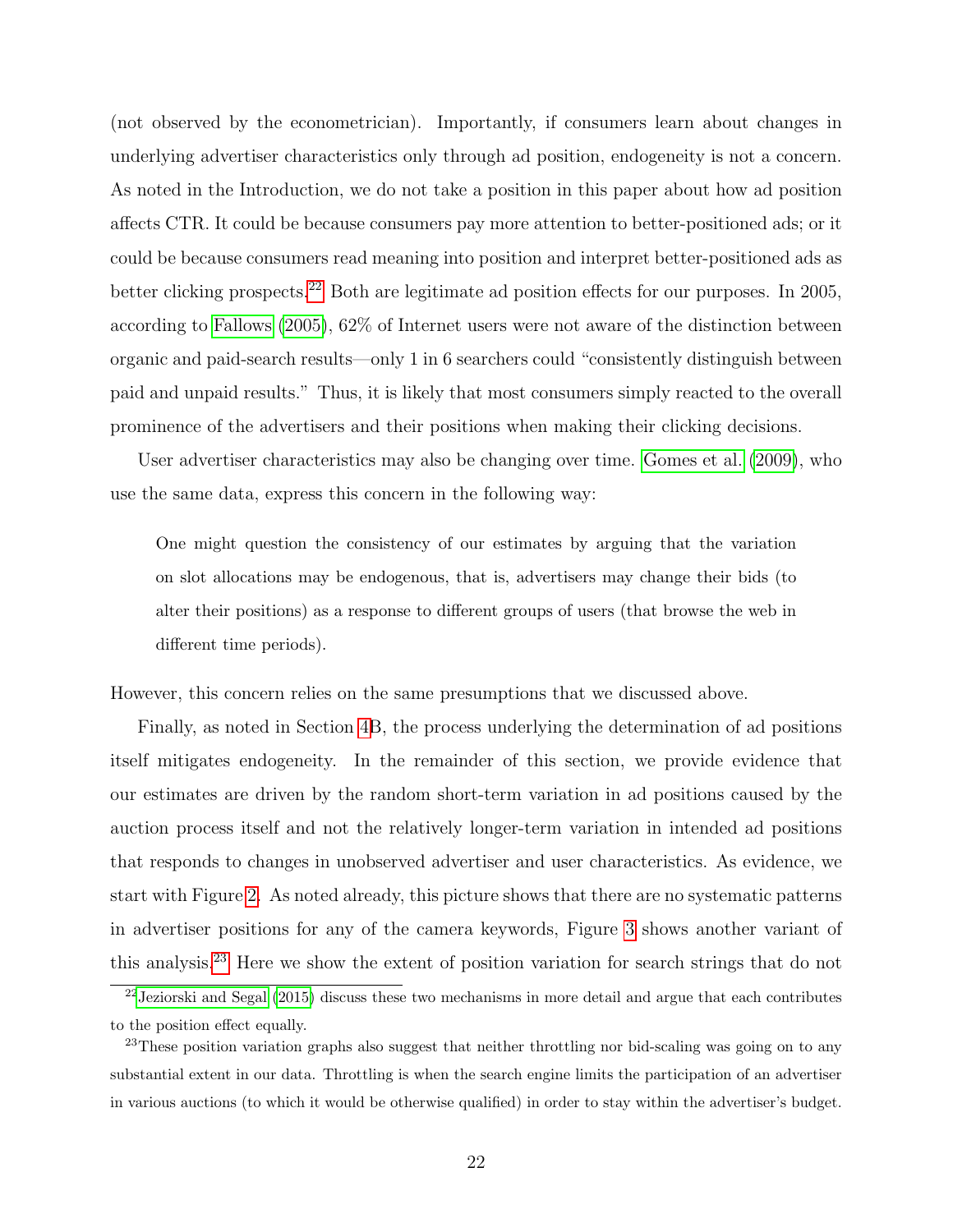<span id="page-24-0"></span>

Figure 3: Position variation of the most clicked advertiser – exactly matched keywords.

contain extra words beyond "Nikon," "Canon," or "Olympus." Again, the pattern looks random, albeit coarser than before, reflecting the smaller number of data points. Finally, Table [7](#page-25-0) shows a variance decomposition of ad position for the camera brands, by month, week, and day. We find that there is more variance in ad positions in the short-term than in the long-term.

We push this analysis in two directions. First, looking at the variation in ad positions over Bid-scaling is when the search engine decreases the advertiser's bids automatically to stay within budget. The latter requires the advertiser's consent, and according to [Karande et al.](#page-38-8) [\(2013\)](#page-38-8), not many advertisers exercise this option. Under bid-scaling, assuming a first-come, first-served regime, one would expect to see trends developing over time where the budget-constrained advertiser gradually loses position. The fact that ad positions retain their essentially random character for the most-clicked advertiser over the entire 3-month period suggests either that bid-scaling was not being employed by this advertiser, or, that the mostclicked advertiser was not close to hitting its budget constraint. Another consequence of automated budget constraints is exit. Such exit could introduce bias if it is correlated with systematic selection of consumers; e.g., if exit only happens later in the day, and if consumers browsing at that time have different preferences. However, there are limits to this concern in our data, because we observe little exit; most of our variation is due to position flips between advertisers. The first-difference model discussed later in this section is a good test for such endogeneity.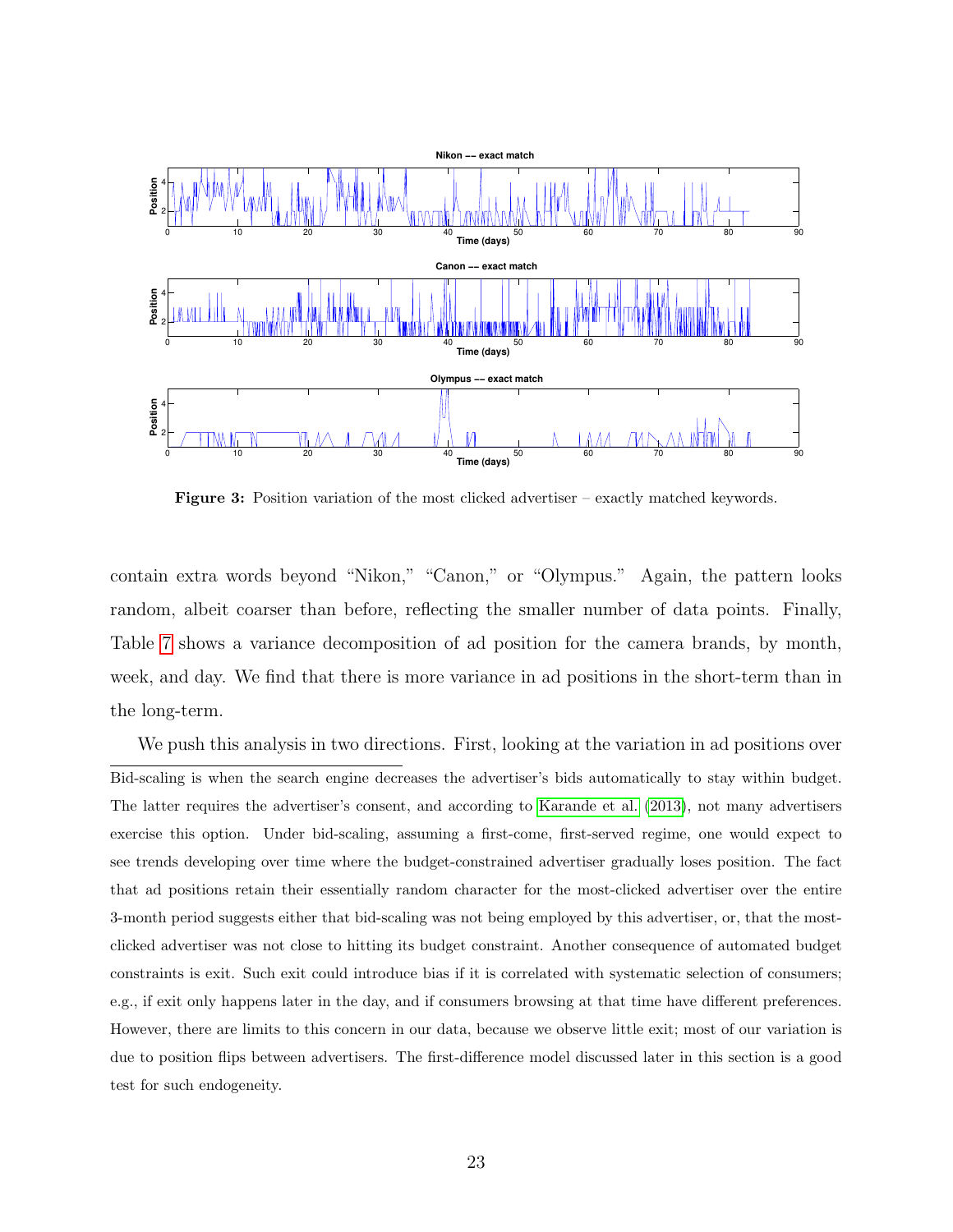<span id="page-25-0"></span>

|       |       | Keyword |         |
|-------|-------|---------|---------|
|       | Nikon | Canon   | Olympus |
| Month | 3.5%  | $1.1\%$ | 0.7%    |
| Week  | 4.9%  | $2.4\%$ | $3.5\%$ |
| Day   | 14.5% | 7.1%    | 16.0%   |

The numbers correspond to the percentage of the withinadvertiser variance of the position explained by crossmonth, cross-week and cross-day variation.

Table 7: Variance decomposition of within-advertiser variation in positions.

very short periods of time, such as 5s—during which unobserved advertiser characteristics are unlikely to be changing—we run the linear probability model on first-differenced pairs of impressions very close in time. If our position effect estimates in Tables 3–6 are being estimated off of the exogenous short-term variation in ad positions, then this first-difference analysis should produce similar estimates. Second, to control for variation in unobserved advertiser characteristics over longer time intervals—say, two weeks—we re-estimate our linear-probability model using advertiser-time fixed effects. As we will show, this analysis, too, produces estimates close to our original ones.

A. First-differencing pairs of impressions close in time. For each advertiser we choose impression pairs in which the advertiser is displayed in different positions within a short period of time—ranging from 5 seconds to up to 12 hours—one of which produced a click while the other did not. We construct observations by first-differencing the impressions in each such pair, effectively "differencing out" any unobserved advertiser characteristics that might affect clicking behavior (because they are likely to stay constant over the short time interval). Then we run the following linear-probability regression:

$$
c_{k,i} - c_{k,i-1} = \beta(\iota_{k,i} - \iota_{k,i-1}) + \epsilon_{k,i} - \epsilon_{k,i-1},
$$
\n(4)

where  $c_{k,i}$  (resp.  $c_{k,i-1}$ ) is the indicator function for a click on advertiser k in impression i (resp.  $i-1$ , a short time earlier), and  $\iota_{k,i}$ , e.g.,  $(0,0,\ldots,1,0,\ldots,0)$ , and  $\iota_{k,i-1}$ , e.g.,  $(0, 0, \ldots, 0, 0, \ldots, 1)$ , are vectors indicating the different ad positions of advertiser k in im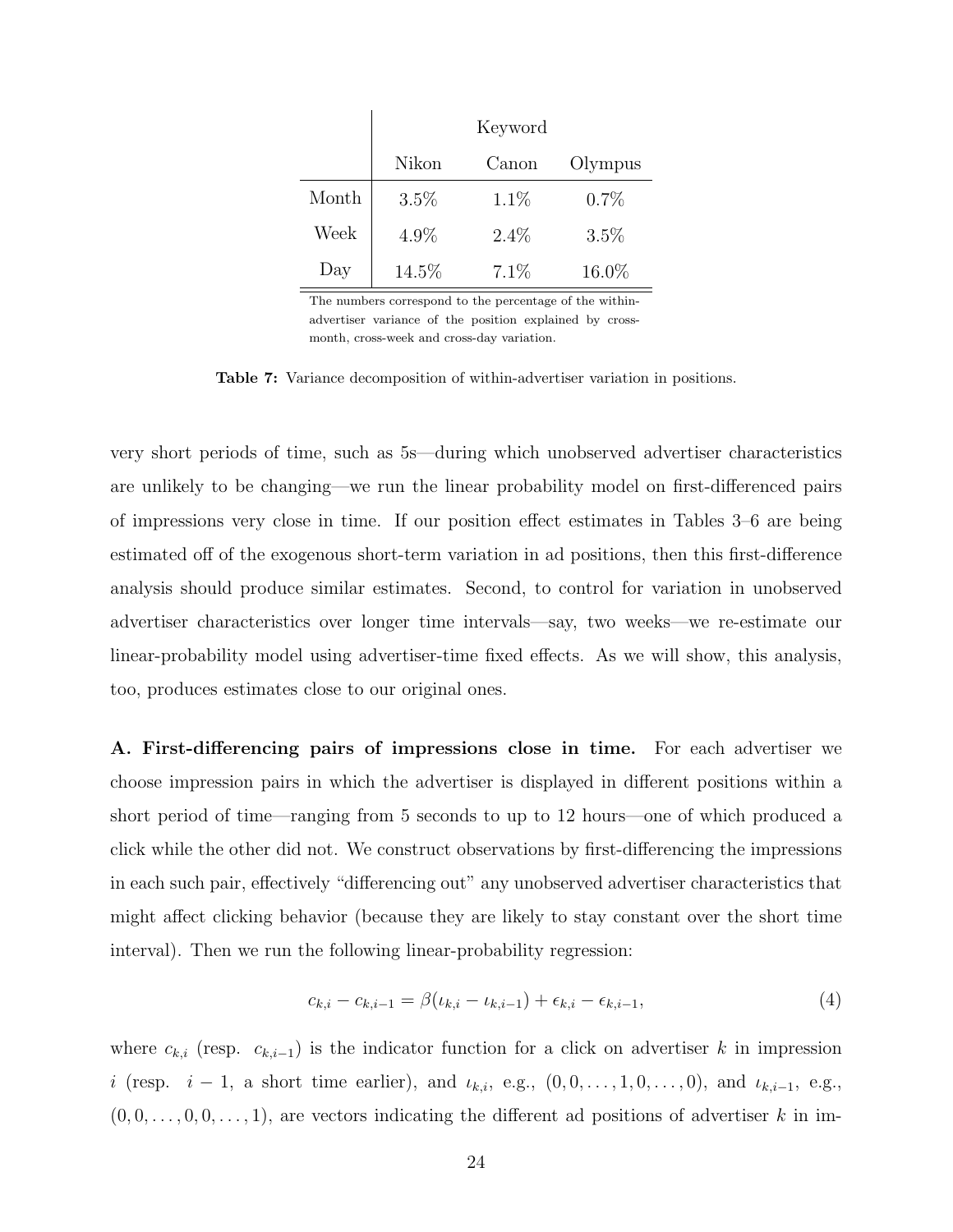pressions i and i–1, respectively.<sup>[24](#page-26-0)</sup> Under the realistic assumption that unobserved advertiser characteristics are constant within the short time interval between impressions  $i - 1$  and i in which the advertiser occupied different positions, the error terms cancel out, and the ad position effect estimates,  $\hat{\beta}$ , from this regression are robust to position endogeneity.

Table [8](#page-27-0) presents these estimates; for comparison, we include fixed-effect estimates (from a specification without Alexa interaction effects).<sup>[25](#page-26-1)</sup> The economic differences between the first-differenced estimates and the the fixed-effect estimates are small (except for Canon 5s, which we discuss below). For example, for the Nikon keyword, among impressions as close as 5s apart, the top ad position effect is .055 which is close to the fixed-effect estimate of .050 (and even closer to the column 1 estimate in Table [3\)](#page-17-0). Even impressions up to 1h or 12h apart, which deliver more precise estimates because of the larger number of observations, are still close to the fixed-effect estimates.<sup>[26](#page-26-2)</sup>

Only in the case of Canon, in the 5s window, are the first-difference estimates substantially different from the fixed-effect estimates. In this particular case, despite the large number of observations, there are only 26 relevant first-difference pairs containing one clicked and one not-clicked ad, i.e., there are only 26 observations with  $c_{k,i} - c_{k,i-1} \neq 0$ . In this case, even mild clustering of standard errors, would widen the 5% confidence intervals of 5s window estimates enough to contain the fixed-effects estimators.

<span id="page-26-0"></span>We also performed a first-difference analysis of impressions where the search string exactly

 $^{24}$ Note that the number of observations in these regressions is frequently larger than what we had for the fixed-effects regressions in Tables 3-5. This is because we pick all pairs of advertisers that switch positions, which combinatorially increases the size of the sample. For this reason, one may rightfully worry about clustering of standard errors; to alleviate this concern we use unclustered (underestimated) standard errors, under which we are more prone to detect differences between the first-differenced estimates and our main specification.

<span id="page-26-1"></span><sup>25</sup>Excluding Alexa interaction effects provides a conservative test of ad position endogeneity because it does not rely on Alexa ranks to absorb heterogeneity in long-term unobserved advertiser characteristics.

<span id="page-26-2"></span><sup>&</sup>lt;sup>26</sup>Deriving a robust statistical test between the two models is difficult because the first-differenced model is estimated on a selected subsample. Presuming that the selection is not too large, and ignoring the difference in sample sizes between models, we performed a specification test suggested by [Clogg et al.](#page-37-9) [\(1995\)](#page-37-9). We cannot reject the null (at the 5% level for Nikon and Olympus and at the 1% level for Canon) that the fixed-effects model generates unbiased estimates of the top position effect, if the 5s model is the true data-generating process.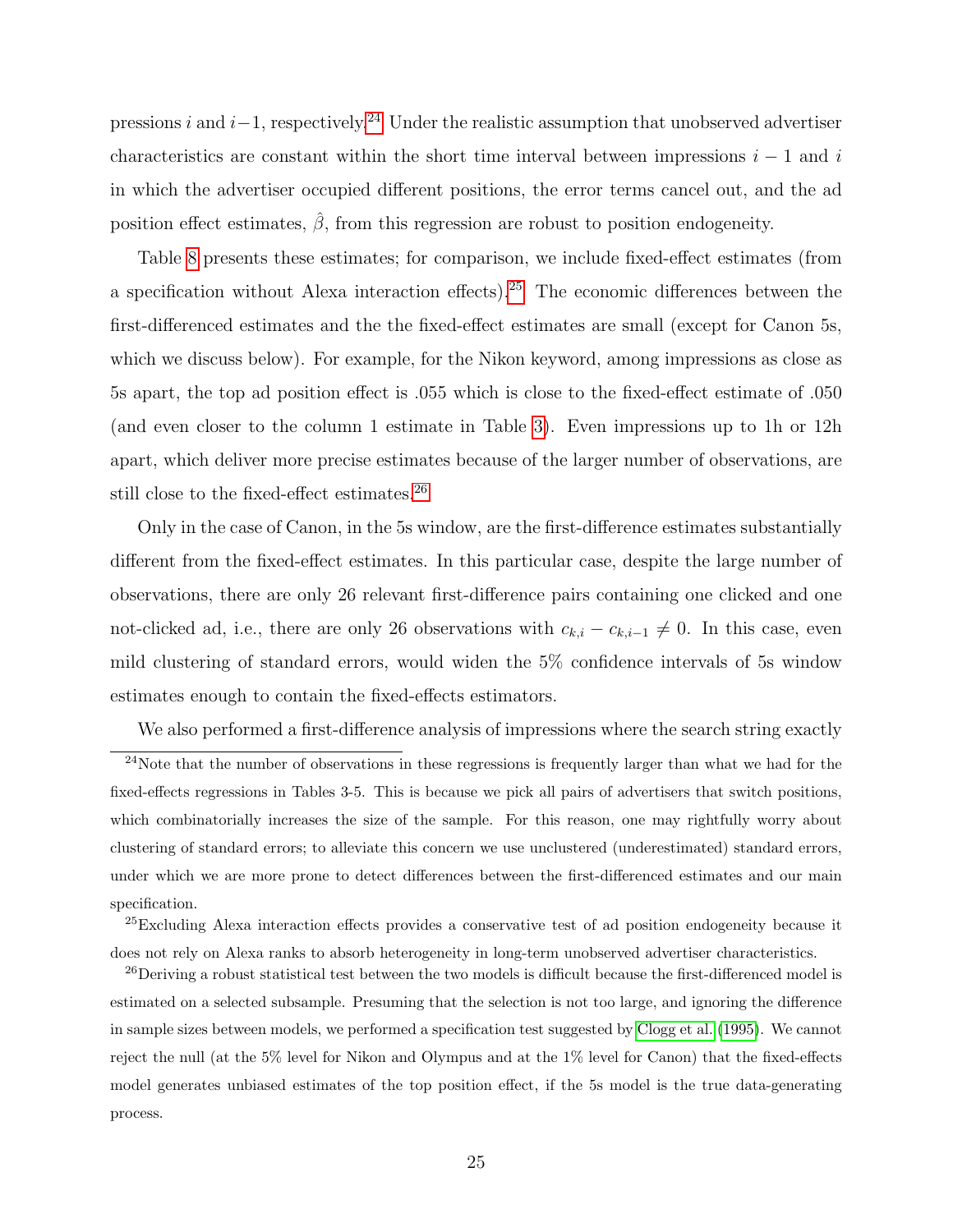<span id="page-27-0"></span>

|            |          | Nikon          |                 |               |
|------------|----------|----------------|-----------------|---------------|
|            | 5s       | 1 <sub>h</sub> | 12 <sub>h</sub> | Fixed effects |
| Position 1 | 0.055    | 0.049          | 0.058           | 0.050         |
|            | (0.019)  | (0.002)        | (0.001)         | (0.004)       |
| Position 2 | 0.049    | 0.032          | 0.032           | 0.031         |
|            | (0.014)  | (0.002)        | (0.001)         | (0.005)       |
| Position 3 | 0.009    | 0.017          | 0.014           | 0.016         |
|            | (0.013)  | (0.002)        | (0.001)         | (0.005)       |
| N          | 480      | 43,301         | 593,877         | 39,016        |
|            |          | Canon          |                 |               |
|            | 5s       | 1 <sub>h</sub> | 12h             | Fixed effects |
| Position 1 | 0.014    | 0.033          | 0.038           | 0.036         |
|            | (0.010)  | (0.001)        | (0.000)         | (0.002)       |
| Position 2 | 0.015    | 0.025          | 0.024           | 0.024         |
|            | (0.009)  | (0.001)        | (0.000)         | (0.003)       |
| Position 3 | $-0.007$ | 0.017          | 0.017           | 0.016         |
|            | (0.008)  | (0.001)        | (0.000)         | (0.003)       |
| N          | 1,118    | 173,204        | 2,734,901       | 105,425       |
|            |          | Olympus        |                 |               |
|            | 5s       | 1 <sub>h</sub> | 12h             | Fixed effects |
| Position 1 | 0.046    | 0.042          | 0.036           | 0.042         |
|            | (0.058)  | (0.004)        | (0.001)         | (0.005)       |
| Position 2 | 0.002    | 0.023          | 0.021           | 0.021         |
|            | (0.046)  | (0.004)        | (0.001)         | (0.005)       |
| Position 3 | 0.043    | $0.009\,$      | 0.008           | 0.010         |
|            | (0.039)  | (0.004)        | (0.001)         | (0.005)       |
| N          | 138      | 9,028          | 99,708          | 18,608        |

We include the fixed effects regressions without Alexa interactions for comparison.

Table 8: Position effects estimated using first-differenced impressions for various time windows.

matched the brand, i.e., there were no extra words beyond the brand searched. The number of impressions is substantially smaller now, forcing us to use longer time windows. For the 3-day window, the effect of position 1 for "Nikon" is estimated to be 0.059 (0.014), whose 5% confidence intervals overlap with those of the fixed-effect estimates. We are unable to perform this check for other keywords without substantially increasing the time window—which would negate the premise of the test.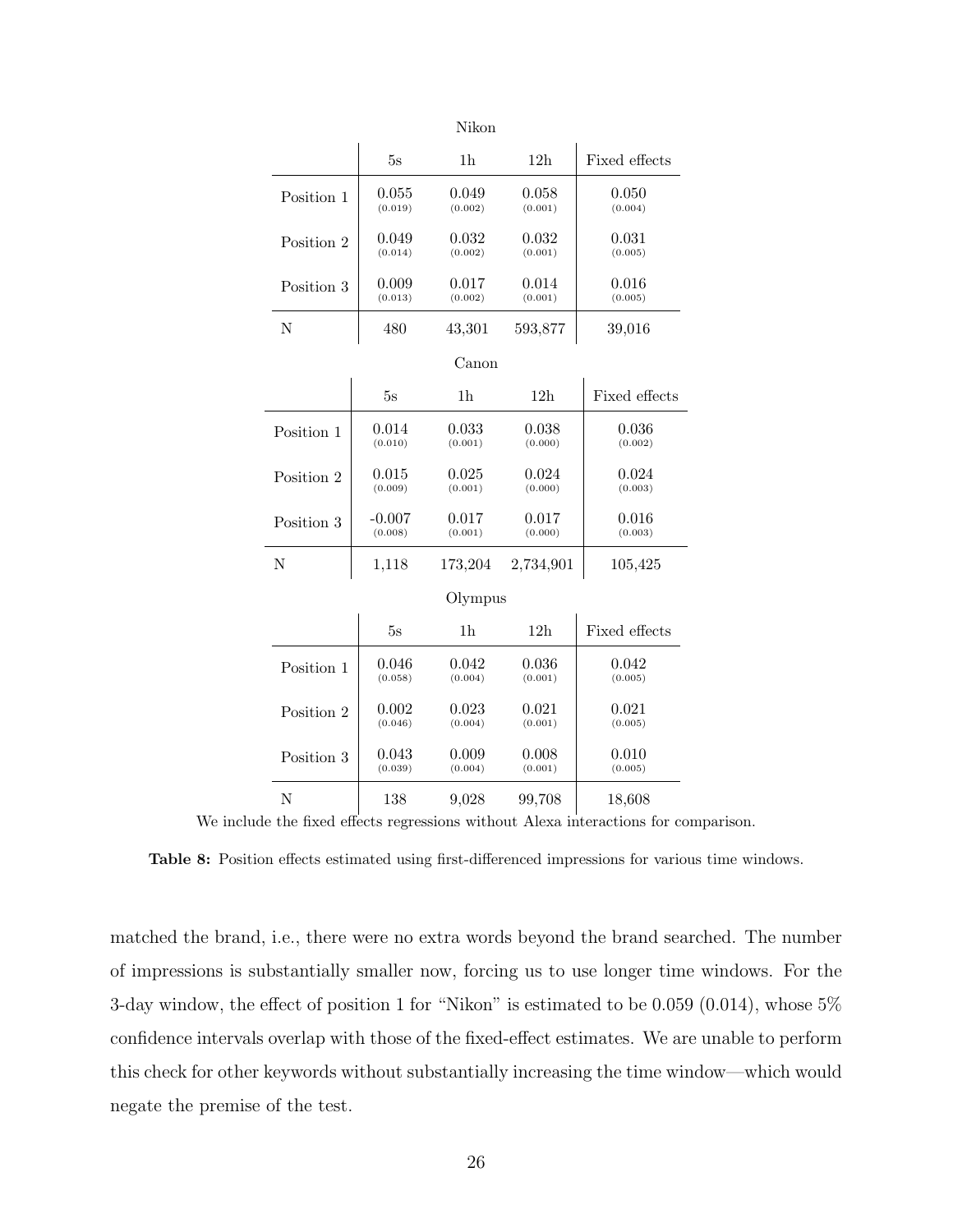B. Advertiser-time fixed effects. To control for endogeneity over longer time windows, we estimate a specification with advertiser-time fixed effects, recognizing time in 2-week windows. Any variation in unobserved advertiser characteristics over two-week periods is now being absorbed by advertiser-biweekly fixed effects.

As Tables 9-11 show, these estimates are virtually identical to what we saw before in Tables 3-5. In other words, accounting for the passage of time in two-week intervals, within advertisers, does not affect position-effect estimates. Most important, the negative interaction between ad position and advertiser prominence remains—if anything, it is marginally strengthened.[27](#page-28-0) We implement a formal test for nested models proposed by [Clogg et al.](#page-37-9) [\(1995\)](#page-37-9). The null hypothesis is that there is no estimation bias when estimating a model with advertiser fixed effects, if the model with advertiser-time fixed effects is the true data generating process. We cannot reject that, at the 5% level, the top position effects are estimated without bias in 13 out of 15 reported specifications (we marginally reject the null in the Specification II of Canon keyword and in the Specification V of Nikon keyword). We also cannot reject that the main interaction effects are estimated without bias in 13 out of 15 specifications (we marginally reject the null in the Specifications I and V of the Olympus keyword).

C. Exact keywords. In our main analysis we pooled across all search phrases that contain the brand keyword in question. However, an objection might be raised that advertisers could be targeting different ad positions depending on the exact phrase searched, which could introduce endogeneity into our estimates. In order to assess to what extent this might be a problem, we repeat our camera-keyword analysis on the smaller set of impressions generated purely from "exact brand name searches"—these searches, by definition, are exactly for "Nikon," "Canon," and "Olympus." Naturally, the smaller number of observations reduces the precision of our estimates—the reason we pooled in the first place. We are able to obtain statistically precise estimates of the Alexa interaction term only for "Canon"—the most

<span id="page-28-0"></span><sup>&</sup>lt;sup>27</sup>One caveat is that in the new specification it is hard to estimate advertiser-time fixed effects for some advertisers with little clicks within 2-week windows. However, we expect this to have a negligible effect on our results because (a) the advertisers whose fixed effects cannot be estimated generally have low prominence in Alexa, and (b) there are very few of them.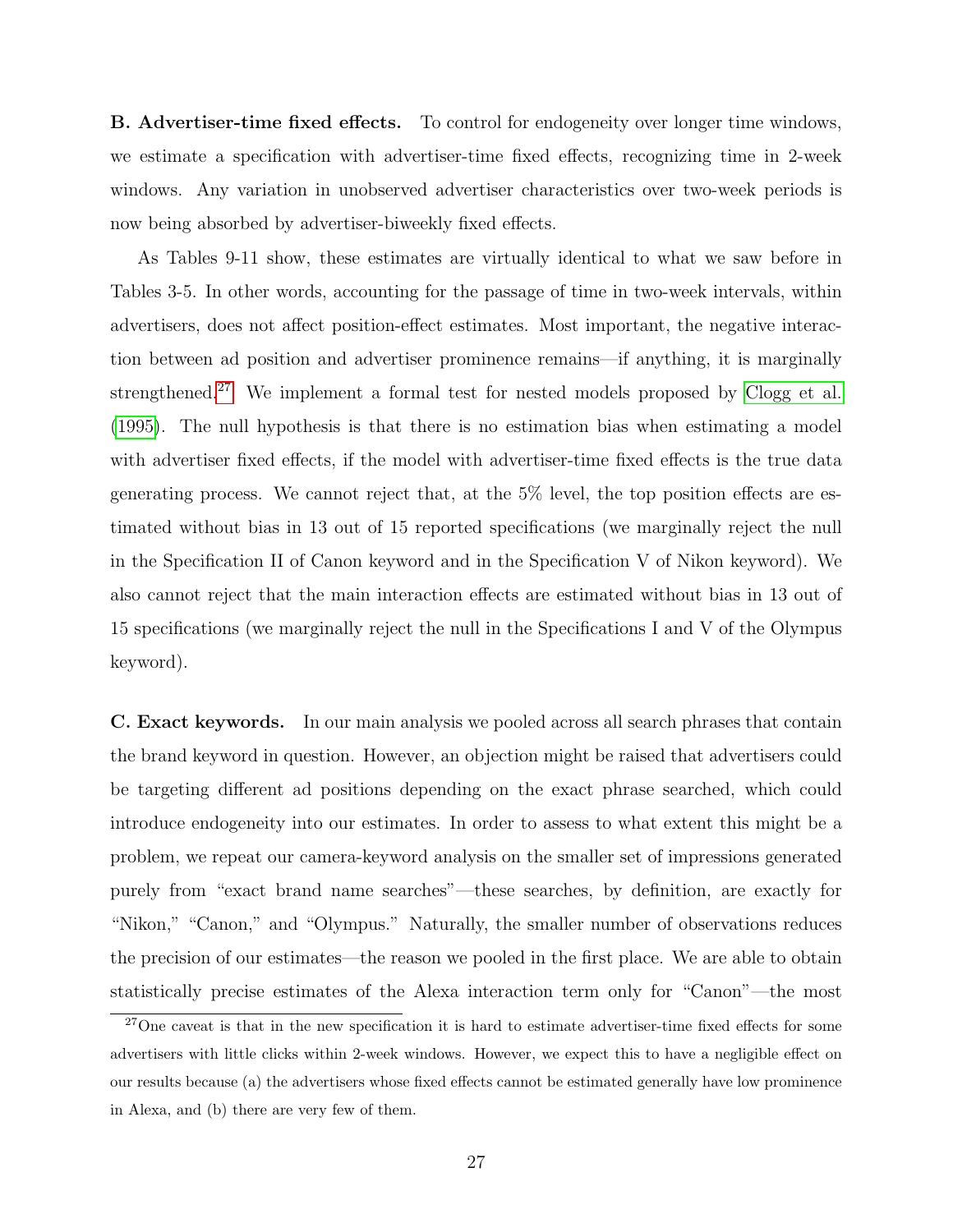|                                          | Top-100 Alexa dummy           |                      | Top-500 Alexa dummy   |                      | Reciprocal of Alexa           |
|------------------------------------------|-------------------------------|----------------------|-----------------------|----------------------|-------------------------------|
| Dep. Var.                                | Click                         | Click                | <b>Click</b>          | Click                | Click                         |
| Pos. $1$                                 | $0.053^{\ast\ast}$<br>(0.004) | $0.051**$<br>(0.004) | $0.056**$<br>(0.004)  | $0.052**$<br>(0.004) | $0.052^{\ast\ast}$<br>(0.004) |
| Pos. $2$                                 | $0.031**$<br>(0.003)          | $0.032**$<br>(0.003) | $0.031**$<br>(0.003)  | $0.033**$<br>(0.003) | $0.032**$<br>(0.003)          |
| Pos. 3                                   | $0.017**$<br>(0.003)          | $0.018**$<br>(0.003) | $0.017**$<br>(0.003)  | $0.019**$<br>(0.003) | $0.018**$<br>(0.003)          |
| Pos. $4$                                 | 0.000<br>(0.002)              | 0.000<br>(0.002)     | 0.000<br>(0.002)      | 0.000<br>(0.002)     | 0.000<br>(0.002)              |
| Pos. 5                                   | $0.005**$<br>(0.002)          | $0.005**$<br>(0.002) | $0.005**$<br>(0.002)  | $0.005**$<br>(0.002) | $0.005**$<br>(0.002)          |
| Pos. 1×Top Alexa                         | $-0.018*$<br>(0.010)          |                      | $-0.023**$<br>(0.008) |                      |                               |
| Pos. $2 \times Top$ Alexa                | 0.010<br>(0.010)              |                      | 0.008<br>(0.007)      |                      |                               |
| Pos. 3×Top Alexa                         | 0.013<br>(0.008)              |                      | 0.005<br>(0.006)      |                      |                               |
| Pos. $1-3\times$ Top Alexa               |                               | 0.003<br>(0.006)     |                       | $-0.002$<br>(0.004)  |                               |
| Pos. $1 \times (\text{Alexa rank})^{-1}$ |                               |                      |                       |                      | $-0.0057$<br>(0.0088)         |
| ${\rm N}$                                | 39016                         | 39016                | 39016                 | 39016                | 39004                         |
| $\mathbb{R}^2$                           | 0.037                         | 0.037                | 0.037                 | 0.037                | 0.037                         |

Robust standard errors in parentheses,  $*$   $p < 0.1$ ,  $**$   $p < 0.05$ 

Model includes advertiser fixed effects, main effects for ad position (Pos.), and its interaction with advertiser prominence (Top Alexa), represented as Top-100 Alexa rank in columns I-II, as Top-500 Alexa rank in columns III-IV, and as inverse Alexa rank in column V.

Table 9: Linear probability model predicting clicks for the Nikon keyword with time fixed effects.

popular of the three camera brands. For "Nikon," the analysis is inconclusive because of wide confidence intervals,<sup>[28](#page-29-0)</sup> and for "Olympus" it is simply infeasible because of multicollinearity.

The results for "Canon" are presented in Table [12.](#page-32-0) We would like to stress two regularities. First, despite the lower power, we find evidence of negative interaction between

<span id="page-29-0"></span><sup>&</sup>lt;sup>28</sup>Even though impressions matching "Nikon" exactly do not deliver precise estimates about the interaction between ad position and Alexa rank, we are still able to estimate the main position effects precisely. We find that these estimates are quantitatively close to those reported in Table 3.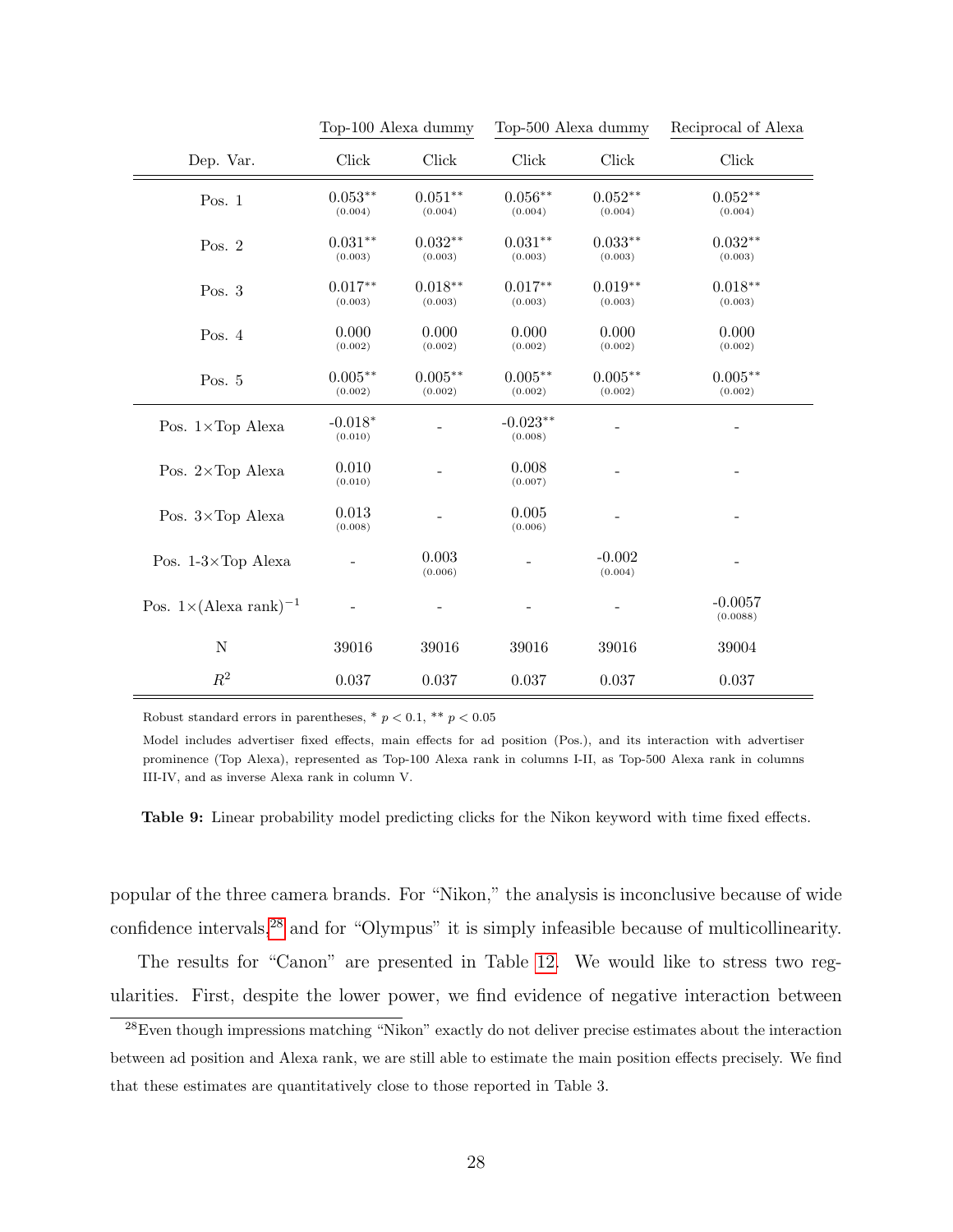|                                          | Top 100-Alexa dummy   |                       | Top-500 Alexa dummy   |                      | Reciprocal of Alexa   |
|------------------------------------------|-----------------------|-----------------------|-----------------------|----------------------|-----------------------|
| Dep. Var.                                | Click                 | Click                 | Click                 | Click                | Click                 |
| Pos. $1$                                 | $0.041**$<br>(0.002)  | $0.040**$<br>(0.002)  | $0.042**$<br>(0.002)  | $0.040**$<br>(0.002) | $0.040**$<br>(0.002)  |
| Pos. $2$                                 | $0.028**$<br>(0.002)  | $0.028**$<br>(0.002)  | $0.029**$<br>(0.002)  | $0.028**$<br>(0.002) | $0.028**$<br>(0.002)  |
| Pos. 3                                   | $0.018**$<br>(0.002)  | $0.019**$<br>(0.002)  | $0.018**$<br>(0.002)  | $0.020**$<br>(0.002) | $0.019**$<br>(0.002)  |
| Pos. 4                                   | $0.006**$<br>(0.001)  | $0.006**$<br>(0.001)  | $0.006**$<br>(0.001)  | $0.006**$<br>(0.001) | $0.006**$<br>(0.001)  |
| Pos. 5                                   | $0.002**$<br>(0.001)  | $0.002**$<br>(0.001)  | $0.002**$<br>(0.001)  | $0.002**$<br>(0.001) | $0.003**$<br>(0.001)  |
| Pos. $1 \times Top$ Alexa                | $-0.010**$<br>(0.004) |                       | $-0.009**$<br>(0.004) |                      |                       |
| Pos. $2 \times Top$ Alexa                | $-0.006*$<br>(0.004)  |                       | $-0.006*$<br>(0.003)  |                      |                       |
| Pos. $3 \times Top$ Alexa                | 0.000<br>(0.004)      |                       | 0.002<br>(0.003)      |                      |                       |
| Pos. $1-3\times$ Top Alexa               |                       | $-0.006**$<br>(0.002) |                       | $-0.004*$<br>(0.002) |                       |
| Pos. $1 \times (\text{Alexa rank})^{-1}$ |                       |                       |                       |                      | $-0.0067$<br>(0.0061) |
| ${\bf N}$                                | 105427                | 105427                | 105427                | 105427               | 101229                |
| $\mathbb{R}^2$                           | 0.023                 | 0.023                 | 0.023                 | 0.023                | 0.023                 |

Robust standard errors in parentheses,  $*$   $p$  < 0.1,  $**$   $p$  < 0.05

Model includes advertiser fixed effects, main effects for ad position (Pos.), and its interaction with advertiser prominence (Top Alexa), represented as Top-100 Alexa rank in columns I-II, as Top-500 Alexa rank in columns III-IV, and as inverse Alexa rank in column V.

Table 10: Linear probability model predicting clicks for the Canon keyword with time fixed effects.

Alexa prominence and ad position. Second, the main position effects recovered using this subsample are close to those recovered in the pooled analysis, as reported in Table [4.](#page-18-0) These results suggest that possible endogeneity coming from the auxiliary words beyond the brand name does not pollute our main conclusions.[29](#page-30-0)

<span id="page-30-0"></span><sup>29</sup>We repeated this "exact keyword" analysis on some of the non-branded, broader keywords used by [Jeziorski and Segal](#page-38-4) [\(2015\)](#page-38-4), namely "games," "white pages," and "weather." These results are reported in the On-line Appendix. Again, the interaction between ad position and Alexa prominence is negative. We acknowledge that these results are not as clean as the digital camera results, since the above keywords may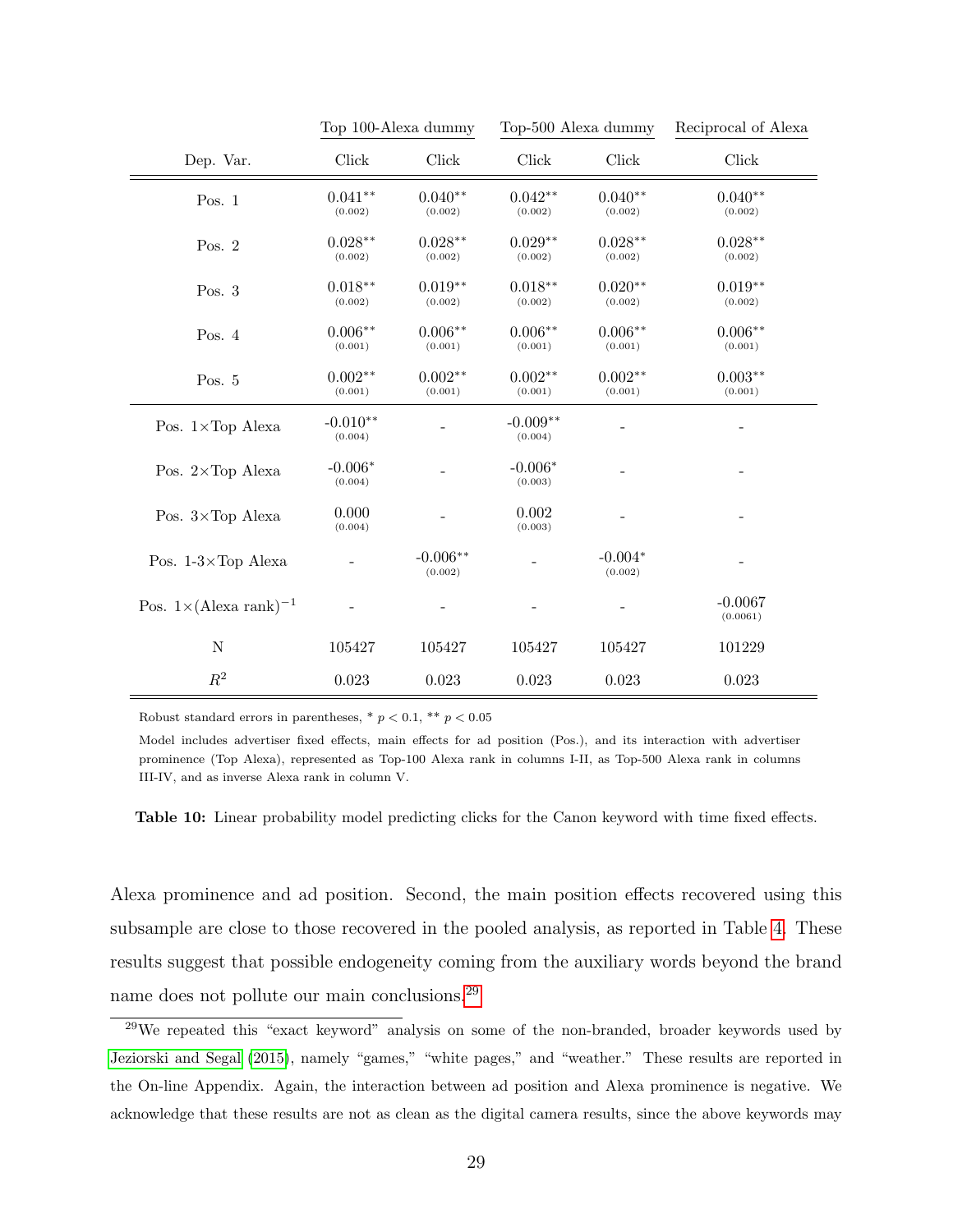|                                          | Top-100 Alexa dummy   |                       | Top-500 Alexa dummy  |                       | Reciprocal of Alexa   |
|------------------------------------------|-----------------------|-----------------------|----------------------|-----------------------|-----------------------|
| Dep. Var.                                | Click                 | <b>Click</b>          | Click                | <b>Click</b>          | Click                 |
| Pos. $1$                                 | $0.043**$<br>(0.005)  | $0.044**$<br>(0.005)  | $0.048**$<br>(0.005) | $0.047**$<br>(0.005)  | $0.044**$<br>(0.005)  |
| Pos. $2$                                 | $0.026**$<br>(0.004)  | $0.025***$<br>(0.004) | $0.027**$<br>(0.005) | $0.028**$<br>(0.004)  | $0.025***$<br>(0.004) |
| Pos. $3$                                 | $0.016**$<br>(0.004)  | $0.014**$<br>(0.004)  | $0.016**$<br>(0.004) | $0.017**$<br>(0.004)  | $0.014**$<br>(0.003)  |
| Pos. $4$                                 | $0.005*$<br>(0.003)   | $0.005*$<br>(0.003)   | $0.005*$<br>(0.003)  | $0.005*$<br>(0.003)   | $0.005*$<br>(0.003)   |
| Pos. 5                                   | 0.004<br>(0.003)      | 0.004<br>(0.003)      | 0.004<br>(0.003)     | 0.004<br>(0.003)      | 0.004<br>(0.003)      |
| Pos. $1 \times Top$ Alexa                | 0.008<br>(0.014)      |                       | $-0.016*$<br>(0.009) |                       |                       |
| Pos. 2×Top Alexa                         | $-0.008$<br>(0.009)   |                       | $-0.009$<br>(0.007)  |                       |                       |
| Pos. 3×Top Alexa                         | $-0.014**$<br>(0.007) |                       | $-0.008$<br>(0.006)  |                       |                       |
| Pos. $1-3\times$ Top Alexa               |                       | $-0.006$<br>(0.006)   |                      | $-0.011**$<br>(0.004) |                       |
| Pos. $1 \times (\text{Alexa rank})^{-1}$ |                       |                       |                      |                       | $-0.0151$<br>(0.0106) |
| ${\rm N}$                                | 18608                 | 18608                 | 18608                | 18608                 | 18177                 |
| $\mathbb{R}^2$                           | 0.027                 | 0.027                 | 0.027                | $0.027\,$             | 0.025                 |

Robust standard errors in parentheses,  $*$   $p < 0.1$ ,  $**$   $p < 0.05$ 

Model includes advertiser fixed effects, main effects for ad position (Pos.), and its interaction with advertiser prominence (Top Alexa), represented as Top-100 Alexa rank in columns I-II, as Top-500 Alexa rank in columns III-IV, and as inverse Alexa rank in column V.

Table 11: Linear probability model predicting clicks for the Olympus keyword with time fixed effects.

In short, we believe our estimates of ad position effects, and the interaction between ad position prominence and advertiser prominence, are unbiased estimates of the underlying parameters, driven by the short-term, exogenous variation in ad positions that each advertiser experiences in our data. In particular, the finding that advertiser prominence and ad position prominence interact negatively in determining CTR is robust.

have some overlap between organic and sponsored search.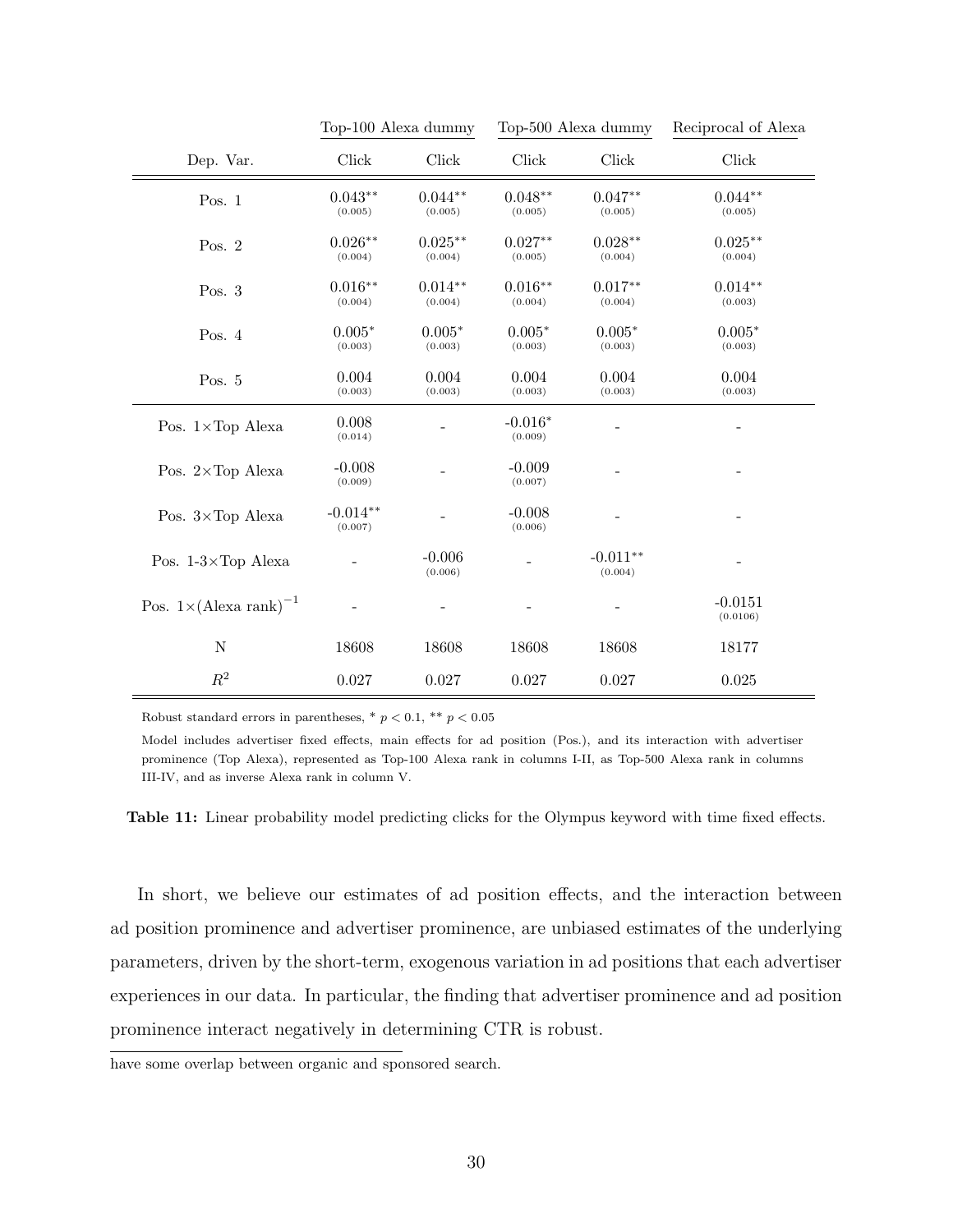<span id="page-32-0"></span>

|                                          |                      | Top-100 Alexa dummy  |                       | Top-500 Alexa dummy   | Reciprocal of Alexa     |
|------------------------------------------|----------------------|----------------------|-----------------------|-----------------------|-------------------------|
| Dep. Var.                                | <b>Click</b>         | Click                | Click                 | <b>Click</b>          | Click                   |
| Pos. $1$                                 | $0.033**$<br>(0.006) | $0.031**$<br>(0.005) | $0.035***$<br>(0.006) | $0.033**$<br>(0.005)  | $0.034**$<br>(0.005)    |
| Pos. $2$                                 | $0.013**$<br>(0.006) | $0.009**$<br>(0.005) | $0.014**$<br>(0.006)  | $0.011**$<br>(0.005)  | $0.011**$<br>(0.005)    |
| Pos. $3$                                 | $-0.001$<br>(0.004)  | 0.001<br>(0.003)     | $-0.001$<br>(0.004)   | 0.002<br>(0.004)      | 0.001<br>(0.003)        |
| Pos. $4$                                 | $-0.002$<br>(0.002)  | $-0.002$<br>(0.002)  | $-0.002$<br>(0.002)   | $-0.001$<br>(0.002)   | $-0.002$<br>(0.002)     |
| Pos. 5                                   | $-0.000$<br>(0.002)  | $-0.000$<br>(0.002)  | $-0.000$<br>(0.002)   | 0.000<br>(0.002)      | 0.001<br>(0.002)        |
| Pos. $1 \times Top$ Alexa                | $-0.009$<br>(0.009)  |                      | $-0.015*$<br>(0.009)  |                       |                         |
| Pos. $2 \times Top$ Alexa                | $-0.012*$<br>(0.007) |                      | $-0.017**$<br>(0.007) |                       |                         |
| Pos. $3 \times Top$ Alexa                | 0.002<br>(0.005)     |                      | $-0.001$<br>(0.005)   |                       |                         |
| Pos. $1-3\times$ Top Alexa               |                      | $-0.005$<br>(0.003)  |                       | $-0.009**$<br>(0.003) |                         |
| Pos. $1 \times (\text{Alexa rank})^{-1}$ |                      |                      |                       |                       | $-0.0239**$<br>(0.0076) |
| N                                        | 12592                | 12592                | 12592                 | 12592                 | 11361                   |
| $\mathbb{R}^2$                           | 0.016                | 0.016                | 0.017                 | 0.017                 | 0.017                   |

Robust standard errors in parentheses,  $*$   $p$  < 0.1,  $**$   $p$  < 0.05.

Model includes advertiser fixed effects, main effects for ad position (Pos.), and its interaction with advertiser prominence (Top Alexa), represented as Top-100 Alexa rank in columns I-II, as Top-500 Alexa rank in columns III-IV, and as inverse Alexa rank in column V.

Table 12: Linear probability model predicting clicks for the exact match of Canon keyword.

# 6 Discussion and conclusion

Among all advertising media, no medium is as single-mindedly focused on ad position as online search advertising. The auction mechanism underlying search advertising exists solely to place advertisements into slots and to price those slots. This concern for placement is not entirely misguided. Compared to TV and print advertising, search ads have much less to work with. They have limited room, and their content is sparse. If an advertiser deigns to make a factual claim, other relevant facts must necessarily be missing. On the emotional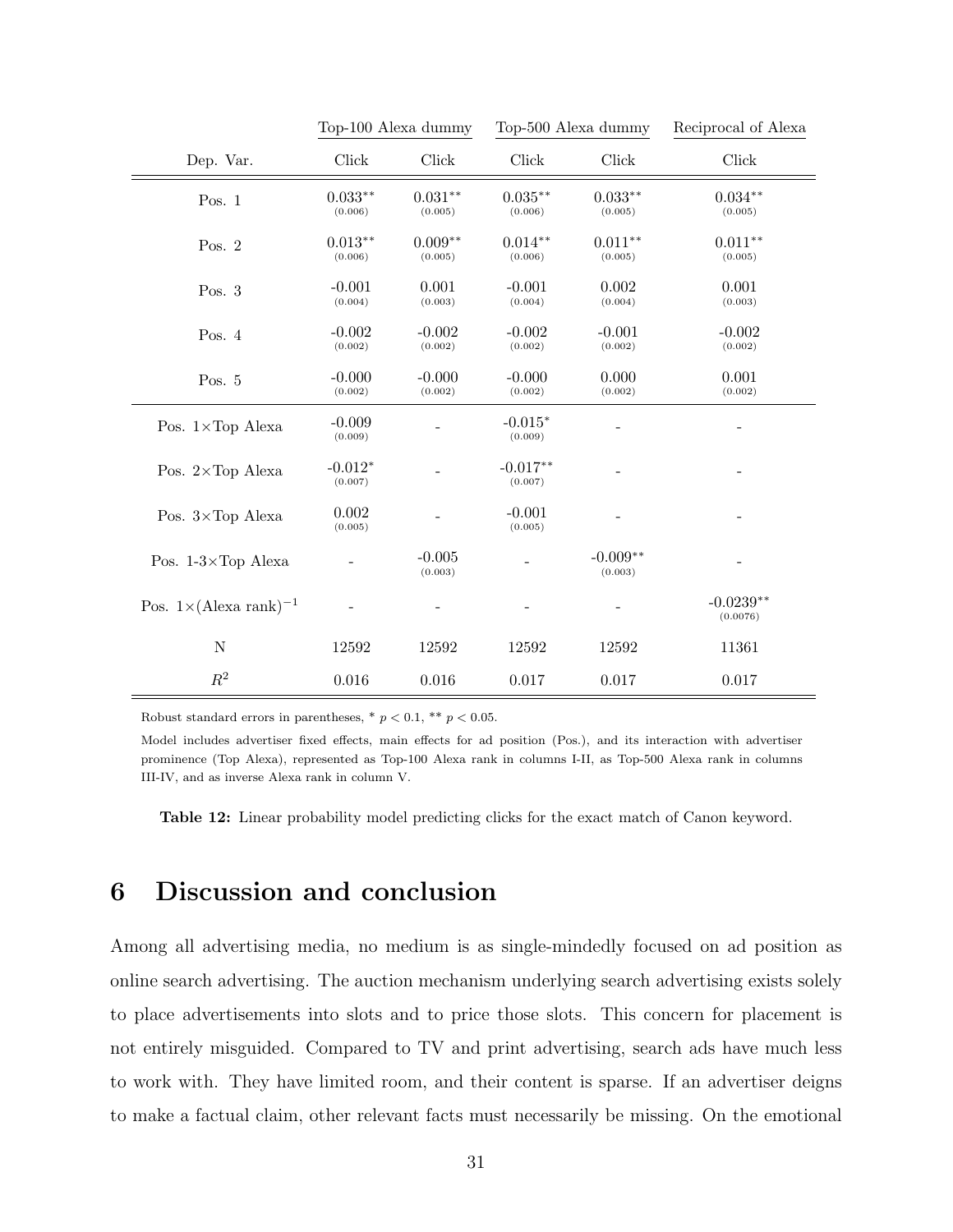front, the format is nowhere near as engaging as TV and print ads. The bottom line is that search ads are not meant to brand-build, or to close a sale, but instead to persuade consumers to click on an ad so that the advertiser's website itself can perform the task of brand-building or closing the sale. In this context, being positioned high on a list of search ads understandably matters.

The contribution of this paper is to show that advertiser brand also matters. And it matters in ways not previously recognized in the literature. Using individual-level click-through data of consumers responding to search ads on Microsoft's Live Search platform, and webtraffic data from Alexa.com, we have shown that ad position matters more for less prominent retailers than for more prominent retailers. Specifically, in searches for camera brands, a retailer not in the Top-100 of Alexa rankings has a 30–50% higher click-through-rate (CTR) in position one than in position two, whereas a retailer in the Top-100 of Alexa rankings has only a 0–13% higher CTR for the same position improvement. In other words, ad position and advertiser prominence are substitutes as far as click-through is concerned, not complements, as assumed in the multiplicative models of [Aggarwal et al.](#page-36-0) [\(2006\)](#page-36-0), [Katona and](#page-38-1) [Sarvary](#page-38-1) [\(2010\)](#page-38-1), [Pin and Key](#page-38-2) [\(2011\)](#page-38-2), and [Nekipelov](#page-38-3) [\(2014\)](#page-38-3). This explains why consumers do not always click from top to bottom, and why particular advertisers in lower positions generate more clicks than other advertisers in higher positions. Thus, our results are consistent with the "position paradox" discussed by [Jerath et al.](#page-38-6) [\(2011\)](#page-38-6), and the effects of advertiser "bigness" and "quality scores" noted by [Narayanan and Kalyanam](#page-38-0) [\(2015\)](#page-38-0). Most importantly, they provide a way for advertisers with different brand endowments to evaluate the marginal value of different ad positions appropriately, and to bid accordingly.

From a theoretical point of view, the attractiveness of the generalized second-price auction (GSP) underlying most search engines is predicated on the result that at least one of its "locally envy-free" equilibria provides the same payoffs to advertisers as the dominant strategy equilibrium in the Vickrey-Clark-Groves (VCG) mechanism [\(Edelman et al. 2007\)](#page-37-0). However, [Edelman et al.](#page-37-0) [\(2007\)](#page-37-0) derive this result under the assumption "that all advertisers are identical along dimensions other than per-click value." As they note (in their footnote 6):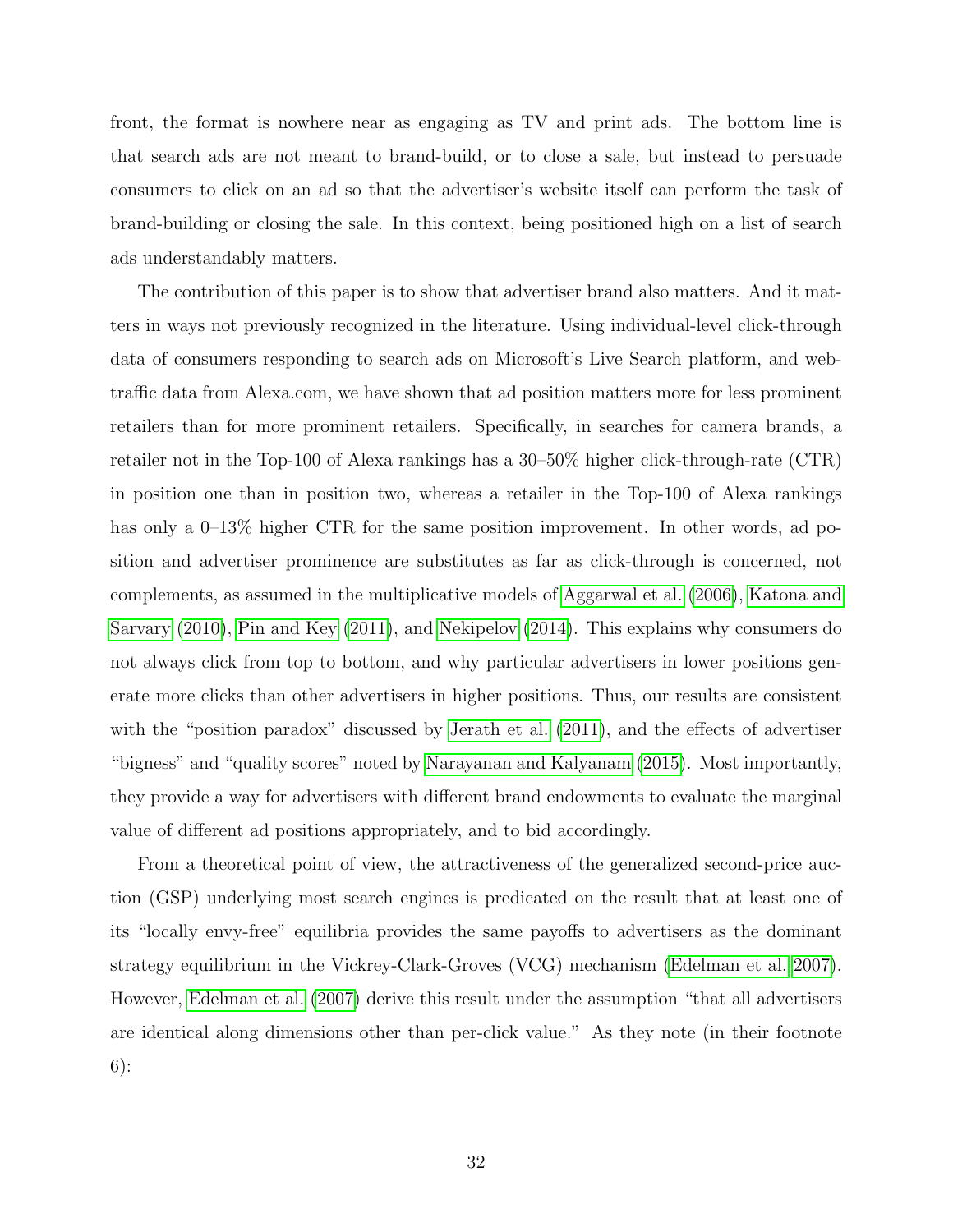The analysis would have to change considerably if there were specific advertiser-position effects. The magnitude of these advertiser-position effects is ultimately an empirical question, and we do not have the kind of data that would allow us to answer it; however, judging from the fact that the two major search engines effectively ignore it in their mechanisms (Yahoo! ignores CTRs altogether; Google computes an advertiser's estimated CTR conditional on the advertiser attaining the first position), we believe it to be small.

We know now that specific advertiser-position effects are present, and, indeed, are nontrivial. With this, even the notion of efficiency changes. To illustrate, consider two advertisers A and B with values per click  $v_A > v_B$ , competing for two advertising slots. Under the [Edelman](#page-37-0) [et al.](#page-37-0) [\(2007\)](#page-37-0) assumptions, efficiency calls for allocating slot 1 to A and slot 2 to B, i.e., the allocation AB. However, if B's CTR in slot 1 greater than A's CTR in slot 1, while their CTRs in slot 2 are about the same, it may turn out that  $CTR_{B in BA} \times v_B + CTR_{A in BA} \times v_A >$  $CTR_{\text{B in AB}} \times v_B + CTR_{\text{A in AB}} \times v_A$ , making the allocation BA more efficient. In other words, our empirical results have implications for the efficient allocation itself. Little is known about the optimality of generalized second-price auctions when advertiser prominence and ad position prominence interact as substitutes. The "quality score"-weighted auctions conducted by search engines, however, seem to treat advertiser prominence and ad position prominence as complements.<sup>[30](#page-34-0)</sup> As [Hsieh et al.](#page-38-9)  $(2015)$  note, they are therefore likely to reward prominent advertisers with discounts while their less prominent brethren are implicitly penalized, hardly a prescription for "envy-freeness" when the latter actually benefit more from being placed higher. Since envy-freeness is a common equilibrium refinement in the theory of GSP auctions, the violation of this property may be consequential for the results in the literature. In particular, the relative performance of GSP auctions vis- $\acute{a}$ -vis the VCG mechanism, in empirically relevant settings, becomes an open question.

Taken together, our results point to the similarities and differences between search advertising and traditional advertising. It is well understood that all ads must gain attention to be effective. So it is not surprising that ad placement and advertiser prominence matter in search advertising—they also matter in TV and print advertising (see, e.g., [Goldberg and Hartwick](#page-37-6)

<span id="page-34-0"></span><sup>&</sup>lt;sup>30</sup> "Quality scores," we conjecture, reflect to some degree advertiser prominence.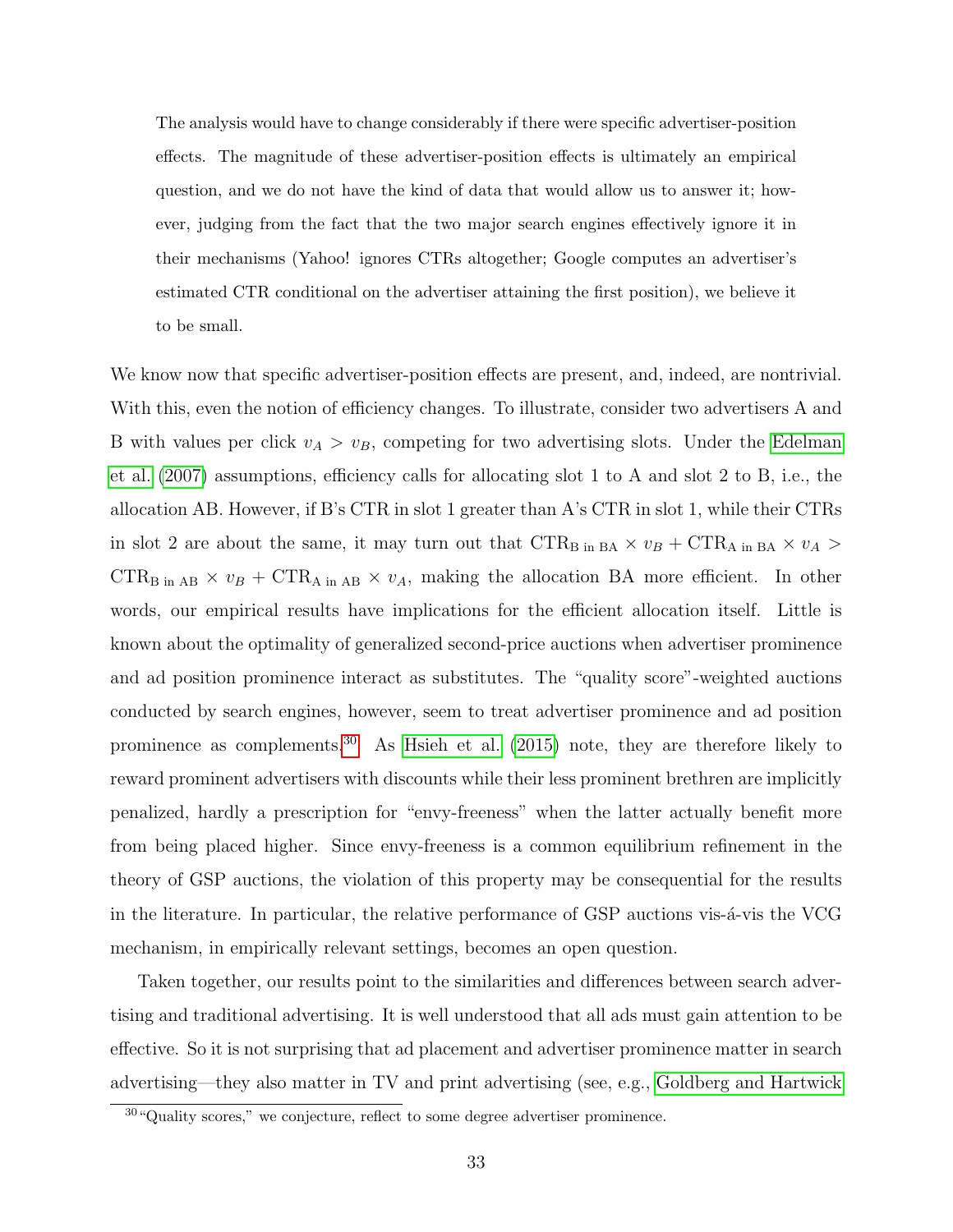[1990,](#page-37-6) [Pieters and Wedel 2004\)](#page-38-10). What this study shows is that the interaction effects between the two are also similar across media: just as a front-page ad or a TV commercial in the Super Bowl is more valuable to an up-and-coming-brand than to an established brand, a higher ad position is more valuable to a less prominent search advertiser than to a more prominent search advertiser. The reason may be as simple as saturation effects—an already-prominent advertiser can only increase its prominence so much via ad position. Alternatively, it may be a case of advertiser prominence overwhelming position prominence when it is large. Where search advertising likely differs from traditional advertising is in the relative importance of ad content versus ad position. Traditional media, because they allow much bigger sway to advertising content—because the have greater bandwidth and because they are inherently more engaging—have a greater capacity to build brands from scratch, and to overcome any brand deficiencies the advertiser comes endowed with. Search ads, because they do not build brands by themselves, must leverage their existing brand endowments more.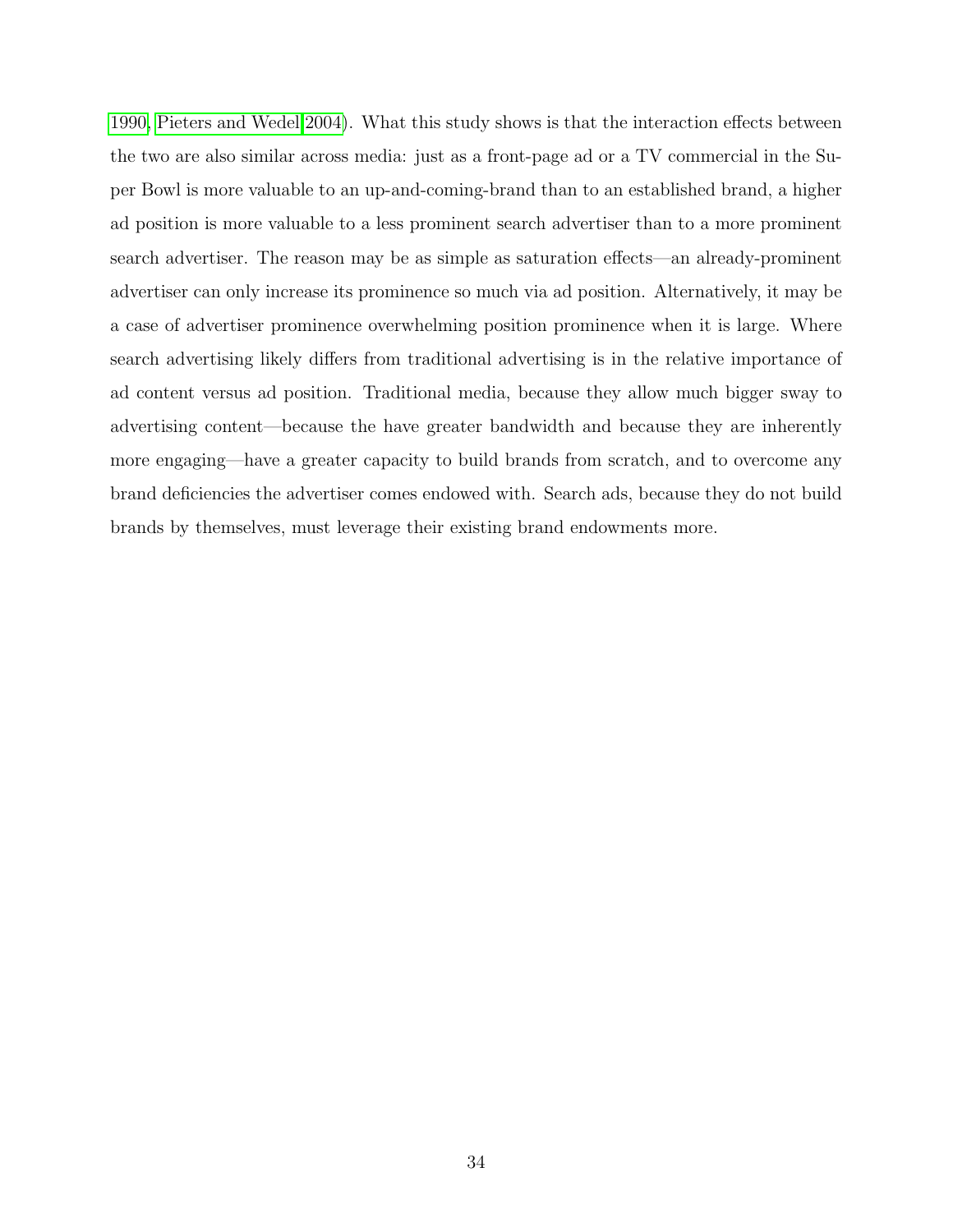# References

- <span id="page-36-6"></span>Agarwal, A., K. Hosanagar, and M. D. Smith (2011): "Location, Location, Location: An Analysis of Profitability of Position in Online Advertising Markets," Journal of Marketing Research, 48, 1057–1073.
- <span id="page-36-7"></span> $(2015)$ : "Do organic results help or hurt sponsored search performance?" Information Systems Research, 26, 695–713.
- <span id="page-36-0"></span>Aggarwal, G., A. Goel, and R. Motwani (2006): "Truthful auctions for pricing search keywords," in Proceedings of the 7th ACM conference on Electronic commerce, ACM, 1–7.
- <span id="page-36-4"></span>Animesh, A., V. Ramachandran, and S. Viswanathan (2010): "Research Note: Quality Uncertainty and the Performance of Online Sponsored Search Markets: An Empirical Investigation," Information Systems Research, 21, 190–201.
- <span id="page-36-2"></span>Animesh, A., S. Viswanathan, and R. Agarwal (2011): "Competing "Creatively" in Sponsored Search Markets: The Effect of Rank, Differentiation Strategy, and Competition on Performance," Information Systems Research, 22, 153–169.
- <span id="page-36-3"></span>Arkhangelsky, D., S. Izmalkov, and D. Khakimova (2013): "On evaluation of ctrs of different positions in sponsored search auctions," in 14th ACM Conference on Electronic Commerce, poster.
- <span id="page-36-9"></span>Athey, S. and D. Nekipelov (2010): "A structural model of sponsored search advertising auctions," in Sixth ad auctions workshop.
- <span id="page-36-8"></span>ATHEY, S. C., A. SCHWAIGHOFER, AND D. NEKIPELOV (2014): "Tool for analysis of advertising auctions," US Patent 8,650,084.
- <span id="page-36-5"></span>BLAKE, T., C. NOSKO, AND S. TADELIS (2015): "Consumer Heterogeneity and Paid Search Effectiveness: A Large-Scale Field Experiment," Econometrica, 83, 155–174.
- <span id="page-36-1"></span>Brooks (2006): "The Atlas rank report: How search engine rank impacts traffic," Tech. rep., Atlas Institute.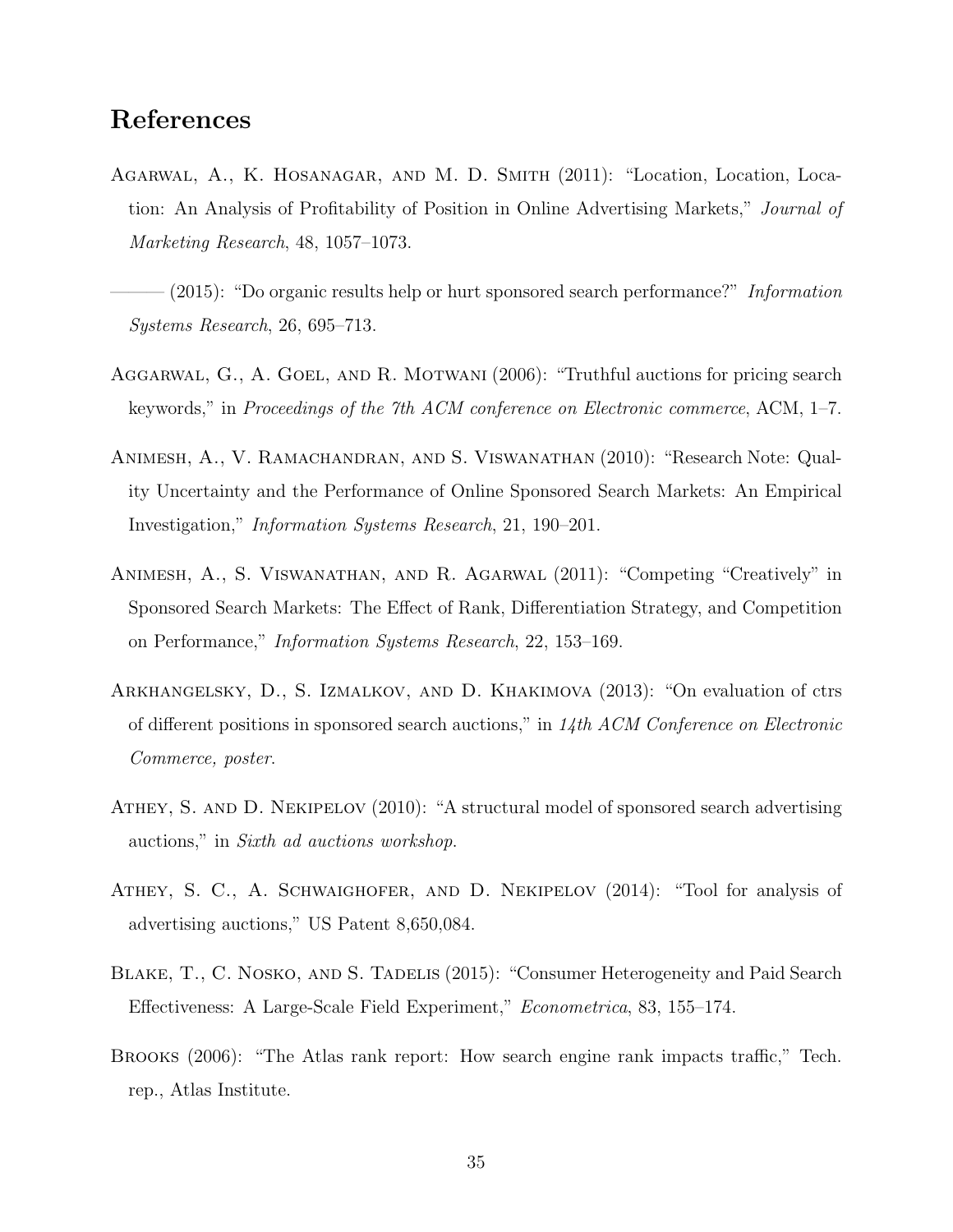- <span id="page-37-7"></span>Brynjolfsson, E. and M. D. Smith (2000): "Frictionless Commerce? A Comparison of Internet and Conventional Retailers," Management Science, 46, 563–585.
- <span id="page-37-1"></span>BUSCHER, G., S. T. DUMAIS, AND E. CUTRELL (2010): "The Good, the Bad, and the Random: An Eye-tracking Study of Ad Quality in Web Search," in Proceedings of the 33rd International ACM SIGIR Conference on Research and Development in Information Retrieval, ACM, SIGIR '10, 42–49.
- <span id="page-37-2"></span>Chen, Y. and C. He (2011): "Paid Placement: Advertising and Search on the Internet\*," The Economic Journal, 121, F309–F328.
- <span id="page-37-9"></span>Clogg, C. C., E. Petkova, and A. Haritou (1995): "Statistical Methods for Comparing Regression Coefficients Between Models," American Journal of Sociology, 100, 1261– 1293.
- <span id="page-37-5"></span>CRASWELL, N., O. ZOETER, M. TAYLOR, AND B. RAMSEY (2008): "An experimental comparison of click position-bias models," in Proceedings of the 2008 International Conference on Web Search and Data Mining, ACM, 87–94.
- <span id="page-37-0"></span>Edelman, B., M. Ostrovsky, and M. Schwarz (2007): "Internet Advertising and the Generalized Second-Price Auction: Selling Billions of Dollars Worth of Keywords," American Economic Review, 97, 242–259.
- <span id="page-37-8"></span>FALLOWS, D. (2005): "Search Engine Users," Pew Research Center: Internet, Science & Tech.
- <span id="page-37-4"></span>Ghose, A. and S. Yang (2009): "An empirical analysis of search engine advertising: Sponsored search in electronic markets," Management Science, 55, 1605–1622.
- <span id="page-37-6"></span>GOLDBERG, M. E. AND J. HARTWICK (1990): "The effects of advertiser reputation and extremity of advertising claim on advertising effectiveness," Journal of Consumer Research, 172–179.
- <span id="page-37-3"></span>GOLDMAN, M. AND J. M. RAO (2014): "Experiments as Instruments: Heterogeneous Position Effects in Sponsored Search Auctions," Working paper, University of California, San Diego.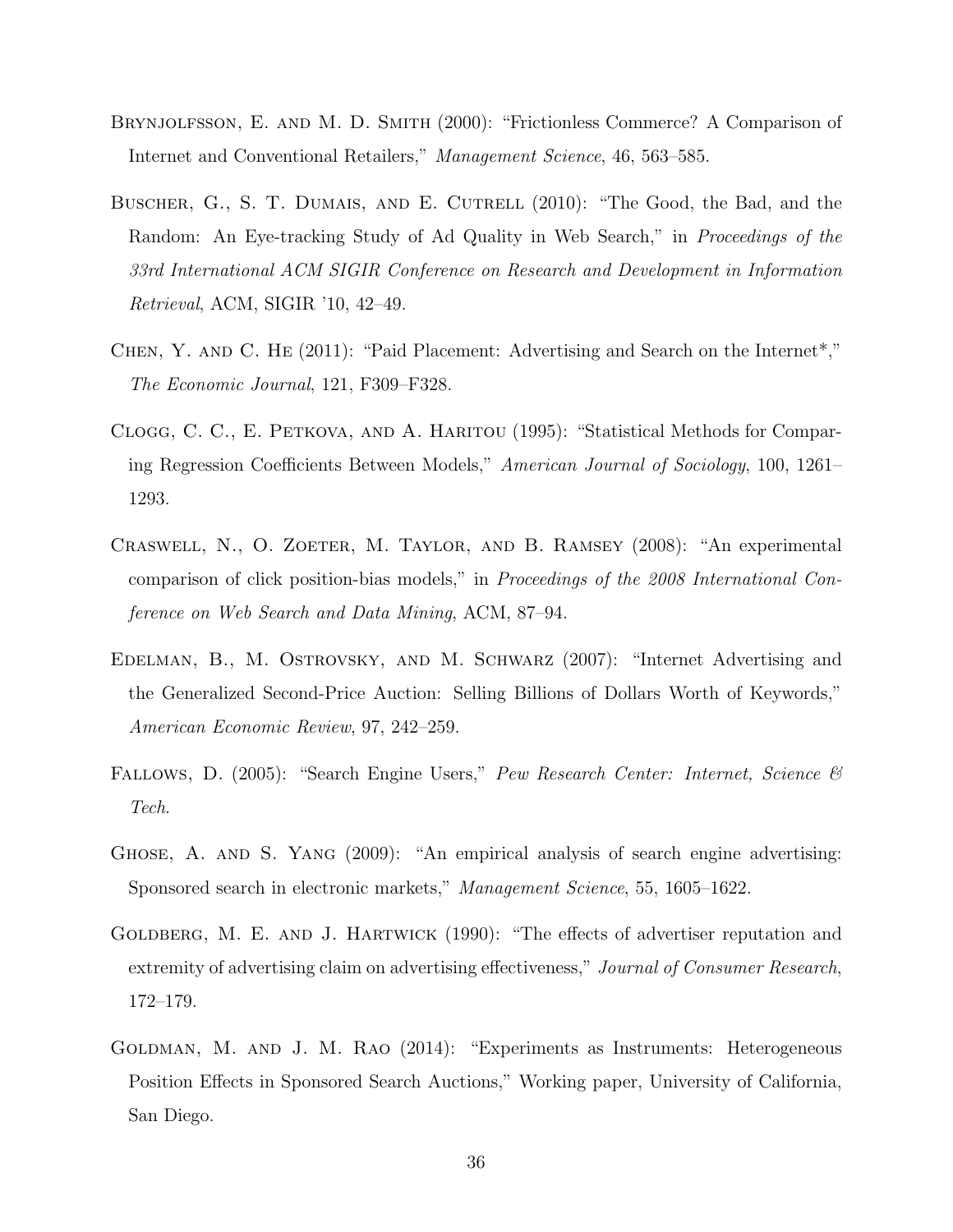- <span id="page-38-5"></span>GOMES, R., N. IMMORLICA, AND E. MARKAKIS (2009): "Externalities in keyword auctions: An empirical and theoretical assessment," in International Workshop on Internet and Network Economics, Springer, 172–183.
- <span id="page-38-9"></span>Hsieh, Y.-W., M. Shum, and S. Yang (2015): "To Score or Not to Score? Estimates of a Sponsored Search Auctions Model," Working Paper, USC.
- <span id="page-38-6"></span>Jerath, K., L. Ma, Y.-H. Park, and K. Srinivasan (2011): "A "position paradox" in sponsored search auctions," Marketing Science, 30, 612–627.
- <span id="page-38-4"></span>JEZIORSKI, P. AND I. SEGAL (2015): "What makes them click: Empirical analysis of consumer demand for search advertising," American Economic Journal: Microeconomics, 7, 24–53.
- <span id="page-38-8"></span>Karande, C., A. Mehta, and R. Srikant (2013): "Optimizing Budget Constrained Spend in Search Advertising," in Proceedings of the Sixth ACM International Conference on Web Search and Data Mining, ACM, WSDM '13, 697–706.
- <span id="page-38-1"></span>KATONA, Z. AND M. SARVARY (2010): "The race for sponsored links: Bidding patterns for search advertising," Marketing Science, 29, 199–215.
- <span id="page-38-0"></span>Narayanan, S. and K. Kalyanam (2015): "Position Effects in Search Advertising and Their Moderators: A Regression Discontinuity Approach," Marketing Science, 34, 388–407.
- <span id="page-38-3"></span>Nekipelov, D. (2014): "Eliciting preferences of sponsored search advertisers: implications for mechanism design," ACM SIGecom Exchanges, 13, 72–76.
- <span id="page-38-7"></span>PHAM, M. T. AND G. V. JOHAR (2001): "Market prominence biases in sponsor identification: processes and consequentiality," Psychology and Marketing, 18, 123–143.
- <span id="page-38-10"></span>PIETERS, R. AND M. WEDEL (2004): "Attention capture and transfer in advertising: Brand, pictorial, and text-size effects," Journal of Marketing, 68, 36–50.
- <span id="page-38-2"></span>Pin, F. and P. Key (2011): "Stochastic Variability in Sponsored Search Auctions: Observations and Models," in Proceedings of the 12th ACM Conference on Electronic Commerce, ACM, EC '11, 61–70.